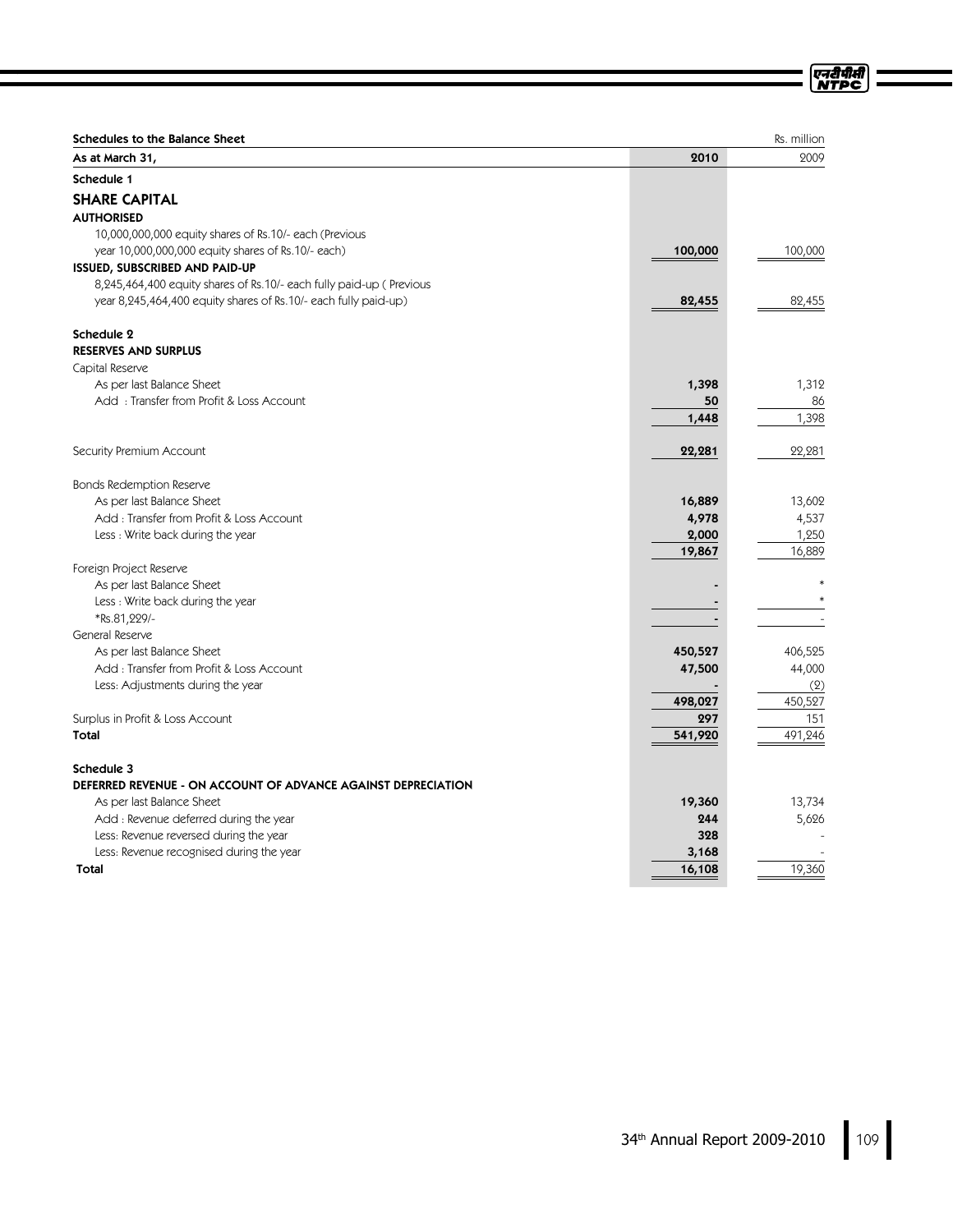| u<br>L - 1<br>, ,<br><br>e<br>Π |  |
|---------------------------------|--|
|                                 |  |
| í                               |  |

| <b>Schedules to the Balance Sheet</b><br>As at March 31,                                                                                                                                                                                                                                                                                                                           | 2010   | Rs. million<br>2009 |
|------------------------------------------------------------------------------------------------------------------------------------------------------------------------------------------------------------------------------------------------------------------------------------------------------------------------------------------------------------------------------------|--------|---------------------|
|                                                                                                                                                                                                                                                                                                                                                                                    |        |                     |
| Schedule 4                                                                                                                                                                                                                                                                                                                                                                         |        |                     |
| <b>SECURED LOANS</b>                                                                                                                                                                                                                                                                                                                                                               |        |                     |
| <b>Bonds</b>                                                                                                                                                                                                                                                                                                                                                                       |        |                     |
| 10.00% Secured Non-Convertible Taxable Bonds of Rs. 10,00,000/- each with five equal Separately Transferable<br>Redeemable Principal Parts (STRPP) redeemable at par at the end of the 6th year and in annual instalments<br>thereafter upto the end of 10th year respectively from 5th September 2001 (Twelfth Issue - Private Placement) <sup>1</sup>                            | 2,000  | 3,000               |
| 9.55% Secured Non-Cumulative Non-Convertible Taxable Redeemable Bonds of Rs. 10,00,000/- each redeemable                                                                                                                                                                                                                                                                           | 6,000  | 6,750               |
| at par in ten equal annual instalments commencing from the end of 6th year and upto the end of 15th year<br>respectively from 18th April 2002 (Thirteenth Issue -Part A - Private Placement) <sup>2</sup>                                                                                                                                                                          |        |                     |
| 9.55% Secured Non-Cumulative Non-Convertible Taxable Redeemable Bonds of Rs. 10,00,000/- each with ten<br>equal Separately Transferable Redeemable Principal Parts (STRPP) redeemable at par at the end of the 6th year<br>and in annual instalments thereafter upto the end of 15th year respectively from 30th April 2002 (Thirteenth Issue<br>- Part B - Private Placement) $2$ | 6,000  | 6,750               |
| 8.00% Secured Non-Cumulative Non-Convertible Redeemable Taxable Bonds of Rs. 10,00,000/- each redeemable<br>at par on 10th April 2018 (Sixteenth Issue -Private Placement) 3                                                                                                                                                                                                       | 1,000  | 1,000               |
| 8.48% Secured Non-Cumulative Non-Convertible Redeemable Taxable Bonds of Rs. 10,00,000/- each redeemable<br>at par on 1st May 2023 (Seventeenth Issue - Private Placement) 3                                                                                                                                                                                                       | 500    | 500                 |
| 5.95% Secured Non-Cumulative Non-Convertible Redeemable Taxable Bonds of Rs. 10,00,000/- each with five<br>equal Separately Transferable Redeemable Principal Parts (STRPP) redeemable at par at the end of 6th year and in<br>annual instalments thereafter upto the end of 10th year respectively from 15th September 2003 (Eighteenth Issue<br>- Private Placement) 4           | 4,000  | 5,000               |
| 7.50% Secured Non-Cumulative Non-Convertible Redeemable Taxable Bonds of Rs. 10,00,000/- each redeemable<br>at par on 12th January 2019 (Nineteenth Issue - Private Placement) 5                                                                                                                                                                                                   | 500    | 500                 |
| 7.552% Secured Non Cumulative Non-Convertible Redeemable Taxable Bonds of Rs. 20,00,000/- each with<br>twenty equal Separately Transferable Redeemable Principal Parts (STRPP) redeemable at par semi-annually<br>commencing from 23rd September 2009 and ending on 23rd March 2019 (Twentieth Issue - Private<br>Placement) <sup>6</sup>                                          | 4,500  | 5,000               |
| 7.7125% Secured Non-Cumulative Non-Convertible Redeemable Taxable Bonds of Rs. 20,00,000/- each with<br>twenty equal Separately Transferable Redeemable Principal Parts (STRPP) redeemable at par semi-annually<br>commencing from 2nd August 2010 and ending on 2nd February 2020 (Twenty first issue - Private Placement) <sup>7</sup>                                           | 10,000 | 10,000              |
| 8.1771% Secured Non-Cumulative Non-Convertible Redeemable Taxable Bonds of Rs. 20,00,000/- each with<br>twenty equal Separately Transferable Redeemable Principal Parts (STRPP) redeemable at par semi-annually<br>commencing from 2nd July 2011 and ending on 2nd January 2021 (Twenty second issue - Private Placement) 8                                                        | 5,000  | 5,000               |
| 8.3796% Secured Non-Cumulative Non-Convertible Redeemable Taxable Bonds of Rs. 20,00,000/- each with<br>twenty equal Separately Transferable Redeemable Principal Parts (STRPP) redeemable at par semi-annually<br>commencing from 5th August 2011 and ending on 5th February 2021 (Twenty third issue - Private Placement) 8                                                      | 5,000  | 5,000               |
| 8.6077% Secured Non-Cumulative Non-Convertible Redeemable Taxable Bonds of Rs. 20,00,000/- each with<br>twenty equal Separately Transferable Redeemable Principal Parts (STRPP) redeemable at par semi-annually<br>commencing from 9th September 2011 and ending on 9th March 2021 (Twenty fourth issue - Private<br>Placement) <sup>8</sup>                                       | 5,000  | 5,000               |
| 9.37% Secured Non-Cumulative Non-Convertible Redeemable Taxable Bonds of Rs.70,00,000/- each with<br>fourteen Separately Transferable Redeemable Principal Parts (STRPP) redeemable at par semi-annually commencing<br>from 4th June 2012 and ending on 4th December 2018 (Twenty fifth issue - Private Placement) <sup>9</sup>                                                    | 5,000  | 5,000               |
| 9.06% Secured Non-Cumulative Non-Convertible Redeemable Taxable Bonds of Rs.70,00,000/- each with<br>fourteen Separately Transferable Redeemable Principal Parts (STRPP) redeemable at parsemi-annually commencing<br>from 4th June 2012 and ending on 4th December 2018 (Twenty sixth issue - Private Placement) 9                                                                | 5,000  | 5,000               |
| 11.25% Secured Non-Cumulative Non-Convertible Redeemable Taxable Bonds of Rs.10,00,000/- each redeemable<br>at par in five equal annual instalments commencing from 6th Nov 2019 and ending on 6th Nov 2023 (Twenty<br>seventh issue - Private Placement) <sup>9</sup>                                                                                                             | 3,500  | 3,500               |
| 11% Secured Non-Cumulative Non-Convertible Redeemable Taxable Bonds of Rs.10,00,000/- each redeemable<br>at par on 21st November 2018 (Twenty Eighth issue - Private Placement) <sup>9</sup>                                                                                                                                                                                       | 10,000 | 10,000              |
| 8.65% Secured Non-Cumulative Non-Convertible Redeemable Taxable Bonds of Rs.10,00,000/- each redeemable<br>at par on 4th February 2019 (Twenty ninth issue - Private Placement) <sup>9</sup>                                                                                                                                                                                       | 5,500  | 5,500               |
| 7.89% Secured Non-Cumulative Non-Convertible Redeemable Taxable Bonds of Rs.10,00,000/- each redeemable<br>at par on 5th May 2019 (Thirtieth issue - Private Placement) 9                                                                                                                                                                                                          | 7,000  |                     |
| <b>Loans and Advances from Banks</b>                                                                                                                                                                                                                                                                                                                                               |        |                     |
| Foreign Currency Term Loans (Guaranteed by Government of India) (Due for repayment within one year Rs.1,375<br>million, Previous year Rs.1,398 million) <sup>10</sup>                                                                                                                                                                                                              | 5,286  | 7,180               |
| <b>Other Loans and Advances</b>                                                                                                                                                                                                                                                                                                                                                    |        |                     |
| Obligations under finance lease (Due for repayment within one year Rs. 6 million, Previous year Rs.4 million) <sup>11</sup>                                                                                                                                                                                                                                                        | 13     | 16                  |
| <b>TOTAL</b>                                                                                                                                                                                                                                                                                                                                                                       | 90,799 | 89,696              |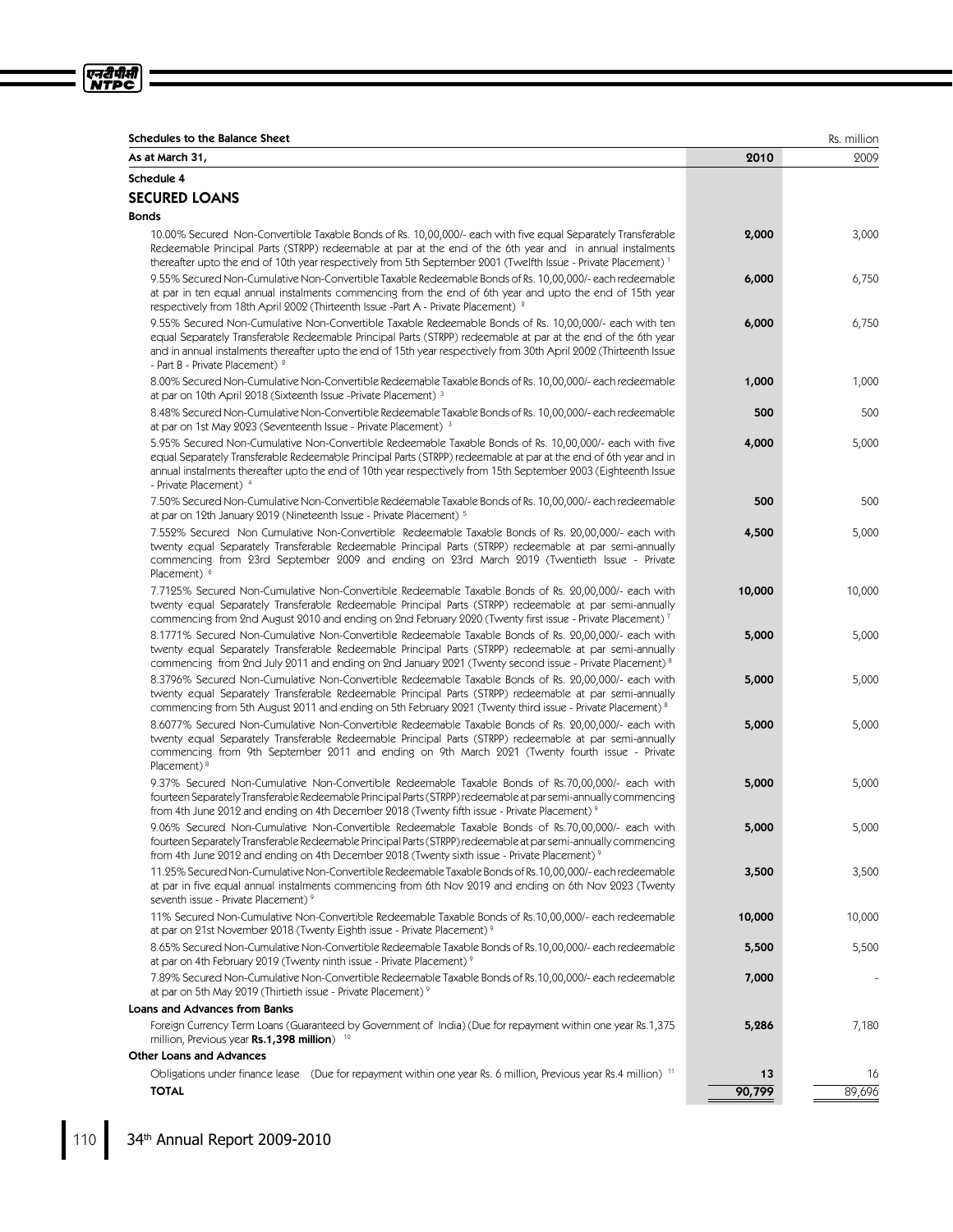Schedules to the Balance Sheet

Schedule 4

### SECURED LOANS

### Note:

- 1 Secured by (I) English mortgage, on first charge basis, of the office premises of the Company at Mumbai, (II) Hypothecation of all the present and future movable assets (excluding receivables) of Singrauli Super Thermal Power Station, Anta Gas Power Station, Auraiya Gas Power Station, Barh Super Thermal Power Project, Farakka Super Thermal Power Station, Kahalgaon Super Thermal Power Station, Koldam Hydel Power Project, Simhadri Super Thermal Power Project, Sipat Super Thermal Power Project, Talcher Thermal Power Station, Talcher Super Thermal Power Project, Tanda Thermal Power Station, Vindhyachal Super Thermal Power Station, National Capital Power Station, Dadri Gas Power Station, Feroze Gandhi Unchahar Power Station, Loharinag Pala Hydro Power Project and Tapovan-Vishnugad Hydro Power Project as first charge, ranking pari-passu with charge, if any, already created in favour of the Company's Bankers on such movable assets hypothecated to them for working capital requirement and (III) Equitable Mortgage, by way of first charge, by deposit of title deeds of the immovable properties pertaining to Singrauli Super Thermal Power Station.
- 2 Secured by (I) English mortgage,on first pari-passu charge basis, of the office premises of the Company at Mumbai, (II) Hypothecation of all the present and future movable assets (excluding receivables) of Singrauli Super Thermal Power Station, Anta Gas Power Station, Auraiya Gas Power Station, Barh Super Thermal Power Project, Farakka Super Thermal Power Station, Kahalgaon Super Thermal Power Station, Koldam Hydel Power Project, Simhadri Super Thermal Power Project, Sipat Super Thermal Power Project, Talcher Thermal Power Station, Talcher Super Thermal Power Project, Tanda Thermal Power Station, Vindhyachal Super Thermal Power Station, National Capital Power Station, Dadri Gas Power Station, Feroze Gandhi Unchahar Power Station, Loharinag Pala Hydro Power Project and Tapovan-Vishnugad Hydro Power Project as first charge, ranking pari-passu with charge, if any, already created in favour of the Company's Bankers on such movable assets hypothecated to them for working capital requirement and (III) Equitable mortgage of the immovable properties, on first pari-passu charge basis, pertaining to Singrauli Super Thermal Power Station by extension of charge already created.
- 3 Secured by (I) English mortgage, on first pari-passu charge basis, of the office premises of the Company at Mumbai and (II) Equitable mortgage, by way of first charge, by deposit of title deeds of the immovable properties pertaining to National Capital Power Station.
- Secured by (I) English mortgage,on first pari-passu charge basis, of the office premises of the Company at Mumbai, (II) Hypothecation of all the present and future movable assets (excluding receivables) of Singrauli Super Thermal Power Station, Anta Gas Power Station, Auraiya Gas Power Station, Barh Super Thermal Power Project, Farakka Super Thermal Power Station, Kahalgaon Super Thermal Power Station, Koldam Hydel Power Project, Simhadri Super Thermal Power Project, Sipat Super Thermal Power Project, Talcher Thermal Power Station, Talcher Super Thermal Power Project, Tanda Thermal Power Station, Vindhyachal Super Thermal Power Station, National Capital Power Station, Dadri Gas Power Station, Feroze Gandhi Unchahar Power Station, Loharinag Pala Hydro Power Project and Tapovan-Vishnugad Hydro Power Project as first charge, ranking pari-passu with charge, if any, already created in favour of the Company's Bankers on such movable assets hypothecated to them for working capital requirement and (III) Equitable mortgage of the immovable properties, on first pari-passu charge basis, pertaining to National Capital Power Station by extension of charge already created.
- 5 Secured by (I) English mortgage,on first pari-passu charge basis, of the office premises of the Company at Mumbai and (II) Hypothecation of all the present and future movable assets (excluding receivables) of Singrauli Super Thermal Power Station, Anta Gas Power Station, Auraiya Gas Power Station, Barh Super Thermal Power Project, Farakka Super Thermal Power Station, Kahalgaon Super Thermal Power Station, Koldam Hydel Power Project, Simhadri Super Thermal Power Project, Sipat Super Thermal Power Project, Talcher Thermal Power Station, Talcher Super Thermal Power Project, Tanda Thermal Power Station, Vindhyachal Super Thermal Power Station, National Capital Power Station, Dadri Gas Power Station, Feroze Gandhi Unchahar Power Station, Loharinag Pala Hydro Power Project and Tapovan-Vishnugad Hydro Power Project as first charge, ranking pari-passu with charge, if any, already created in favour of the Company's Bankers on such movable assets hypothecated to them for working capital requirement.
- 6 Secured by (I) English mortgage, on first pari-passu charge basis, of the office premises of the Company at Mumbai and (II) Equitable mortgage, by way of first charge, by deposit of title deeds of the immovable properties pertaining to Ramagundam Super Thermal Power Station.
- Secured by (I) English mortgage,on first pari-passu charge basis, of the office premises of the Company at Mumbai, (II) Hypothecation of all the present and future movable assets (excluding receivables) of Barh Super Thermal Power Project on first pari-pasu charge basis, ranking pari passu with charge already created in favour of Trustee for other Series of Bonds and (III) Equitable mortgage of the immovable properties, on first pari-passu charge basis, pertaining to Ramagundam Super Thermal Power Station by extension of charge already created.
- 8 Secured by (I) English mortgage, on first pari-passu charge basis, of the office premises of the Company at Mumbai and (II)Equitable mortgage, by way of first charge, by deposit of the title deeds of the immovable properties pertaining to Sipat Super Thermal Power Project.
- 9 Secured by (I) English mortgage, on first pari passu charge basis, of the office premises of the Company at Mumbai and (II) Equitable mortgage of the immovable properties, on first pari-passu charge basis, pertaining to Sipat Super Thermal Power Project by extension of charge already created.
- 10 Secured by English mortgage/hypothecation of all the present and future fixed and movable assets of Rihand Super Thermal Power Station as first charge, ranking pari-passu with charge already created, subject to however, Company's Banker's first charge on certain movable assets hyphothecated to them for working capital requirement.
- 11 Secured against fixed assets obtained under finance lease.

### Note:

Security cover mentioned for sl. no. 1 to 9 is above 100% of the debt securities outstanding.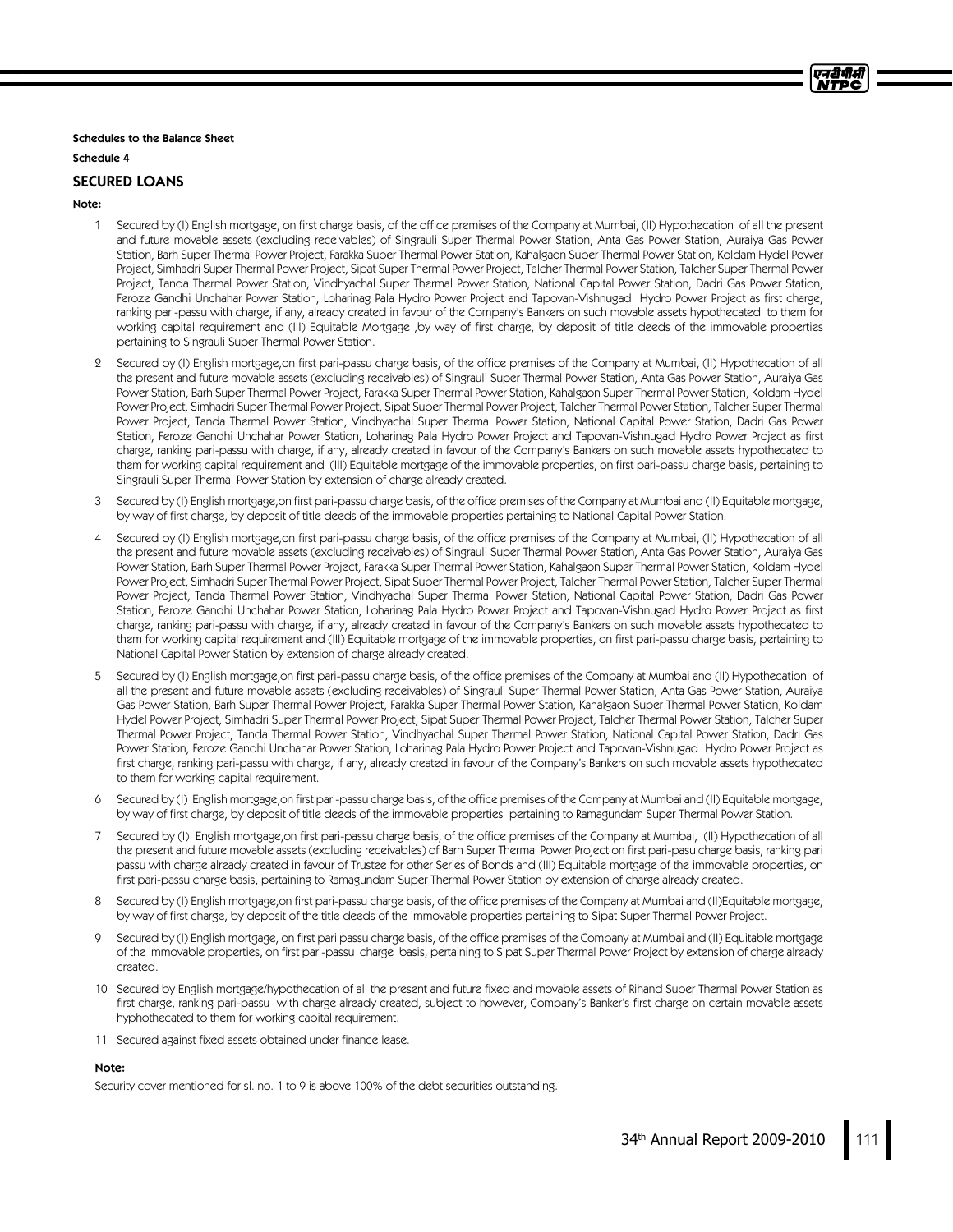| <b>Schedules to the Balance Sheet</b>                                                                                                                                                                                                                                                                                                                                                                                                             |         | Rs. million |
|---------------------------------------------------------------------------------------------------------------------------------------------------------------------------------------------------------------------------------------------------------------------------------------------------------------------------------------------------------------------------------------------------------------------------------------------------|---------|-------------|
| As at March 31,                                                                                                                                                                                                                                                                                                                                                                                                                                   | 2010    | 2009        |
| Schedule 5                                                                                                                                                                                                                                                                                                                                                                                                                                        |         |             |
| <b>UNSECURED LOANS</b>                                                                                                                                                                                                                                                                                                                                                                                                                            |         |             |
| <b>Fixed Deposits</b>                                                                                                                                                                                                                                                                                                                                                                                                                             | 134     | 14          |
| (Due for repayment within one year Rs.6 million, Previous year Rs.7 million)                                                                                                                                                                                                                                                                                                                                                                      |         |             |
| <b>Bonds</b>                                                                                                                                                                                                                                                                                                                                                                                                                                      |         |             |
| 8.78 % Secured Non Cumulative Non-Convertible Redeemable Taxable Bonds of Rs. 10,00,000/- each<br>redeemable at par on 9th March 2020 (Thirty first issue-Private Placement)*                                                                                                                                                                                                                                                                     | 5,000   |             |
| 8.8493% Secured Non Cumulative Non-Convertible Redeemable Taxable Bonds of Rs. 15,00,000/- each<br>with fifteen equal Separately Transferable Redeemable Principal Parts (STRPP) redeemable at par at the end<br>of 6 <sup>th</sup> year and in annual installments thereafter upto the end of $20th$ year respectively commencing from $25th$<br>March 2016 and ending on 25 <sup>th</sup> March 2030 (Thirty second Issue - Private Placement)* | 1,050   |             |
| 8.73 % Secured Non Cumulative Non-Convertible Redeemable Taxable Bonds of Rs. 10,00,000/- each<br>redeemable at par on 31 <sup>st</sup> March 2020 (Thirty third issue-Private Placement)*                                                                                                                                                                                                                                                        | 1,950   |             |
| Foreign Currency Bonds / Notes                                                                                                                                                                                                                                                                                                                                                                                                                    |         |             |
| 5.50 % Eurobonds due for repayment on 10 <sup>th</sup> March 2011 (Due for repayment within one year <b>Rs.9,134</b><br>million, Previous year Rs.Nil)                                                                                                                                                                                                                                                                                            | 9,134   | 10,310      |
| 5.875 % Fixed Rate Notes due for repayment on 2 <sup>nd</sup> March 2016                                                                                                                                                                                                                                                                                                                                                                          | 13,701  | 15,465      |
| <b>Loans and Advances</b>                                                                                                                                                                                                                                                                                                                                                                                                                         |         |             |
| <b>From Banks and Financial Institutions</b>                                                                                                                                                                                                                                                                                                                                                                                                      |         |             |
| Foreign Currency Term Loans (Guaranteed by Government of India) (Due for repayment within one year<br>Rs.610 million, Previous year Rs.498 million)                                                                                                                                                                                                                                                                                               | 26,383  | 28,842      |
| Other Foreign Currency Term Loans (Due for repayment within one year Rs.5,884 million, Previous year<br>Rs.2,296 million)                                                                                                                                                                                                                                                                                                                         | 49,034  | 49,439      |
| Rupee Term Loans (Due for repayment within one year Rs.17,907 million, Previous year Rs.19,301<br>million)                                                                                                                                                                                                                                                                                                                                        | 180,785 | 151,911     |
| <b>From Others</b>                                                                                                                                                                                                                                                                                                                                                                                                                                |         |             |
| Loans from Government of India (Due for repayment within one year <b>Rs.nil,</b> Previous year Rs.1 million)                                                                                                                                                                                                                                                                                                                                      |         |             |
| <b>TOTAL</b>                                                                                                                                                                                                                                                                                                                                                                                                                                      | 287,171 | 255,982     |
| * To be secured by registered and/or equitable mortgage on immovable properties                                                                                                                                                                                                                                                                                                                                                                   |         |             |

ed by registered and/or equitable mortgage on immovable propert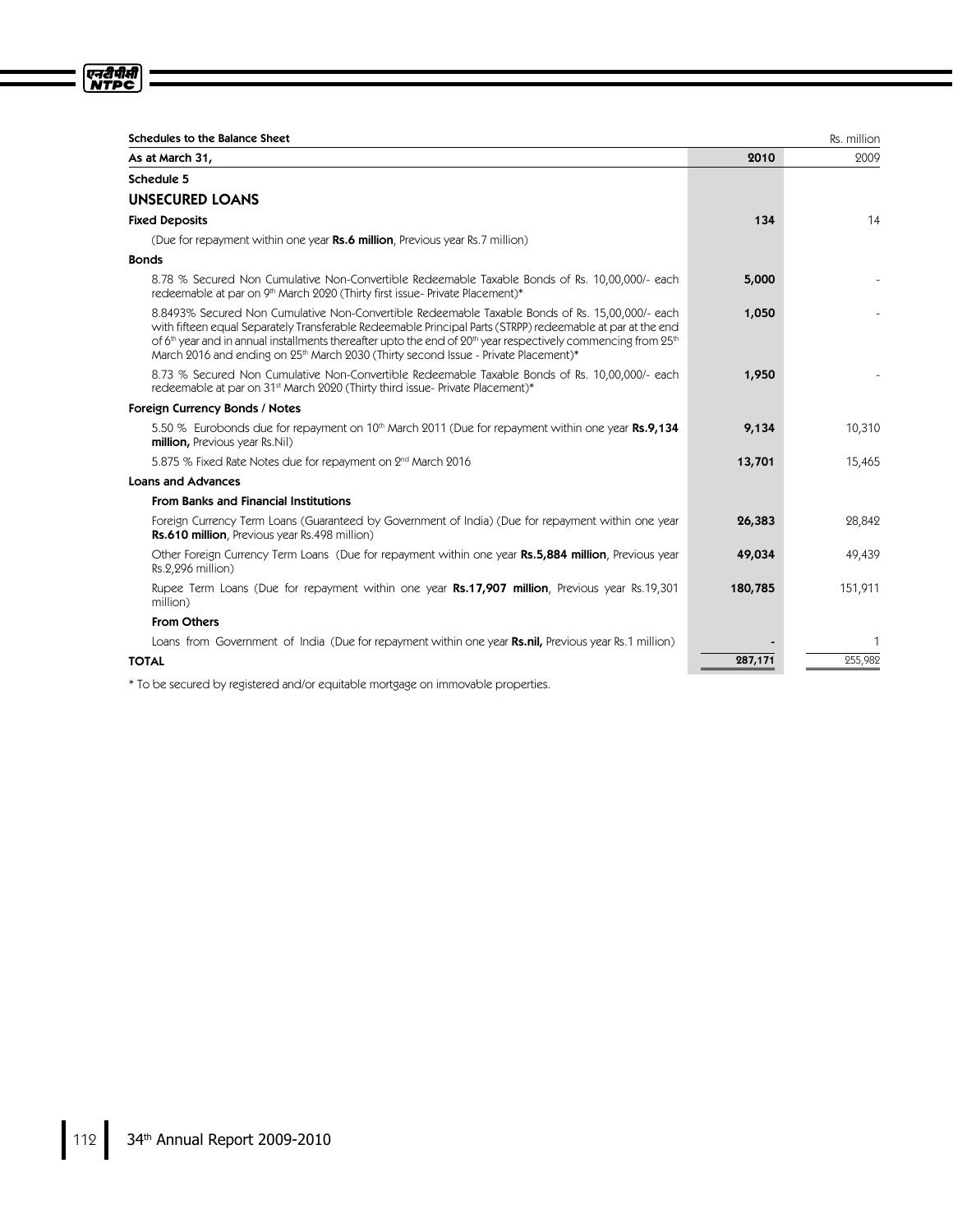### Schedules to the Balance Sheet Schedule 6 FIXED ASSETS Rs. million

|                                                                                                |           |        | <b>Gross Block</b>                                   |         | Depreciation |        | <b>Net Block</b>                             |              |         |         |
|------------------------------------------------------------------------------------------------|-----------|--------|------------------------------------------------------|---------|--------------|--------|----------------------------------------------|--------------|---------|---------|
|                                                                                                | As at     |        | Deductions/                                          | As at   | Upto         | For    | Deductions/                                  | Upto         | As at   | As at   |
|                                                                                                | 1.04.2009 |        | Additions Adjustments 31.03.2010 31.03.2009 the year |         |              |        | Adjustments 31.03.2010 31.03.2010 31.03.2009 |              |         |         |
| <b>TANGIBLE ASSETS</b>                                                                         |           |        |                                                      |         |              |        |                                              |              |         |         |
| $L$ and:                                                                                       |           |        |                                                      |         |              |        |                                              |              |         |         |
| (including development expenses)                                                               |           |        |                                                      |         |              |        |                                              |              |         |         |
| Freehold                                                                                       | 16,224    | 1,239  | (35)                                                 | 17,498  |              |        |                                              |              | 17,498  | 16,224  |
| Leasehold                                                                                      | 4,719     | 160    | 85                                                   | 4,794   | 554          | 65     | $\overline{7}$                               | 612          | 4,182   | 4,165   |
| Roads, bridges, culverts & helipads                                                            | 4,253     | 141    | (137)                                                | 4,531   | 875          | 77     | (2)                                          | 954          | 3,577   | 3,378   |
| Building:                                                                                      |           |        |                                                      |         |              |        |                                              |              |         |         |
| Freehold                                                                                       |           |        |                                                      |         |              |        |                                              |              |         |         |
| Main plant                                                                                     | 24,495    | 2,603  | 28                                                   | 27,070  | 10,218       | 701    | $\mathbf{1}$                                 | 10,918       | 16,152  | 14,277  |
| Others                                                                                         | 19,141    | 859    | (153)                                                | 20,153  | 5,319        | 465    | (7)                                          | 5,791        | 14,362  | 13,822  |
| Leasehold                                                                                      | 498       | ÷,     | (2)                                                  | 500     | 173          | 17     | ÷,                                           | 190          | 310     | 325     |
| Temporary erection                                                                             | 260       | 59     | (5)                                                  | 324     | 260          | 60     | (4)                                          | 324          |         |         |
| Water Supply, drainage & sewerage system                                                       | 5,742     | 72     | (1)                                                  | 5,815   | 2,286        | 292    | $\overline{a}$                               | 2,578        | 3,237   | 3,456   |
| MGR track and signalling system                                                                | 8,659     | 306    | (40)                                                 | 9,005   | 5,240        | 260    | (1)                                          | 5,501        | 3,504   | 3,419   |
| Railway Siding                                                                                 | 2,895     | J,     | 1                                                    | 2,894   | 1,047        | 139    | ä,                                           | 1,186        | 1,708   | 1,848   |
| Earth Dam Reservoir                                                                            | 1,757     | 41     | J.                                                   | 1,798   | 558          | 84     | ÷,                                           | 642          | 1,156   | 1,199   |
| Plant and machinery                                                                            | 520,971   | 38,197 | 1,300                                                | 557,868 | 258,872      | 24,601 | 856                                          | 282,617      | 275,251 | 262,099 |
| Furniture, fixtures & other office equipment                                                   | 4,105     | 387    | 5                                                    | 4,487   | 2,593        | 179    | 31                                           | 2,741        | 1,746   | 1,512   |
| EDP, WP machines and satcom equipment                                                          | 2,986     | 433    | 40                                                   | 3,379   | 2,055        | 273    | 54                                           | 2,274        | 1,105   | 931     |
| Vehicles including speedboats                                                                  | 92        | 11     | 7                                                    | 96      | 68           | 4      | 6                                            | 66           | 30      | 24      |
| Construction equipments                                                                        | 1,157     | 185    | 74                                                   | 1,268   | 738          | 74     | 87                                           | 725          | 543     | 419     |
| Electrical Installations                                                                       | 2,183     | 430    | (183)                                                | 2,796   | 1,213        | 96     | (9)                                          | 1,318        | 1,478   | 970     |
| <b>Communication Equipments</b>                                                                | 788       | 50     | 8                                                    | 830     | 394          | 29     | 14                                           | 409          | 421     | 394     |
| <b>Hospital Equipments</b>                                                                     | 232       | 17     | 1                                                    | 248     | 142          | 9      | $\mathbf{1}$                                 | 150          | 98      | 90      |
| Laboratory and workshop equipments                                                             | 156       | 74     | (1)                                                  | 231     | 103          | 5      |                                              | 108          | 123     | 53      |
| Leased assets - Vehicles                                                                       | 20        | 3      | $\mathbf{1}$                                         | 22      | 6            | 5      | ÷,                                           | 11           | 11      | 14      |
| Capital expenditure on assets not owned by<br>the Company                                      | 1,387     | 471    | (5)                                                  | 1,863   | 1,032        | 96     | ÷,                                           | 1,128        | 735     | 355     |
| Assets of Government                                                                           | 28        |        | ÷,                                                   | 28      |              |        |                                              |              | 28      | 28      |
| Less: Grants from Government                                                                   | 28        |        | $\bar{a}$                                            | 28      |              |        |                                              |              | 28      | 28      |
| Assets held for disposal valued at net book<br>value or net realisable value whichever is less | 20        |        | (7)                                                  | 27      |              |        |                                              |              | 27      | 20      |
| <b>INTANGIBLE ASSETS</b>                                                                       |           |        |                                                      |         |              |        |                                              |              |         |         |
| Right of Use - Land                                                                            | 13        | 51     | 6                                                    | 58      |              | 3      |                                              | 3            | 55      | 13      |
| - Others                                                                                       |           | 84     | L.                                                   | 84      |              | 1      |                                              | $\mathbf{1}$ | 83      |         |
| Software                                                                                       | 777       | 47     | (38)                                                 | 862     | 407          | 233    | (1)                                          | 641          | 221     | 370     |
| <b>Total</b>                                                                                   | 623,530   | 45,920 | 949                                                  | 668,501 | 294,153      | 27,768 | 1,033                                        | 320,888      | 347,613 | 329,377 |
| Previous year                                                                                  | 533,680   | 77,205 | (12,645)                                             | 623,530 | 272,743      | 25,224 | 3,814                                        | 294,153      | 329,377 | 260,937 |

|                                                                                    | 2010  | 2009      |
|------------------------------------------------------------------------------------|-------|-----------|
| Deduction/Adjustments from Gross Block for the year includes:                      |       |           |
| Disposal/Retirement of assets                                                      | 1,344 | 1.852     |
| Cost adjustments                                                                   | 60    | (18, 243) |
| Assets capitalised with retrospective effect / Write back of excess capitalisation | (557) | 4.281     |
| Others                                                                             | 102   | (535)     |
|                                                                                    | 949   | (12,645)  |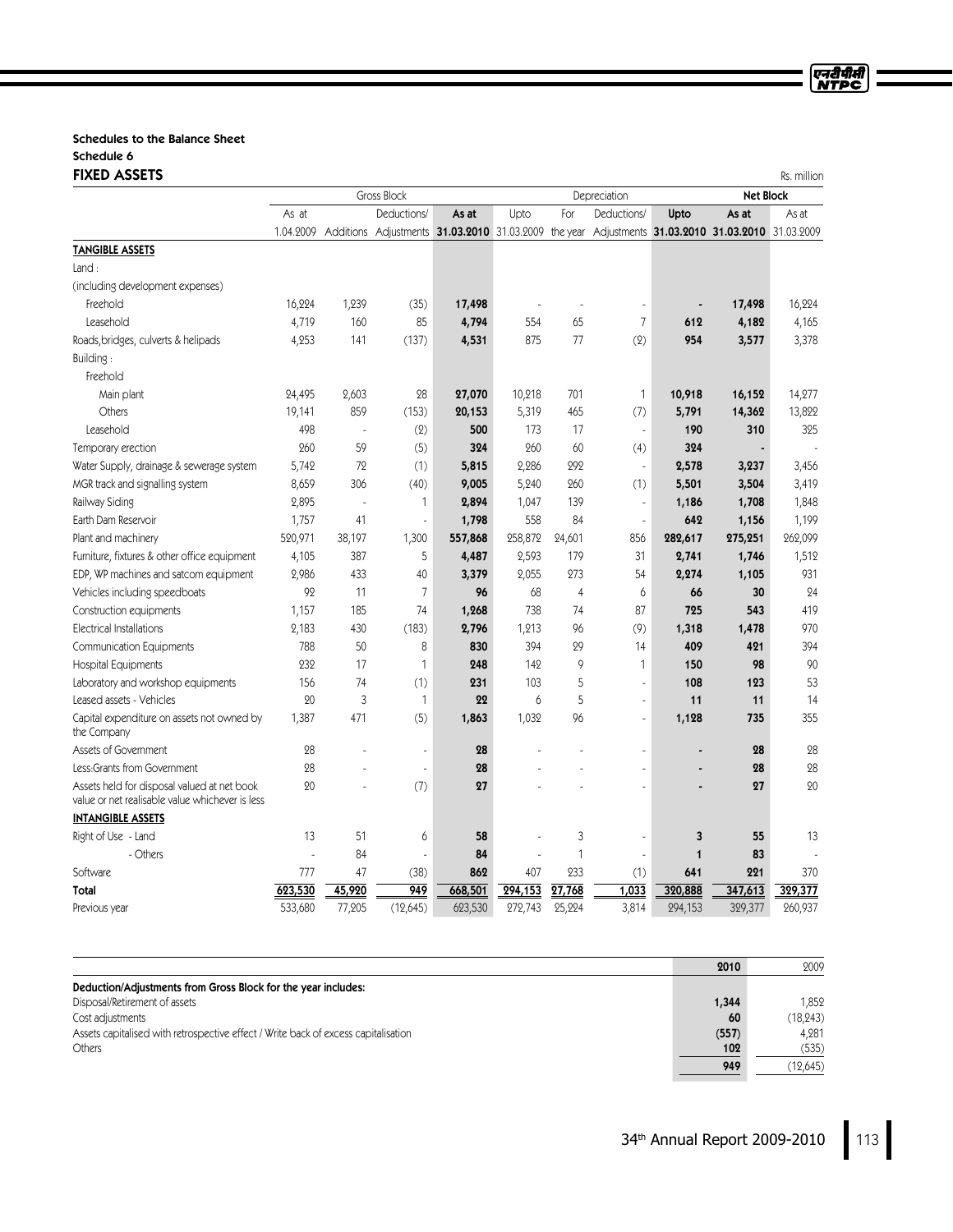### Schedules to the Balance Sheet

| Schedule 6 |                     |
|------------|---------------------|
|            | <b>FIXED ASSETS</b> |

ण्नदीपीसी<br>NTPC

| <b>FIXED ASSETS</b>                                                                |        | Rs. million |
|------------------------------------------------------------------------------------|--------|-------------|
|                                                                                    | 2010   | 2009        |
| Deduction/Adjustments from Depreciation for the year includes:                     |        |             |
| Disposal/Retirement of assets                                                      | 1,098  | 1,328       |
| Assets capitalised with retrospective effect / Write back of excess capitalisation | (166)  | 2,391       |
| <b>Others</b>                                                                      | 101    | 95          |
|                                                                                    | 1,033  | 3,814       |
| Depreciation for the year is allocated as given below:                             |        |             |
| Charged to Profit & Loss Account                                                   | 26,501 | 23,645      |
| Allocated to the fuel cost                                                         | 1,195  | 1,043       |
| Transferred to Expenditure during construction period (net) - (Schedule 25)        | 192    | 141         |
| Transferred to development of coal mines                                           |        | 9           |
| Adjustment with Deffered Income/Expense from Deferred Foreign Currency Fluctuation | (123)  | 393         |
|                                                                                    | 27,768 | 25,224      |

### Schedule 7 CAPITAL WORK-IN-PROGRESS

|                                                            | As at     | Deductions & |                | As at               |                  |
|------------------------------------------------------------|-----------|--------------|----------------|---------------------|------------------|
|                                                            | 1.04.2009 | Additions    | Adjustments    | Capitalised         | 31.03.2010       |
| Development of land                                        | 2,929     | 661          | 38             | 31                  | 3,521            |
| Roads, bridges, culverts & helipads                        | 583       | 203          | 165            | 141                 | 480              |
| Piling and foundation                                      | 7,949     | 1,553        | 3,187          |                     | 6,315            |
| Buildings:                                                 |           |              |                |                     |                  |
| Main plant                                                 | 10,035    | 7,421        | (3,074)        | 2,603               | 17,927           |
| Others                                                     | 2,611     | 2,002        | 109            | 859                 | 3,645            |
| Temporary erection                                         | 42        | 52           | 25             | 53                  | 16               |
| Water supply, drainage and sewerage system                 | 370       | 120          | (9)            | 69                  | 430              |
| Hydraulic works, barrages, dams, tunnels and power channel | 18,690    | 5,922        | 1,573          | $\bar{\phantom{a}}$ | 23,039           |
| MGR track and signalling system                            | 2,729     | 1,014        | 21             | 306                 | 3,416            |
| Railway siding                                             | 637       | 436          | 14             | $\sim$              | 1,059            |
| Earth dam reservoir                                        | 890       | 189          | (28)           | 41                  | 1,066            |
| Plant and machinery                                        | 155,262   | 83,775       | 2,556          | 38,069              | 198,412          |
| Furniture, fixtures and other office equipment             | 68        | 137          | 8              | 143                 | 54               |
| EDP/WP machines & satcom equipment                         | 31        | 108          | 12             | 117                 | 10               |
| Vehicles                                                   |           | 3            |                | 1                   | $\boldsymbol{2}$ |
| Construction equipments                                    |           | 43           | $\overline{2}$ | 41                  |                  |
| <b>Electrical installations</b>                            | 702       | 412          | 228            | 414                 | 472              |
| Communication equipment                                    | 22        | 42           | 16             | 28                  | 20               |
| <b>Hospital Equipments</b>                                 |           | $\mathbf{2}$ |                | $\mathbf{Q}$        |                  |
| Laboratory and Workshop Equipments                         |           | 16           | (2)            | 16                  | $\mathbf 2$      |
| Intangible assets - software                               | 1         | 14           | 1              | 9                   | 5                |
| Capital expenditure on assets not owned by the company     | 738       | 1,426        | 41             | 470                 | 1,653            |
| Exploratory wells-in-progress                              | 32        | 45           |                |                     | 77               |
| Development of coal mines                                  | 967       | 392          |                |                     | 1,358            |
|                                                            | 205,288   | 105,988      | 4,884          | 43,413              | 262,979          |
| <b>Expenditure pending allocation</b>                      |           |              |                |                     |                  |
| Survey, investigation, consultancy and supervision charges | 691       | 165          | 23             | ÷,                  | 833              |
| Difference in exchange on foreign currency loans           | 2,063     | (10,984)     | (6, 457)       | ÷,                  | (2, 464)         |
| Expenditure towards diversion of forest land               | 1,677     | 3            |                | ÷,                  | 1,680            |
| Pre-commisioning expenses (net)                            | 233       | 498          | 728            | L,                  | 3                |
| Expenditure during construction period (net)               | 2,407     | 20,337*      | (42)           | $\sim$              | 22,786           |
| Less: Allocated to related works                           |           | 18,049       |                |                     | 18,049           |
|                                                            | 212,359   | 97,958       | (864)          | 43,413              | 267,768          |
| Less: Provision for unserviceable works                    | 148       |              | 4              |                     | 144              |
| Total                                                      | 212,211   | 97,958       | (868)          | 43,413              | 267,624          |
| Previous year                                              | 184,389   | 121,880      | 21,302         | 72,756              | 212,211          |

\* Brought from Expenditure during construction period (net) - Schedule 25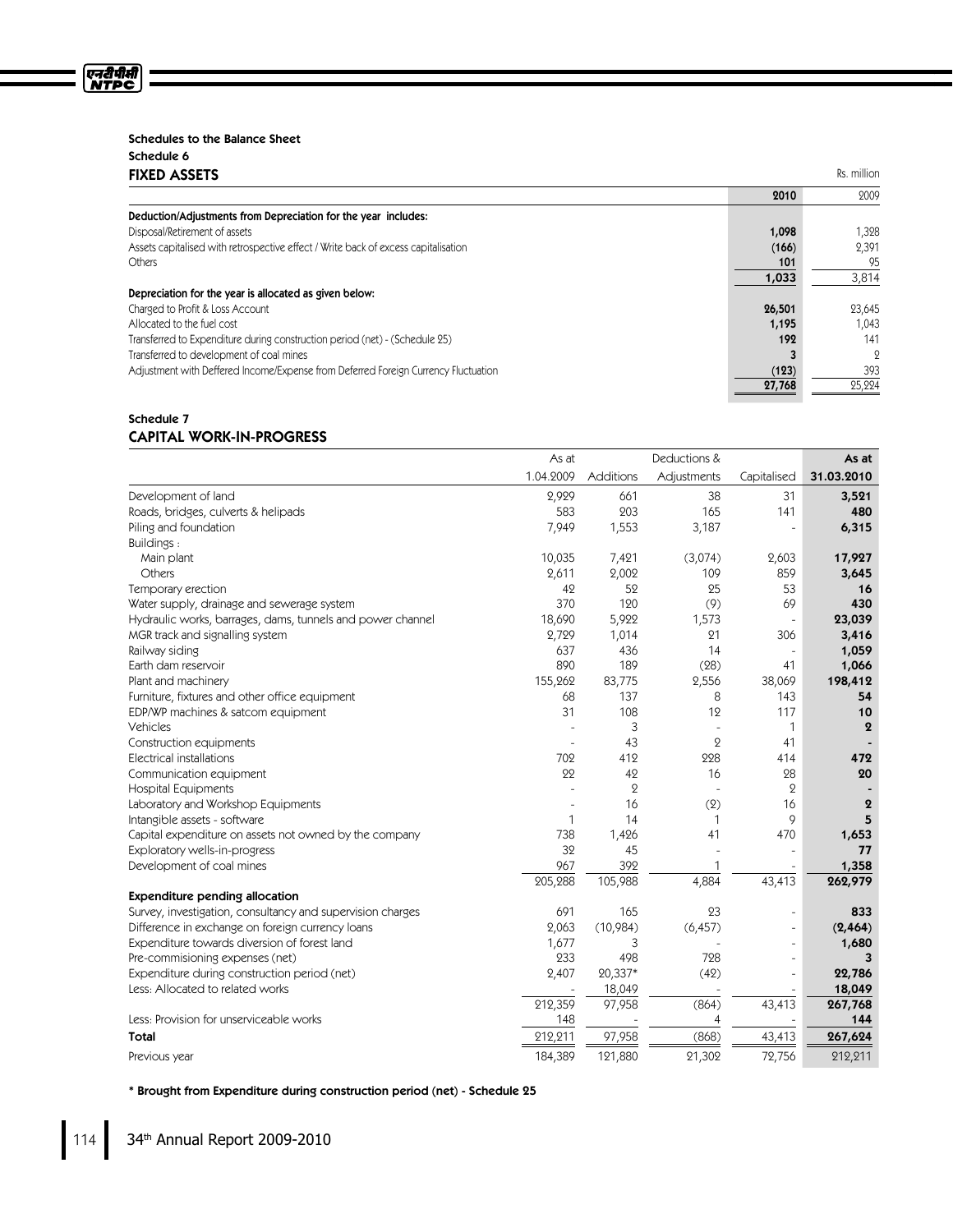| Schedules to the Balance Sheet              |        | Rs. million |
|---------------------------------------------|--------|-------------|
| As at March 31,                             | 2010   | 2009        |
| Schedule 8                                  |        |             |
| <b>CONSTRUCTION STORES AND ADVANCES</b>     |        |             |
| <b>CONSTRUCTION STORES *</b>                |        |             |
| (At cost)                                   |        |             |
| Steel                                       | 9,816  | 10,844      |
| Cement                                      | 222    | 169         |
| Others                                      | 9,354  | 6,365       |
|                                             | 19,392 | 17,378      |
| Less: Provision for shortages               | 12     | 11          |
|                                             | 19,380 | 17,367      |
| ADVANCES FOR CAPITAL EXPENDITURE            |        |             |
| Secured                                     | 4      | 1,273       |
| Unsecured, considered good                  |        |             |
| Covered by bank guarantees                  | 26,264 | 28,757      |
| Others                                      | 7,771  | 4,441       |
| Considered doubtful                         | 22     | 67          |
|                                             | 34,061 | 34,538      |
| Less: Provision for bad & doubtful advances | 22     | 67          |
|                                             | 34,039 | 34,471      |
| <b>Total</b>                                | 53,419 | 51,838      |

\* Includes material in transit, under inspection and with contractors  $\overline{11,781}$   $\overline{11,781}$   $\overline{9,433}$ 

|    |                                            | As at March 31,                                  |                 |                 | 2010   | 2009   |
|----|--------------------------------------------|--------------------------------------------------|-----------------|-----------------|--------|--------|
|    |                                            | Schedule 9                                       |                 |                 |        |        |
|    |                                            | <b>INVESTMENTS</b>                               |                 |                 |        |        |
|    | (Valuation as per Accounting Policy No.10) |                                                  | Number of       | Face value per  |        |        |
|    |                                            |                                                  | shares/bonds/   | share/bond/     |        |        |
|    |                                            |                                                  | securities      | security        |        |        |
|    |                                            |                                                  | Current Year/   | Current Year/   |        |        |
|    |                                            |                                                  | (Previous Year) | (Previous Year) |        |        |
|    |                                            |                                                  |                 | (Rs.)           |        |        |
| ı. |                                            | LONG TERM (Trade - unless otherwise specified)   |                 |                 |        |        |
|    |                                            | A) Quoted                                        |                 |                 |        |        |
|    | a)                                         | Government of India Dated Securities (Non-Trade) |                 |                 |        | 1,875  |
|    |                                            |                                                  | (19139000)      | (100)           |        |        |
|    |                                            | Less: Amortisation of Premium                    |                 |                 |        | 10     |
|    |                                            |                                                  |                 |                 |        | 1,865  |
|    | b)                                         | Equity Shares (fully paid-up)                    |                 |                 |        |        |
|    |                                            | PTC India Ltd.                                   | 12000000        | 10              | 120    | 120    |
|    |                                            |                                                  | (12000000)      | (10)            |        |        |
|    |                                            | Sub Total (A)                                    |                 |                 | 120    | 1,985  |
|    |                                            | B) Unquoted (fully paid-up)                      |                 |                 |        |        |
|    | a)                                         | <b>Bonds</b>                                     |                 |                 |        |        |
|    | j)                                         | 8.50 % Tax-Free State Government Special Bonds   |                 |                 |        |        |
|    |                                            | of the Government of (#)                         |                 |                 |        |        |
|    |                                            | Andhra Pradesh                                   | 7563900         | 1000            | 7,564  | 8,824  |
|    |                                            |                                                  | (8824550)       | (1000)          |        |        |
|    |                                            | Assam                                            | 308784          | 1000            | 309    | 360    |
|    |                                            |                                                  | (360248)        | (1000)          |        |        |
|    |                                            | Bihar                                            | 11366400        | 1000            | 11,366 | 13,261 |
|    |                                            |                                                  | (13260800)      | (1000)          |        |        |
|    |                                            | Chattisgarh                                      | 2899320         | 1000            | 2,899  | 3,382  |
|    |                                            |                                                  | (3382540)       | (1000)          |        |        |
|    |                                            | Gujarat                                          | 5023440         | 1000            | 5,024  | 5,861  |
|    |                                            |                                                  | (5860680)       | (1000)          |        |        |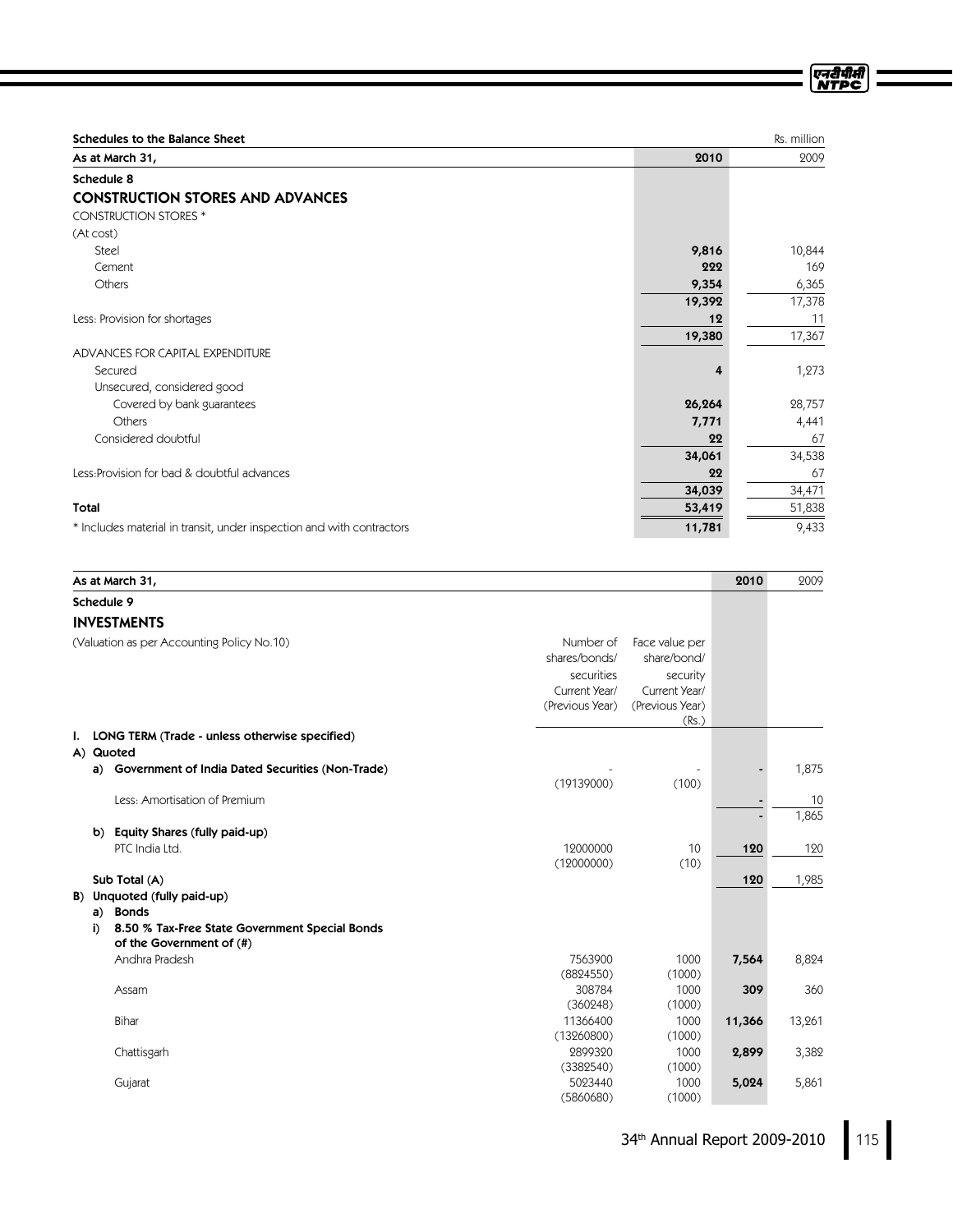|  | Schedules to the Balance Sheet |  |  |  |  |
|--|--------------------------------|--|--|--|--|
|--|--------------------------------|--|--|--|--|

|            | As at March 31,                                                            |                 |                 | 2010   | 2009   |
|------------|----------------------------------------------------------------------------|-----------------|-----------------|--------|--------|
| Schedule 9 |                                                                            |                 |                 |        |        |
|            | <b>INVESTMENTS</b>                                                         |                 |                 |        |        |
|            | (Valuation as per Accounting Policy No.10)                                 | Number of       | Face value per  |        |        |
|            |                                                                            | shares/bonds/   | share/bond/     |        |        |
|            |                                                                            | securities      | security        |        |        |
|            |                                                                            | Current Year/   | Current Year/   |        |        |
|            |                                                                            | (Previous Year) | (Previous Year) |        |        |
|            |                                                                            |                 | (Rs.)           |        |        |
|            | Haryana                                                                    | 6450000         | 1000            | 6,450  | 7,525  |
|            |                                                                            | (7525000)       | (1000)          |        |        |
|            | Himachal Pradesh                                                           | 200328          | 1000            | 200    | 234    |
|            |                                                                            | (233716)        | (1000)          |        |        |
|            | Jammu and Kashmir                                                          | 2204160         | 1000            | 2,204  | 2,571  |
|            |                                                                            | (2571520)       | (1000)          |        |        |
|            | Jharkhand                                                                  | 5760736         | 1000            | 5,761  | 6,721  |
|            |                                                                            | (6720856)       | (1000)          |        |        |
|            | Kerala                                                                     | 6014400         | 1000            | 6,014  | 7,017  |
|            |                                                                            | (7016800)       | (1000)          |        |        |
|            | Madhya Pradesh                                                             | 4985040         | 1000            | 4,985  | 5,816  |
|            |                                                                            | (5815880)       | (1000)          |        |        |
|            | Maharashtra                                                                | 2288400         | 1000            | 2,289  | 2,670  |
|            |                                                                            | (2669800)       | (1000)          |        |        |
|            | Orissa                                                                     | 6617244         | 1000            | 6,617  | 7,720  |
|            |                                                                            | (7720118)       | (1000)          |        |        |
|            | Punjab                                                                     | 2077380         | 1000            | 2,077  | 2,424  |
|            |                                                                            | (2423610)       | (1000)          |        |        |
|            | Rajasthan                                                                  | 870000          | 1000            | 870    | 1160   |
|            |                                                                            | (1160000)       | (1000)          |        |        |
|            | Sikkim                                                                     | 205176          | 1000            | 205    | 239    |
|            |                                                                            | (239372)        | (1000)          |        |        |
|            | Uttar Pradesh                                                              | 23939400        | 1000            | 23,939 | 27,929 |
|            |                                                                            | (27929300)      | (1000)          |        |        |
|            | Uttaranchal                                                                | 2397900         | 1000            | 2,398  | 2,798  |
|            |                                                                            | (2797550)       | (1000)          |        |        |
|            | West Bengal                                                                | 7045448         | 1000            | 7,046  | 8,220  |
|            |                                                                            | (8219736)       | (1000)          |        |        |
| ii)        | <b>Other Bonds</b>                                                         |                 |                 |        |        |
|            | 10.00 % Secured Non-Cumulative Non-Convertible Redeemable Grid Corporation |                 |                 |        | 47     |
|            | of Orissa (GRIDCO) Power Bonds, Series-1/2003, 06/2002, 06/2009            | (3744)          | (12500)         |        |        |
|            | 10.00 % Secured Non-Cumulative Non-Convertible Redeemable Grid Corporation |                 |                 |        | 47     |
|            | of Orissa (GRIDCO) Power Bonds, Series-1/2003, 09/2002, 09/2009            | (3780)          | (12500)         |        |        |
|            | 10.00 % Secured Non-Cumulative Non-Convertible Redeemable Grid Corporation |                 |                 |        | 149    |
|            | of Orissa (GRIDCO) Power Bonds, Series-1/2003 - 10/2002, 10/2009           | (5970)          | (25000)         |        |        |
| b)         | <b>Equity Shares in Joint Venture Companies</b>                            |                 |                 |        |        |
|            | Utility Powertech Ltd. (includes 1,000,000 bonus shares)                   | 2000000         | 10              | 10     | 10     |
|            |                                                                            | (2000000)       | (10)            |        |        |
|            | NTPC-Alstom Power Services Private Ltd.                                    | 3000000         | 10              | 30     | 30     |
|            |                                                                            | (3000000)       | (10)            |        |        |
|            | NTPC-SAIL Power Company Private Ltd.                                       | 475250050       | 10              | 4,752  | 4,752  |
|            |                                                                            | (475250050)     | (10)            |        |        |
|            | NTPC-Tamil Nadu Energy Company Ltd.                                        | 425000000       | 10              | 4250   | 1,900  |
|            |                                                                            | (190000000)     | (10)            |        |        |
|            |                                                                            |                 |                 |        |        |
|            | Ratnagiri Gas & Power Private Ltd.                                         | 592900000       | 10              | 5,929  | 5,000  |
|            |                                                                            | (500000000)     | (10)            |        |        |
|            | Aravali Power Company Private Ltd.                                         | 658524200       | 10              | 6,585  | 4,585  |
|            |                                                                            | (458524200)     | (10)            |        |        |
|            | NTPC-SCCL Global Ventures Private Ltd.                                     | 50000           | 10              |        |        |
|            | (*Current/previous year Rs.5,00,000/-)                                     | (50000)         | (10)            |        |        |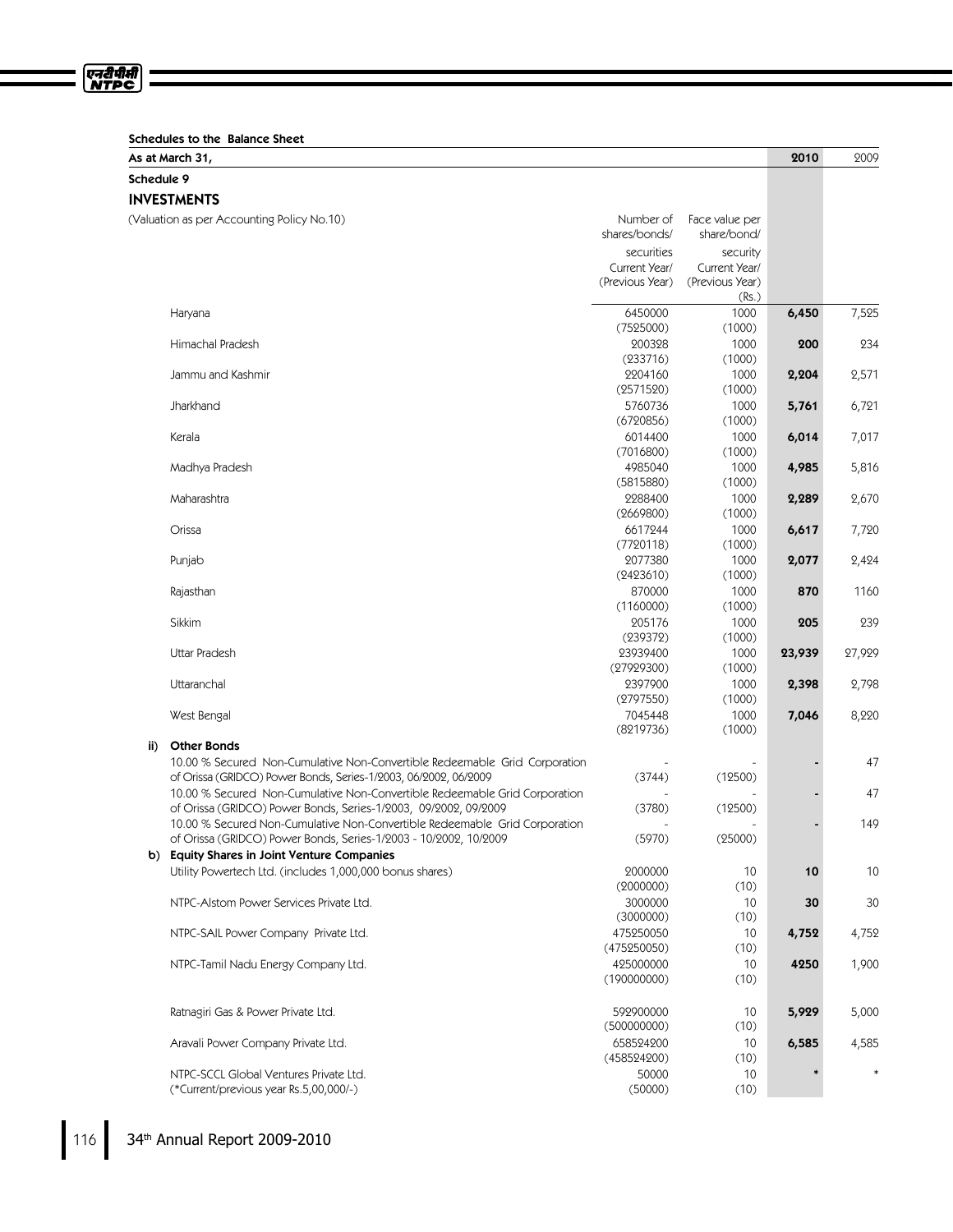Schedules to the Balance Sheet

| Schedule 9<br><b>INVESTMENTS</b><br>(Valuation as per Accounting Policy No.10)<br>Number of<br>Face value per<br>shares/bonds/<br>share/bond/<br>securities<br>security<br>Current Year/<br>Current Year/<br>(Previous Year)<br>(Previous Year)<br>(Rs.)<br>$1*$<br>25000000<br>10<br>250<br>NTPC BHEL Power Projects Private Ltd.<br>(50000)<br>(*previous year Rs.5,00,000/-)<br>(10)<br>Meja Urja Nigam Private Limited<br>30179800<br>10<br>302<br>$\mathbf{1}$<br>(10)<br>(100000)<br>$1*$<br>BF-NTPC Energy Systems Ltd.<br>1029000<br>10<br>10<br>(*previous year Rs.4,90,000/-)<br>(49000)<br>(10)<br>National Power Exchange Ltd.<br>833500<br>8<br>10<br>8<br>(833500)<br>(10)<br>$1*$<br>50000<br>10<br>$1*$<br>Nabinagar Power Generating Company Private Ltd.<br>(50000)<br>(10)<br>(*current/previous year Rs.5,00,000/-)<br>Transformer and Electrical Kerala Ltd.<br>19163438<br>314<br>10<br>(10)<br>$(-)$<br>875000<br>10<br>9<br>National High Power Test Labortory Private Ltd.<br>$(-)$<br>$(-)$<br>International Coal Ventures Ltd.<br>100000<br>10<br>1<br>$(-)$<br>$(-)$<br><b>Equity Shares in Subsidiary Companies</b><br>C)<br>Pipavav Power Development Company Ltd.<br>375000<br>10<br>4<br>4<br>(375000)<br>(10)<br>80910<br>NTPC Electric Supply Company Ltd.<br>10<br>*(current/previous year Rs.8,09,100/-)<br>(80910)<br>(10)<br>NTPC Vidyut Vyapar Nigam Ltd.<br>20000000<br>10<br>200<br>200<br>(20000000)<br>(10)<br>100799040<br>NTPC Hydro Ltd.<br>10<br>1,008<br>924<br>(10)<br>(92426200)<br>57151000<br>Kanti Bijlee Utpadan Nigam Ltd.<br>10<br>572<br>(Formerly Vaishali Power Generating Company Ltd.) (*previous year Rs.5,10,000/-)<br>(51000)<br>(10)<br>296000000<br>Bhartiya Rail Bijlee Company Ltd.<br>10<br>1,850<br>2,960<br>(185000000)<br>(10)<br>d) Shares in Cooperative Societies<br>ß<br>ß<br>125,412<br>134,242<br>Sub Total (B)<br>Share application money pending allotment in :<br>C<br>NTPC Hydro Ltd.<br>18<br>3<br>Kanti Bijlee Utpadan Nigam Ltd.<br>22<br>594<br>(Formerly Vaishali Power Generating Company Ltd.)<br>Bhartiya Rail Bijlee Company Ltd.<br>571<br>712<br>NTPC-Tamilnadu Energy Company Ltd.,<br>155<br>160<br>Ratnagiri Gas & Power Private Ltd.<br>1,000<br>1,929<br>Meja Urja Nigam Private Limited<br>192<br>301<br>NTPC BHEL Power Projects Private Ltd.<br>50<br>Nabinagar Power Generating Company Pvt. Ltd.<br>950<br>BF-NTPC Energy Systems Ltd.<br>49<br>Energy Efficiency Services Ltd.<br>6<br>3,104<br>3,608<br>Sub Total (C)<br>Total (I)<br>128,636<br>139,835<br>II. CURRENT (Non-trade - unquoted)<br><b>Mutual Funds</b> |  | As at March 31,                          |           |    | 2010  | 2009 |
|--------------------------------------------------------------------------------------------------------------------------------------------------------------------------------------------------------------------------------------------------------------------------------------------------------------------------------------------------------------------------------------------------------------------------------------------------------------------------------------------------------------------------------------------------------------------------------------------------------------------------------------------------------------------------------------------------------------------------------------------------------------------------------------------------------------------------------------------------------------------------------------------------------------------------------------------------------------------------------------------------------------------------------------------------------------------------------------------------------------------------------------------------------------------------------------------------------------------------------------------------------------------------------------------------------------------------------------------------------------------------------------------------------------------------------------------------------------------------------------------------------------------------------------------------------------------------------------------------------------------------------------------------------------------------------------------------------------------------------------------------------------------------------------------------------------------------------------------------------------------------------------------------------------------------------------------------------------------------------------------------------------------------------------------------------------------------------------------------------------------------------------------------------------------------------------------------------------------------------------------------------------------------------------------------------------------------------------------------------------------------------------------------------------------------------------------------------------------------------------------------------------------------------------------------------------------------------------------------------------------------------|--|------------------------------------------|-----------|----|-------|------|
|                                                                                                                                                                                                                                                                                                                                                                                                                                                                                                                                                                                                                                                                                                                                                                                                                                                                                                                                                                                                                                                                                                                                                                                                                                                                                                                                                                                                                                                                                                                                                                                                                                                                                                                                                                                                                                                                                                                                                                                                                                                                                                                                                                                                                                                                                                                                                                                                                                                                                                                                                                                                                                |  |                                          |           |    |       |      |
|                                                                                                                                                                                                                                                                                                                                                                                                                                                                                                                                                                                                                                                                                                                                                                                                                                                                                                                                                                                                                                                                                                                                                                                                                                                                                                                                                                                                                                                                                                                                                                                                                                                                                                                                                                                                                                                                                                                                                                                                                                                                                                                                                                                                                                                                                                                                                                                                                                                                                                                                                                                                                                |  |                                          |           |    |       |      |
|                                                                                                                                                                                                                                                                                                                                                                                                                                                                                                                                                                                                                                                                                                                                                                                                                                                                                                                                                                                                                                                                                                                                                                                                                                                                                                                                                                                                                                                                                                                                                                                                                                                                                                                                                                                                                                                                                                                                                                                                                                                                                                                                                                                                                                                                                                                                                                                                                                                                                                                                                                                                                                |  |                                          |           |    |       |      |
|                                                                                                                                                                                                                                                                                                                                                                                                                                                                                                                                                                                                                                                                                                                                                                                                                                                                                                                                                                                                                                                                                                                                                                                                                                                                                                                                                                                                                                                                                                                                                                                                                                                                                                                                                                                                                                                                                                                                                                                                                                                                                                                                                                                                                                                                                                                                                                                                                                                                                                                                                                                                                                |  |                                          |           |    |       |      |
|                                                                                                                                                                                                                                                                                                                                                                                                                                                                                                                                                                                                                                                                                                                                                                                                                                                                                                                                                                                                                                                                                                                                                                                                                                                                                                                                                                                                                                                                                                                                                                                                                                                                                                                                                                                                                                                                                                                                                                                                                                                                                                                                                                                                                                                                                                                                                                                                                                                                                                                                                                                                                                |  |                                          |           |    |       |      |
|                                                                                                                                                                                                                                                                                                                                                                                                                                                                                                                                                                                                                                                                                                                                                                                                                                                                                                                                                                                                                                                                                                                                                                                                                                                                                                                                                                                                                                                                                                                                                                                                                                                                                                                                                                                                                                                                                                                                                                                                                                                                                                                                                                                                                                                                                                                                                                                                                                                                                                                                                                                                                                |  |                                          |           |    |       |      |
|                                                                                                                                                                                                                                                                                                                                                                                                                                                                                                                                                                                                                                                                                                                                                                                                                                                                                                                                                                                                                                                                                                                                                                                                                                                                                                                                                                                                                                                                                                                                                                                                                                                                                                                                                                                                                                                                                                                                                                                                                                                                                                                                                                                                                                                                                                                                                                                                                                                                                                                                                                                                                                |  |                                          |           |    |       |      |
|                                                                                                                                                                                                                                                                                                                                                                                                                                                                                                                                                                                                                                                                                                                                                                                                                                                                                                                                                                                                                                                                                                                                                                                                                                                                                                                                                                                                                                                                                                                                                                                                                                                                                                                                                                                                                                                                                                                                                                                                                                                                                                                                                                                                                                                                                                                                                                                                                                                                                                                                                                                                                                |  |                                          |           |    |       |      |
|                                                                                                                                                                                                                                                                                                                                                                                                                                                                                                                                                                                                                                                                                                                                                                                                                                                                                                                                                                                                                                                                                                                                                                                                                                                                                                                                                                                                                                                                                                                                                                                                                                                                                                                                                                                                                                                                                                                                                                                                                                                                                                                                                                                                                                                                                                                                                                                                                                                                                                                                                                                                                                |  |                                          |           |    |       |      |
|                                                                                                                                                                                                                                                                                                                                                                                                                                                                                                                                                                                                                                                                                                                                                                                                                                                                                                                                                                                                                                                                                                                                                                                                                                                                                                                                                                                                                                                                                                                                                                                                                                                                                                                                                                                                                                                                                                                                                                                                                                                                                                                                                                                                                                                                                                                                                                                                                                                                                                                                                                                                                                |  |                                          |           |    |       |      |
|                                                                                                                                                                                                                                                                                                                                                                                                                                                                                                                                                                                                                                                                                                                                                                                                                                                                                                                                                                                                                                                                                                                                                                                                                                                                                                                                                                                                                                                                                                                                                                                                                                                                                                                                                                                                                                                                                                                                                                                                                                                                                                                                                                                                                                                                                                                                                                                                                                                                                                                                                                                                                                |  |                                          |           |    |       |      |
|                                                                                                                                                                                                                                                                                                                                                                                                                                                                                                                                                                                                                                                                                                                                                                                                                                                                                                                                                                                                                                                                                                                                                                                                                                                                                                                                                                                                                                                                                                                                                                                                                                                                                                                                                                                                                                                                                                                                                                                                                                                                                                                                                                                                                                                                                                                                                                                                                                                                                                                                                                                                                                |  |                                          |           |    |       |      |
|                                                                                                                                                                                                                                                                                                                                                                                                                                                                                                                                                                                                                                                                                                                                                                                                                                                                                                                                                                                                                                                                                                                                                                                                                                                                                                                                                                                                                                                                                                                                                                                                                                                                                                                                                                                                                                                                                                                                                                                                                                                                                                                                                                                                                                                                                                                                                                                                                                                                                                                                                                                                                                |  |                                          |           |    |       |      |
|                                                                                                                                                                                                                                                                                                                                                                                                                                                                                                                                                                                                                                                                                                                                                                                                                                                                                                                                                                                                                                                                                                                                                                                                                                                                                                                                                                                                                                                                                                                                                                                                                                                                                                                                                                                                                                                                                                                                                                                                                                                                                                                                                                                                                                                                                                                                                                                                                                                                                                                                                                                                                                |  |                                          |           |    |       |      |
|                                                                                                                                                                                                                                                                                                                                                                                                                                                                                                                                                                                                                                                                                                                                                                                                                                                                                                                                                                                                                                                                                                                                                                                                                                                                                                                                                                                                                                                                                                                                                                                                                                                                                                                                                                                                                                                                                                                                                                                                                                                                                                                                                                                                                                                                                                                                                                                                                                                                                                                                                                                                                                |  |                                          |           |    |       |      |
|                                                                                                                                                                                                                                                                                                                                                                                                                                                                                                                                                                                                                                                                                                                                                                                                                                                                                                                                                                                                                                                                                                                                                                                                                                                                                                                                                                                                                                                                                                                                                                                                                                                                                                                                                                                                                                                                                                                                                                                                                                                                                                                                                                                                                                                                                                                                                                                                                                                                                                                                                                                                                                |  |                                          |           |    |       |      |
|                                                                                                                                                                                                                                                                                                                                                                                                                                                                                                                                                                                                                                                                                                                                                                                                                                                                                                                                                                                                                                                                                                                                                                                                                                                                                                                                                                                                                                                                                                                                                                                                                                                                                                                                                                                                                                                                                                                                                                                                                                                                                                                                                                                                                                                                                                                                                                                                                                                                                                                                                                                                                                |  |                                          |           |    |       |      |
|                                                                                                                                                                                                                                                                                                                                                                                                                                                                                                                                                                                                                                                                                                                                                                                                                                                                                                                                                                                                                                                                                                                                                                                                                                                                                                                                                                                                                                                                                                                                                                                                                                                                                                                                                                                                                                                                                                                                                                                                                                                                                                                                                                                                                                                                                                                                                                                                                                                                                                                                                                                                                                |  |                                          |           |    |       |      |
|                                                                                                                                                                                                                                                                                                                                                                                                                                                                                                                                                                                                                                                                                                                                                                                                                                                                                                                                                                                                                                                                                                                                                                                                                                                                                                                                                                                                                                                                                                                                                                                                                                                                                                                                                                                                                                                                                                                                                                                                                                                                                                                                                                                                                                                                                                                                                                                                                                                                                                                                                                                                                                |  |                                          |           |    |       |      |
|                                                                                                                                                                                                                                                                                                                                                                                                                                                                                                                                                                                                                                                                                                                                                                                                                                                                                                                                                                                                                                                                                                                                                                                                                                                                                                                                                                                                                                                                                                                                                                                                                                                                                                                                                                                                                                                                                                                                                                                                                                                                                                                                                                                                                                                                                                                                                                                                                                                                                                                                                                                                                                |  |                                          |           |    |       |      |
|                                                                                                                                                                                                                                                                                                                                                                                                                                                                                                                                                                                                                                                                                                                                                                                                                                                                                                                                                                                                                                                                                                                                                                                                                                                                                                                                                                                                                                                                                                                                                                                                                                                                                                                                                                                                                                                                                                                                                                                                                                                                                                                                                                                                                                                                                                                                                                                                                                                                                                                                                                                                                                |  |                                          |           |    |       |      |
|                                                                                                                                                                                                                                                                                                                                                                                                                                                                                                                                                                                                                                                                                                                                                                                                                                                                                                                                                                                                                                                                                                                                                                                                                                                                                                                                                                                                                                                                                                                                                                                                                                                                                                                                                                                                                                                                                                                                                                                                                                                                                                                                                                                                                                                                                                                                                                                                                                                                                                                                                                                                                                |  |                                          |           |    |       |      |
|                                                                                                                                                                                                                                                                                                                                                                                                                                                                                                                                                                                                                                                                                                                                                                                                                                                                                                                                                                                                                                                                                                                                                                                                                                                                                                                                                                                                                                                                                                                                                                                                                                                                                                                                                                                                                                                                                                                                                                                                                                                                                                                                                                                                                                                                                                                                                                                                                                                                                                                                                                                                                                |  |                                          |           |    |       |      |
|                                                                                                                                                                                                                                                                                                                                                                                                                                                                                                                                                                                                                                                                                                                                                                                                                                                                                                                                                                                                                                                                                                                                                                                                                                                                                                                                                                                                                                                                                                                                                                                                                                                                                                                                                                                                                                                                                                                                                                                                                                                                                                                                                                                                                                                                                                                                                                                                                                                                                                                                                                                                                                |  |                                          |           |    |       |      |
|                                                                                                                                                                                                                                                                                                                                                                                                                                                                                                                                                                                                                                                                                                                                                                                                                                                                                                                                                                                                                                                                                                                                                                                                                                                                                                                                                                                                                                                                                                                                                                                                                                                                                                                                                                                                                                                                                                                                                                                                                                                                                                                                                                                                                                                                                                                                                                                                                                                                                                                                                                                                                                |  |                                          |           |    |       |      |
|                                                                                                                                                                                                                                                                                                                                                                                                                                                                                                                                                                                                                                                                                                                                                                                                                                                                                                                                                                                                                                                                                                                                                                                                                                                                                                                                                                                                                                                                                                                                                                                                                                                                                                                                                                                                                                                                                                                                                                                                                                                                                                                                                                                                                                                                                                                                                                                                                                                                                                                                                                                                                                |  |                                          |           |    |       |      |
|                                                                                                                                                                                                                                                                                                                                                                                                                                                                                                                                                                                                                                                                                                                                                                                                                                                                                                                                                                                                                                                                                                                                                                                                                                                                                                                                                                                                                                                                                                                                                                                                                                                                                                                                                                                                                                                                                                                                                                                                                                                                                                                                                                                                                                                                                                                                                                                                                                                                                                                                                                                                                                |  |                                          |           |    |       |      |
|                                                                                                                                                                                                                                                                                                                                                                                                                                                                                                                                                                                                                                                                                                                                                                                                                                                                                                                                                                                                                                                                                                                                                                                                                                                                                                                                                                                                                                                                                                                                                                                                                                                                                                                                                                                                                                                                                                                                                                                                                                                                                                                                                                                                                                                                                                                                                                                                                                                                                                                                                                                                                                |  |                                          |           |    |       |      |
|                                                                                                                                                                                                                                                                                                                                                                                                                                                                                                                                                                                                                                                                                                                                                                                                                                                                                                                                                                                                                                                                                                                                                                                                                                                                                                                                                                                                                                                                                                                                                                                                                                                                                                                                                                                                                                                                                                                                                                                                                                                                                                                                                                                                                                                                                                                                                                                                                                                                                                                                                                                                                                |  |                                          |           |    |       |      |
|                                                                                                                                                                                                                                                                                                                                                                                                                                                                                                                                                                                                                                                                                                                                                                                                                                                                                                                                                                                                                                                                                                                                                                                                                                                                                                                                                                                                                                                                                                                                                                                                                                                                                                                                                                                                                                                                                                                                                                                                                                                                                                                                                                                                                                                                                                                                                                                                                                                                                                                                                                                                                                |  |                                          |           |    |       |      |
|                                                                                                                                                                                                                                                                                                                                                                                                                                                                                                                                                                                                                                                                                                                                                                                                                                                                                                                                                                                                                                                                                                                                                                                                                                                                                                                                                                                                                                                                                                                                                                                                                                                                                                                                                                                                                                                                                                                                                                                                                                                                                                                                                                                                                                                                                                                                                                                                                                                                                                                                                                                                                                |  |                                          |           |    |       |      |
|                                                                                                                                                                                                                                                                                                                                                                                                                                                                                                                                                                                                                                                                                                                                                                                                                                                                                                                                                                                                                                                                                                                                                                                                                                                                                                                                                                                                                                                                                                                                                                                                                                                                                                                                                                                                                                                                                                                                                                                                                                                                                                                                                                                                                                                                                                                                                                                                                                                                                                                                                                                                                                |  |                                          |           |    |       |      |
|                                                                                                                                                                                                                                                                                                                                                                                                                                                                                                                                                                                                                                                                                                                                                                                                                                                                                                                                                                                                                                                                                                                                                                                                                                                                                                                                                                                                                                                                                                                                                                                                                                                                                                                                                                                                                                                                                                                                                                                                                                                                                                                                                                                                                                                                                                                                                                                                                                                                                                                                                                                                                                |  |                                          |           |    |       |      |
|                                                                                                                                                                                                                                                                                                                                                                                                                                                                                                                                                                                                                                                                                                                                                                                                                                                                                                                                                                                                                                                                                                                                                                                                                                                                                                                                                                                                                                                                                                                                                                                                                                                                                                                                                                                                                                                                                                                                                                                                                                                                                                                                                                                                                                                                                                                                                                                                                                                                                                                                                                                                                                |  |                                          |           |    |       |      |
|                                                                                                                                                                                                                                                                                                                                                                                                                                                                                                                                                                                                                                                                                                                                                                                                                                                                                                                                                                                                                                                                                                                                                                                                                                                                                                                                                                                                                                                                                                                                                                                                                                                                                                                                                                                                                                                                                                                                                                                                                                                                                                                                                                                                                                                                                                                                                                                                                                                                                                                                                                                                                                |  |                                          |           |    |       |      |
|                                                                                                                                                                                                                                                                                                                                                                                                                                                                                                                                                                                                                                                                                                                                                                                                                                                                                                                                                                                                                                                                                                                                                                                                                                                                                                                                                                                                                                                                                                                                                                                                                                                                                                                                                                                                                                                                                                                                                                                                                                                                                                                                                                                                                                                                                                                                                                                                                                                                                                                                                                                                                                |  |                                          |           |    |       |      |
|                                                                                                                                                                                                                                                                                                                                                                                                                                                                                                                                                                                                                                                                                                                                                                                                                                                                                                                                                                                                                                                                                                                                                                                                                                                                                                                                                                                                                                                                                                                                                                                                                                                                                                                                                                                                                                                                                                                                                                                                                                                                                                                                                                                                                                                                                                                                                                                                                                                                                                                                                                                                                                |  |                                          |           |    |       |      |
|                                                                                                                                                                                                                                                                                                                                                                                                                                                                                                                                                                                                                                                                                                                                                                                                                                                                                                                                                                                                                                                                                                                                                                                                                                                                                                                                                                                                                                                                                                                                                                                                                                                                                                                                                                                                                                                                                                                                                                                                                                                                                                                                                                                                                                                                                                                                                                                                                                                                                                                                                                                                                                |  |                                          |           |    |       |      |
|                                                                                                                                                                                                                                                                                                                                                                                                                                                                                                                                                                                                                                                                                                                                                                                                                                                                                                                                                                                                                                                                                                                                                                                                                                                                                                                                                                                                                                                                                                                                                                                                                                                                                                                                                                                                                                                                                                                                                                                                                                                                                                                                                                                                                                                                                                                                                                                                                                                                                                                                                                                                                                |  |                                          |           |    |       |      |
|                                                                                                                                                                                                                                                                                                                                                                                                                                                                                                                                                                                                                                                                                                                                                                                                                                                                                                                                                                                                                                                                                                                                                                                                                                                                                                                                                                                                                                                                                                                                                                                                                                                                                                                                                                                                                                                                                                                                                                                                                                                                                                                                                                                                                                                                                                                                                                                                                                                                                                                                                                                                                                |  |                                          |           |    |       |      |
|                                                                                                                                                                                                                                                                                                                                                                                                                                                                                                                                                                                                                                                                                                                                                                                                                                                                                                                                                                                                                                                                                                                                                                                                                                                                                                                                                                                                                                                                                                                                                                                                                                                                                                                                                                                                                                                                                                                                                                                                                                                                                                                                                                                                                                                                                                                                                                                                                                                                                                                                                                                                                                |  |                                          |           |    |       |      |
|                                                                                                                                                                                                                                                                                                                                                                                                                                                                                                                                                                                                                                                                                                                                                                                                                                                                                                                                                                                                                                                                                                                                                                                                                                                                                                                                                                                                                                                                                                                                                                                                                                                                                                                                                                                                                                                                                                                                                                                                                                                                                                                                                                                                                                                                                                                                                                                                                                                                                                                                                                                                                                |  |                                          |           |    |       |      |
|                                                                                                                                                                                                                                                                                                                                                                                                                                                                                                                                                                                                                                                                                                                                                                                                                                                                                                                                                                                                                                                                                                                                                                                                                                                                                                                                                                                                                                                                                                                                                                                                                                                                                                                                                                                                                                                                                                                                                                                                                                                                                                                                                                                                                                                                                                                                                                                                                                                                                                                                                                                                                                |  |                                          |           |    |       |      |
|                                                                                                                                                                                                                                                                                                                                                                                                                                                                                                                                                                                                                                                                                                                                                                                                                                                                                                                                                                                                                                                                                                                                                                                                                                                                                                                                                                                                                                                                                                                                                                                                                                                                                                                                                                                                                                                                                                                                                                                                                                                                                                                                                                                                                                                                                                                                                                                                                                                                                                                                                                                                                                |  |                                          |           |    |       |      |
|                                                                                                                                                                                                                                                                                                                                                                                                                                                                                                                                                                                                                                                                                                                                                                                                                                                                                                                                                                                                                                                                                                                                                                                                                                                                                                                                                                                                                                                                                                                                                                                                                                                                                                                                                                                                                                                                                                                                                                                                                                                                                                                                                                                                                                                                                                                                                                                                                                                                                                                                                                                                                                |  |                                          |           |    |       |      |
|                                                                                                                                                                                                                                                                                                                                                                                                                                                                                                                                                                                                                                                                                                                                                                                                                                                                                                                                                                                                                                                                                                                                                                                                                                                                                                                                                                                                                                                                                                                                                                                                                                                                                                                                                                                                                                                                                                                                                                                                                                                                                                                                                                                                                                                                                                                                                                                                                                                                                                                                                                                                                                |  |                                          |           |    |       |      |
|                                                                                                                                                                                                                                                                                                                                                                                                                                                                                                                                                                                                                                                                                                                                                                                                                                                                                                                                                                                                                                                                                                                                                                                                                                                                                                                                                                                                                                                                                                                                                                                                                                                                                                                                                                                                                                                                                                                                                                                                                                                                                                                                                                                                                                                                                                                                                                                                                                                                                                                                                                                                                                |  |                                          |           |    |       |      |
|                                                                                                                                                                                                                                                                                                                                                                                                                                                                                                                                                                                                                                                                                                                                                                                                                                                                                                                                                                                                                                                                                                                                                                                                                                                                                                                                                                                                                                                                                                                                                                                                                                                                                                                                                                                                                                                                                                                                                                                                                                                                                                                                                                                                                                                                                                                                                                                                                                                                                                                                                                                                                                |  |                                          |           |    |       |      |
|                                                                                                                                                                                                                                                                                                                                                                                                                                                                                                                                                                                                                                                                                                                                                                                                                                                                                                                                                                                                                                                                                                                                                                                                                                                                                                                                                                                                                                                                                                                                                                                                                                                                                                                                                                                                                                                                                                                                                                                                                                                                                                                                                                                                                                                                                                                                                                                                                                                                                                                                                                                                                                |  |                                          |           |    |       |      |
|                                                                                                                                                                                                                                                                                                                                                                                                                                                                                                                                                                                                                                                                                                                                                                                                                                                                                                                                                                                                                                                                                                                                                                                                                                                                                                                                                                                                                                                                                                                                                                                                                                                                                                                                                                                                                                                                                                                                                                                                                                                                                                                                                                                                                                                                                                                                                                                                                                                                                                                                                                                                                                |  |                                          |           |    |       |      |
|                                                                                                                                                                                                                                                                                                                                                                                                                                                                                                                                                                                                                                                                                                                                                                                                                                                                                                                                                                                                                                                                                                                                                                                                                                                                                                                                                                                                                                                                                                                                                                                                                                                                                                                                                                                                                                                                                                                                                                                                                                                                                                                                                                                                                                                                                                                                                                                                                                                                                                                                                                                                                                |  |                                          |           |    |       |      |
|                                                                                                                                                                                                                                                                                                                                                                                                                                                                                                                                                                                                                                                                                                                                                                                                                                                                                                                                                                                                                                                                                                                                                                                                                                                                                                                                                                                                                                                                                                                                                                                                                                                                                                                                                                                                                                                                                                                                                                                                                                                                                                                                                                                                                                                                                                                                                                                                                                                                                                                                                                                                                                |  |                                          |           |    |       |      |
|                                                                                                                                                                                                                                                                                                                                                                                                                                                                                                                                                                                                                                                                                                                                                                                                                                                                                                                                                                                                                                                                                                                                                                                                                                                                                                                                                                                                                                                                                                                                                                                                                                                                                                                                                                                                                                                                                                                                                                                                                                                                                                                                                                                                                                                                                                                                                                                                                                                                                                                                                                                                                                |  | SBI-SHF Ultra Short term Fund -IP - DDR* | 424791050 | 10 | 4,250 |      |
| $(-)$<br>$(-)$                                                                                                                                                                                                                                                                                                                                                                                                                                                                                                                                                                                                                                                                                                                                                                                                                                                                                                                                                                                                                                                                                                                                                                                                                                                                                                                                                                                                                                                                                                                                                                                                                                                                                                                                                                                                                                                                                                                                                                                                                                                                                                                                                                                                                                                                                                                                                                                                                                                                                                                                                                                                                 |  |                                          |           |    |       |      |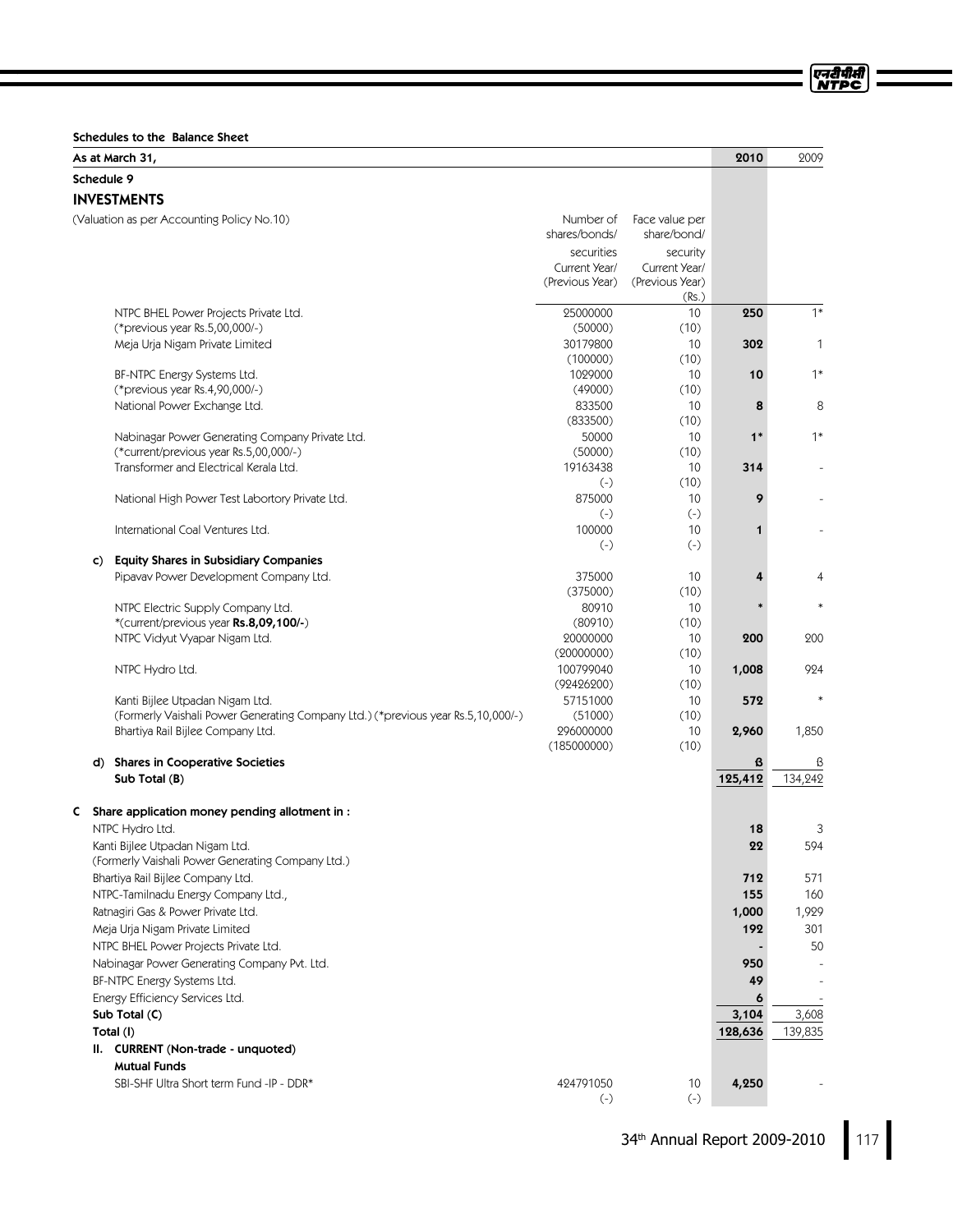एनरीपीसी<br>NTPC

| As at March 31,                                                                                                                                                                                                                |                            |                               | 2010    | 2009                 |
|--------------------------------------------------------------------------------------------------------------------------------------------------------------------------------------------------------------------------------|----------------------------|-------------------------------|---------|----------------------|
| Schedule 9                                                                                                                                                                                                                     |                            |                               |         |                      |
| <b>INVESTMENTS</b>                                                                                                                                                                                                             |                            |                               |         |                      |
| (Valuation as per Accounting Policy No.10)                                                                                                                                                                                     | Number of<br>shares/bonds/ | Face value per<br>share/bond/ |         |                      |
|                                                                                                                                                                                                                                | securities                 | security                      |         |                      |
|                                                                                                                                                                                                                                | Current Year/              | Current Year/                 |         |                      |
|                                                                                                                                                                                                                                | (Previous Year)            | (Previous Year)<br>(Rs.)      |         |                      |
| UTI Treasury Advantage Fund - IP - DDR                                                                                                                                                                                         | 7681994                    | 1000                          | 7,684   |                      |
|                                                                                                                                                                                                                                | $(-)$                      | $(-)$                         |         |                      |
| Canara Robeco Treasury Advantage Super - IP-DDR                                                                                                                                                                                | 604553577                  | 10                            | 7,501   |                      |
|                                                                                                                                                                                                                                | $(-)$                      | $(-)$                         | 19,435  |                      |
| Total (II)<br>Total $(I + II)$                                                                                                                                                                                                 |                            |                               | 148,071 | 139,835              |
|                                                                                                                                                                                                                                |                            |                               |         |                      |
| <b>Quoted Investments</b>                                                                                                                                                                                                      |                            |                               |         |                      |
| <b>Book Value</b>                                                                                                                                                                                                              |                            |                               | 120     | 1,985                |
| Market Value                                                                                                                                                                                                                   |                            |                               | 1,336   | 2,755                |
| <b>Unquoted Investments</b>                                                                                                                                                                                                    |                            |                               |         |                      |
| <b>Book Value</b>                                                                                                                                                                                                              |                            |                               | 147,951 | 137,850              |
| (#) Includes bonds of Rs.65,333 million (Previous year Rs.65,623 million) permitted for<br>transfer/trading by Reserve Bank of India. Balance can be transferred/traded subject<br>to prior approval of Reserve Bank of India. |                            |                               |         |                      |
| Details of purchase and sale of current investments during the year                                                                                                                                                            |                            |                               |         |                      |
| <b>Mutual Funds</b>                                                                                                                                                                                                            |                            | No. of Units                  |         | <b>Purchase Cost</b> |
| SBI-Magnum Insta Cash Fund-DDR                                                                                                                                                                                                 |                            | 701,540,002                   |         | 11,751               |
| SBI Premier Liquid Fund Super -IP-DDR                                                                                                                                                                                          |                            | 598,839,538                   |         | 6,008                |
| SBI-SHF Ultra Short Term Fund-IP-DDR<br>UTI Liquid Cash Plan Institutional-DDR                                                                                                                                                 |                            | 1,024,023,977<br>23,509,975   |         | 10,246<br>23,967     |
| UTI Treasury Advantage Fund-IP-DDR                                                                                                                                                                                             |                            | 1,999,572                     |         | 2,000                |
| Canara Robeco Liquid Super - IP-DDR                                                                                                                                                                                            |                            | 2,404,768,759                 |         | 24,146               |
| Canara Robeco Treasury Advantage Super - IP-DDR                                                                                                                                                                                |                            | 616,951,242                   |         | 7,655                |
| Institutional Plan - Daily Dividend Reinvestment                                                                                                                                                                               |                            |                               |         |                      |
|                                                                                                                                                                                                                                |                            |                               | Rs.     | Rs.                  |
| Shares in Co-operative societies (unquoted)<br>ß                                                                                                                                                                               |                            |                               | 2010    | 2009                 |
| NTPC Employees Consumers and Thrift Co-operative Society Ltd. Korba                                                                                                                                                            | 500<br>(500)               | 10<br>(10)                    | 5,000   | 5,000                |
| NTPC Employees Consumers and Thrift Cooperative Society Ltd. Ramagundam                                                                                                                                                        | 250<br>(250)               | 10<br>(10)                    | 2,500   | 2,500                |
| NTPC Employees Consumers Cooperative Society Ltd. Farakka                                                                                                                                                                      | 500<br>(500)               | $10$<br>(10)                  | 5,000   | 5,000                |
| NTPC Employees Consumers Cooperative Society Ltd. Vindhyachal                                                                                                                                                                  | 108<br>(108)               | 25                            | 2,700   | 2,700                |
| NTPC Employees Consumers Cooperative Society Ltd. Anta                                                                                                                                                                         | 500                        | (25)<br>10                    | 5,000   | 5,000                |
| NTPC Employees Consumers Cooperative Society Ltd. Kawas                                                                                                                                                                        | (500)<br>500               | (10)<br>10                    | 5,000   | 5,000                |
|                                                                                                                                                                                                                                | (500)                      | (10)                          |         |                      |
| NTPC Employees Consumers Cooperative Society Ltd. Kaniha                                                                                                                                                                       | 250                        | 20                            | 5,000   | 5,000                |

(250)

(20)

30,200 30,200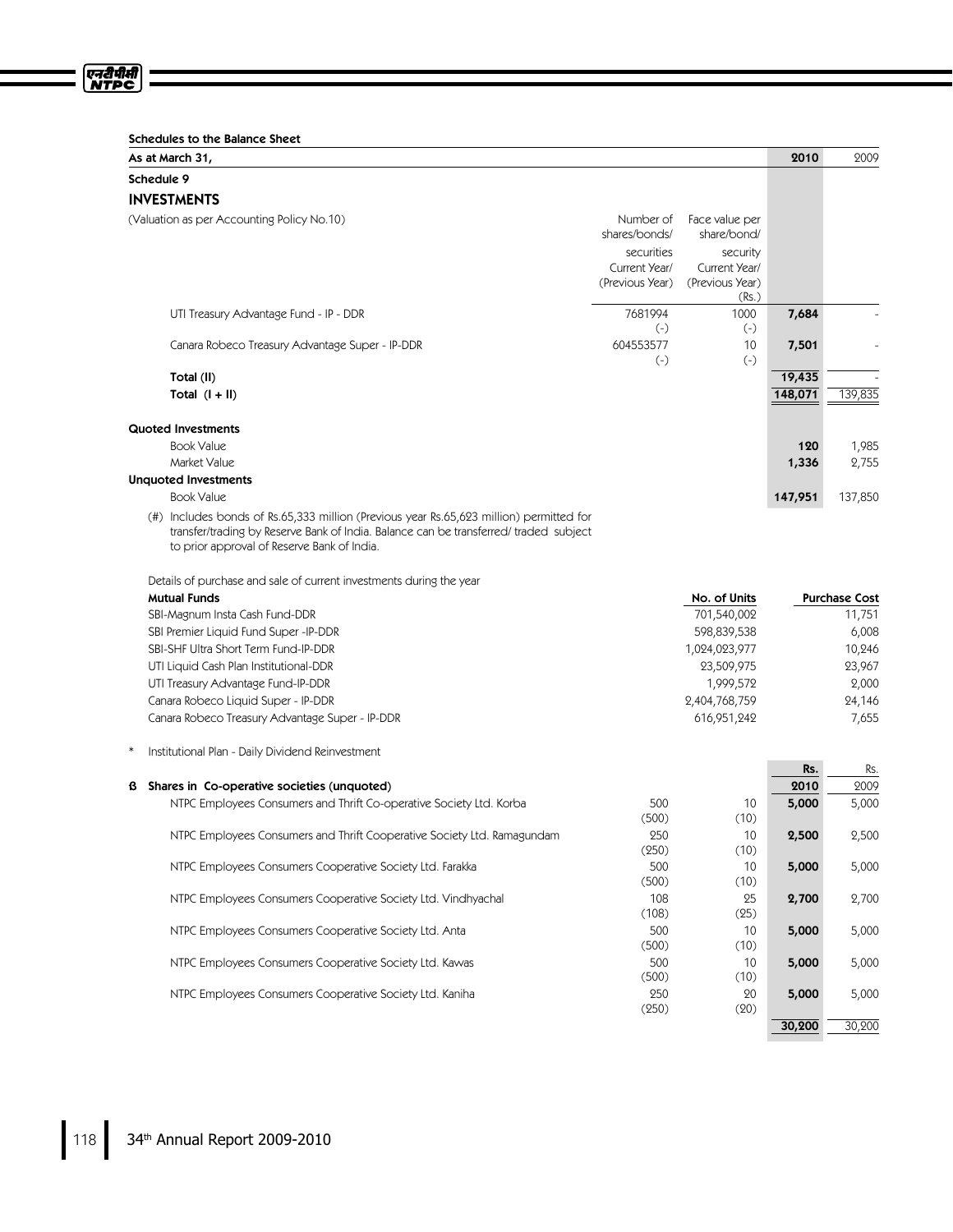| <b>Schedules to the Balance Sheet</b>                                          |        | Rs. million |
|--------------------------------------------------------------------------------|--------|-------------|
| As at March 31,                                                                | 2010   | 2009        |
| Schedule 10                                                                    |        |             |
| <b>INVENTORIES</b>                                                             |        |             |
| (Valuation as per Accounting Policy No.11)                                     |        |             |
| Components and spares                                                          | 16,500 | 15,662      |
| Loose tools                                                                    | 50     | 46          |
| Coal                                                                           | 11,175 | 11,133      |
| Fuel oil                                                                       | 1,716  | 1,797       |
| Naphtha                                                                        | 1,001  | 860         |
| Chemicals & consumables                                                        | 298    | 281         |
| Steel Scrap                                                                    | 120    | 116         |
| Others                                                                         | 3,121  | 3,029       |
|                                                                                | 33,981 | 32,924      |
| Provision for shortages<br>Less :                                              | 30     | 51          |
| Provision for obsolete/ unserviceable items/                                   |        |             |
| dimunition in value of surplus inventory                                       | 474    | 439         |
| Total                                                                          | 33,477 | 32,434      |
| Inventories include material in transit, under inspection and with contractors | 1,584  | 1,527       |

### Schedule 11 SUNDRY DEBTORS

| (Considered good, unless otherwise stated) |        |        |
|--------------------------------------------|--------|--------|
| Debts outstanding over six months          |        |        |
| Unsecured, considered doubtful             | 8,361  | 8,361  |
|                                            | 8,361  | 8,361  |
| Other debts                                |        |        |
| Unsecured                                  | 66,514 | 35,842 |
|                                            | 74,875 | 44,203 |
| Less: Provision for bad & doubtful debts   | 8,361  | 8361   |
| <b>Total</b>                               | 66,514 | 35,842 |

# Schedule 12

## **CASH & BANK BALANCES**

| Cash on hand<br>(includes cheques, drafts, stamps on hand <b>Rs.25 million</b> , previous year Rs.15 million) | 25      | 15      |
|---------------------------------------------------------------------------------------------------------------|---------|---------|
| Balance with Reserve Bank of India earmarked for fixed deposits from public                                   | 308     | 308     |
| Balances with scheduled banks                                                                                 |         |         |
| Current Accounts (a)                                                                                          | 6007    | 2.395   |
| Term Deposit Accounts (b)                                                                                     | 138,255 | 159,998 |
| Total                                                                                                         | 144,595 | 162,716 |

(a) Includes Rs. 226 million of Unclaimed Dividend (Previous year Rs.58 million)

(b) Rs.116 million (Previous year Rs.103 million) deposited as security with Government Authorities/Others as per court orders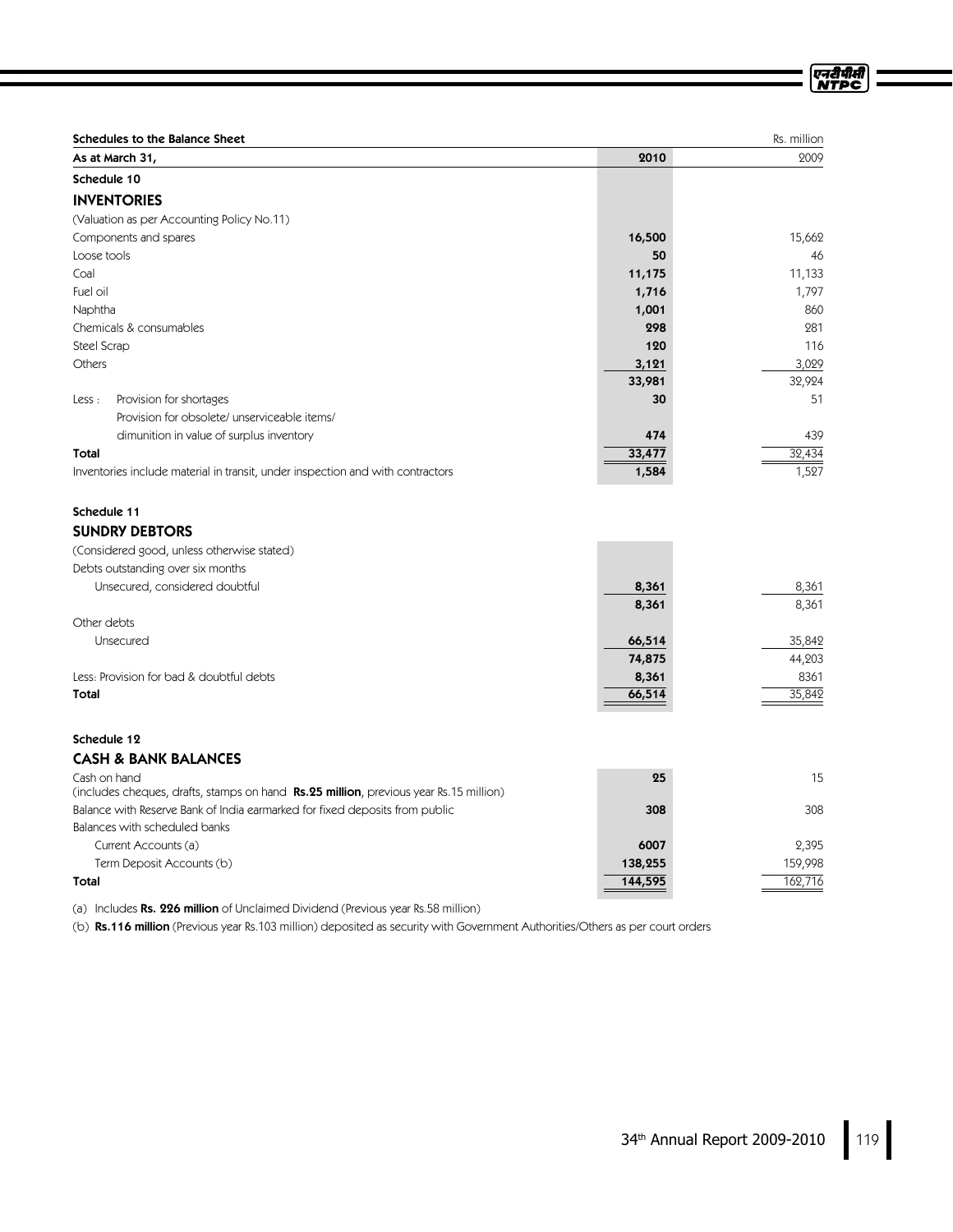| Schedules to the Balance Sheet                                        | 2010             | Rs. million<br>2009 |
|-----------------------------------------------------------------------|------------------|---------------------|
| As at March 31,                                                       |                  |                     |
| Schedule 13                                                           |                  |                     |
| <b>OTHER CURRENT ASSETS</b>                                           |                  |                     |
| Interest accrued:                                                     |                  |                     |
| <b>Bonds</b>                                                          | 4,525            | 5,236               |
| Government of India dated securities                                  |                  | 47                  |
| Term deposits                                                         | 3,607            | 4,242               |
| Others                                                                | 138              | 138                 |
| Other recoverables                                                    | 149              | 120                 |
| Others<br>Total                                                       | 21               | 11<br>9,794         |
|                                                                       | 8,440            |                     |
| Schedule 14                                                           |                  |                     |
| <b>LOANS AND ADVANCES</b>                                             |                  |                     |
| (Considered good, unless otherwise stated)                            |                  |                     |
| <b>LOANS</b>                                                          |                  |                     |
| Employees (including accrued interest)                                |                  |                     |
| Secured                                                               | 4,002            | 3,927               |
| Unsecured                                                             | 1,167            | 1,044               |
| Considered doubtful                                                   | $\boldsymbol{2}$ | $\mathbf{Q}$        |
| Loan to State Government in settlement of dues from customers         |                  |                     |
| Unsecured                                                             | 6,222            | 7,179               |
| Loan to a Subsidiary Company (including accrued interest)             |                  |                     |
| Secured                                                               | 263              | 308                 |
| Others                                                                |                  |                     |
| Secured                                                               | 1,917            | 2,200               |
| Unsecured                                                             | 1                | $\mathbf{1}$        |
| <b>ADVANCES</b>                                                       |                  |                     |
| (Recoverable in cash or in kind or for value to be received)          |                  |                     |
| Subsidiary Companies                                                  |                  |                     |
| Unsecured                                                             | 270              | 247                 |
| Contractors & suppliers, including material issued on loan<br>Secured | 24               |                     |
| Unsecured                                                             | 11,904           | 134<br>9,911        |
| Considered doubtful                                                   | 3                | $\mathbf{1}$        |
|                                                                       |                  |                     |
| Employees (including imprest)<br>Unsecured                            | 1,539            | 3,283               |
| Considered doubtful                                                   |                  | $\mathbf{1}$        |
| Advance tax & tax deducted at source                                  | 91,101           | 69,697              |
| Less: Provision for taxation                                          | 70,457           | 34,734              |
|                                                                       | 20,644           | 34,963              |
| Others                                                                |                  |                     |
| Unsecured                                                             | 796              | 599                 |
| Considered doubtful                                                   | 151              | 152                 |
| Claims recoverable                                                    |                  |                     |
| Unsecured                                                             | 4,830            | 3,325               |
| Considered doubtful                                                   | 30               | 34                  |
|                                                                       | 53,766           | 67,311              |
| Less: Provision for bad and doubtful loans, advances and claims       | 187              | 190                 |
|                                                                       | 53,579           | 67,121              |
| <b>DEPOSITS</b>                                                       |                  |                     |
| Deposits with customs, port trust and others (#)                      | 1,552            | 1,346               |
| Total                                                                 | 55,131           | 68,467              |
| (#) Sales Tax deposited under protest with sales tax authorities      | $\overline{115}$ | 271                 |
| Due from Directors & Officers of the Company                          |                  |                     |
| <b>Directors</b>                                                      | $\mathbf 1$      | 3                   |
| Officers                                                              | 904              | 1,145               |
| Maximum amount outstanding during the year                            |                  |                     |
| Directors                                                             | 4                | 3                   |
| Officers                                                              | 1,820            | 1,443               |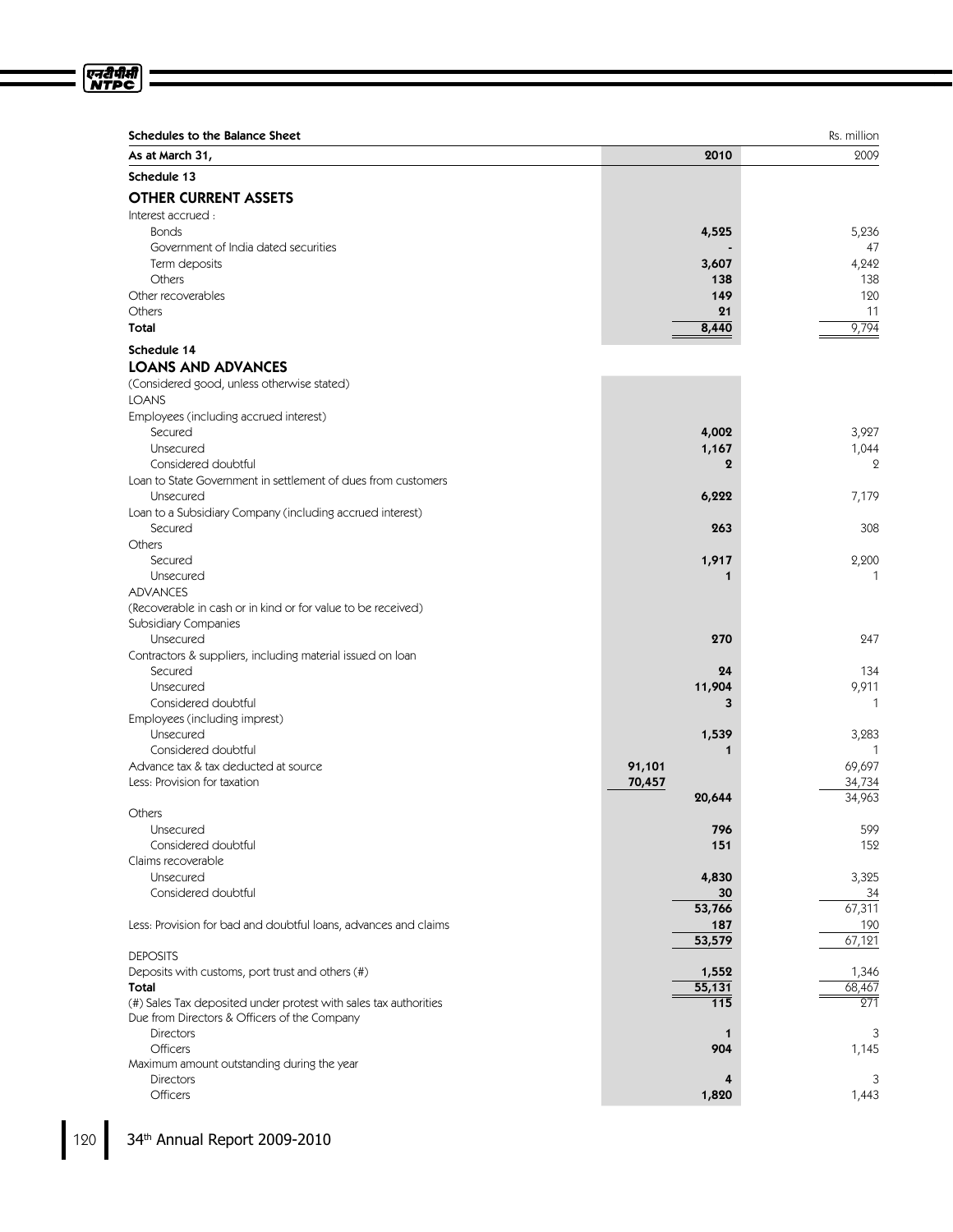| <b>Schedules to the Balance Sheet</b>                                               |                     | Rs. million               |
|-------------------------------------------------------------------------------------|---------------------|---------------------------|
| As at March 31,                                                                     | 2010                | 2009                      |
| Schedule 15                                                                         |                     |                           |
| <b>CURRENT LIABILITIES</b>                                                          |                     |                           |
| Sundry Creditors                                                                    |                     |                           |
| For capital expenditure                                                             |                     |                           |
| Micro & Small Enterprises (#Rs.2,71,460/-, *Rs.2,03,017/-)                          | #                   |                           |
| Others<br>For goods and services                                                    | 30,091              | 23,673                    |
| Micro & Small Enterprises                                                           | 5                   | 10                        |
| Others                                                                              | 25,810              | 28,392                    |
| Book overdraft                                                                      | 153                 | 115                       |
| Deposits, retention money from contractors and others                               | 12,904              | 12,411                    |
| Less: Bank deposits/Investments held as security                                    | 119                 | 132                       |
|                                                                                     | 68,844              | 64,469                    |
| Advances from customers and others<br>Other liabilities                             | 2,935<br>1,356      | 4,520<br>1,951            |
| Unclaimed dividend (#)                                                              | 226                 | 58                        |
| Interest accrued but not due :                                                      |                     |                           |
| Loans from Government of India (*Rs.60,080/-)                                       |                     | $\ast$                    |
| Foreign currency loans/bonds                                                        | 322                 | 443                       |
| Rupee term loans                                                                    | 1,191               | 921                       |
| <b>Bonds</b>                                                                        | 1,992               | 2,025                     |
| Fixed deposits from public                                                          | 10                  |                           |
| Total<br>(#) No amount is due for payment to Investor Education and Protection Fund | 76,876              | 74,391                    |
|                                                                                     |                     |                           |
| Schedule 16                                                                         |                     |                           |
| <b>PROVISIONS</b>                                                                   |                     |                           |
| Income/Fringe Benefit Tax                                                           |                     |                           |
| As per last balance sheet                                                           |                     |                           |
| Additions during the year<br>Amount adjusted during the year                        | 19,482<br>(50, 975) | 11,594<br>(23, 140)       |
| Less: Set off against taxes paid                                                    | 70,457              | 34,734                    |
|                                                                                     |                     |                           |
| Proposed dividend                                                                   |                     |                           |
| As per last balance sheet                                                           | 6,596               | 6,596                     |
| Additions during the year                                                           | 6,596               | 6,596                     |
| Amounts used during the year                                                        | 6,596               | 6,596                     |
| Tax on proposed dividend                                                            | 6,596               | 6,596                     |
| As per last balance sheet                                                           | 1,103               | 1,121                     |
| Additions during the year                                                           | 1,072               | 1,103                     |
| Amounts paid during the year                                                        | 1,103               | 1,121                     |
|                                                                                     | 1,072               | 1,103                     |
| Employee benefits                                                                   | 21,927              | 15,293                    |
| As per last balance sheet<br>Additions during the year                              | 7,278               | 8,541                     |
| Amounts paid during the year                                                        | 8,642               | 1,907                     |
| Amounts reversed during the year                                                    | 218                 |                           |
|                                                                                     | 20,345              | 21,927                    |
| Obligations incidental to land acquisition                                          |                     |                           |
| As per last balance sheet                                                           | 2,842               |                           |
| Additions during the year                                                           | 222                 | 2,842                     |
| Amounts paid during the year<br>Amounts reversed during the year                    | 361<br>35           |                           |
|                                                                                     | 2,668               | 2,842                     |
| Others                                                                              |                     |                           |
| As per last balance sheet                                                           | 27                  | 806                       |
| Additions during the year                                                           | $\boldsymbol{2}$    | 5                         |
| Amounts adjusted during the year                                                    |                     | 783                       |
| Amounts reversed during the year                                                    | 5                   |                           |
| Total                                                                               | 24<br>30,705        | $\overline{27}$<br>32,495 |
|                                                                                     |                     |                           |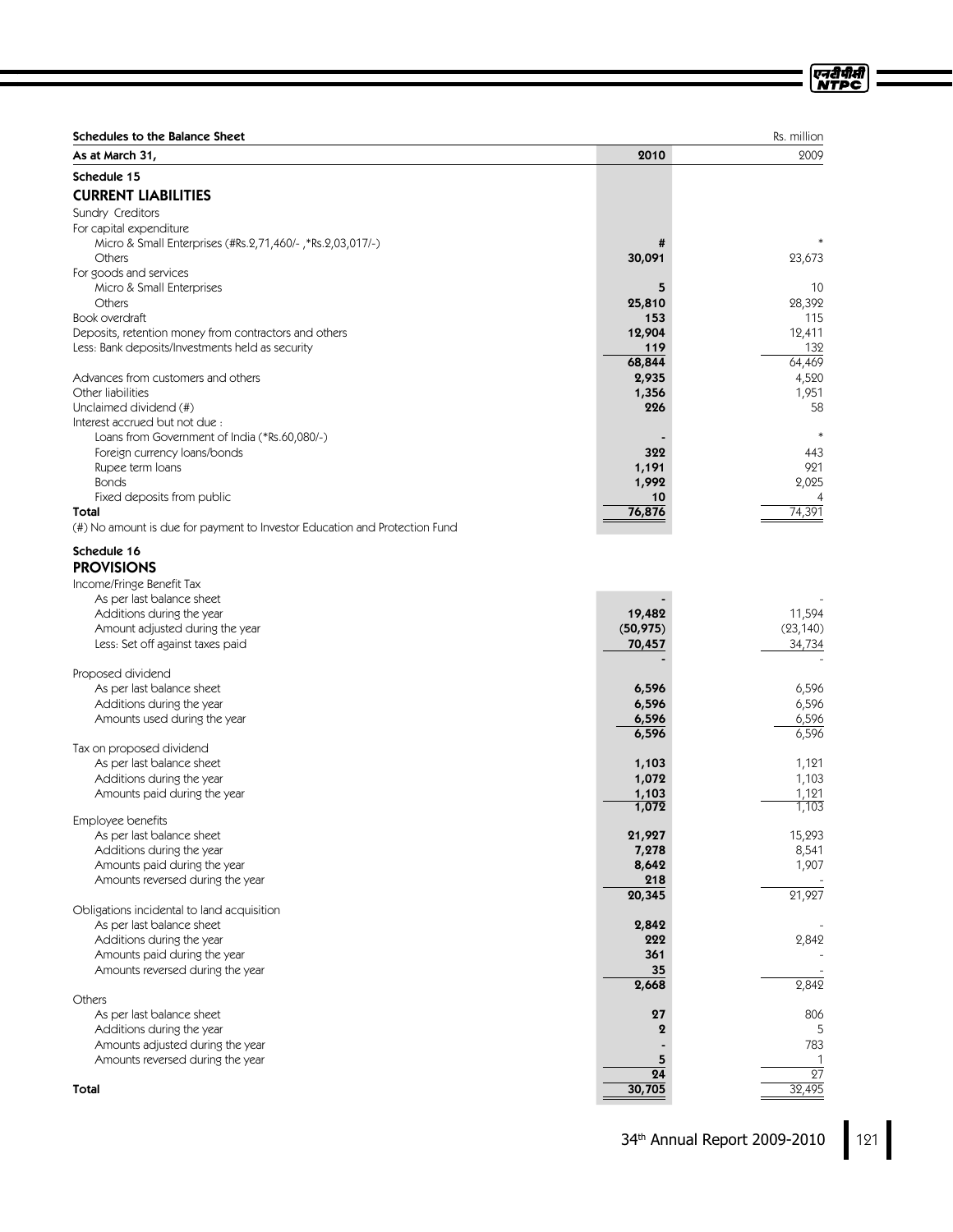| Schedules to the Profit & Loss Account                                                         |         | Rs. million |
|------------------------------------------------------------------------------------------------|---------|-------------|
| For the year ended March 31,                                                                   | 2010    | 2009        |
| Schedule 17                                                                                    |         |             |
| <b>SALES</b>                                                                                   |         |             |
| Energy Sales (including Electricity Duty) *                                                    | 460,575 | 423,861     |
| Less: Advance against depreciation deferred (net)                                              | (84)    | 5.626       |
| Add: Revenue recognized out of advance against depreciation                                    | 3,168   |             |
| Add: Exchange fluctuation receivable from customers                                            | 319     | 1,894       |
|                                                                                                | 464,146 | 420,129     |
| Consultancy, project management and supervision fees (including turnkey construction projects) | 1,539   | 1,325       |
| Total                                                                                          | 465,685 | 421,454     |

\* Includes (-) Rs.7,199 million (Previous year Rs.7,583 million) on account of income tax recoverable from customers as per CERC Regulations, 2004 and Rs.2,485 million (Previous year Nil) on account of deferred tax recoverable from customers as per CERC Regulations, 2009

### Schedule 18

| <b>PROVISIONS WRITTEN BACK</b>                     |     |     |
|----------------------------------------------------|-----|-----|
| Doubtful Debts                                     |     |     |
| Doubtful loans, advances and claims                |     | 145 |
| Doubtful construction advances                     | 45  | ۰   |
| Shortage in construction stores                    |     | 4   |
| Shortage in stores                                 | 20  | 11  |
| Obsolescence/Dimunition in value of surplus stores | 41  | 8   |
| Unserviceable Capital work-in-progress             |     |     |
| Others                                             |     | 1   |
|                                                    | 128 | 170 |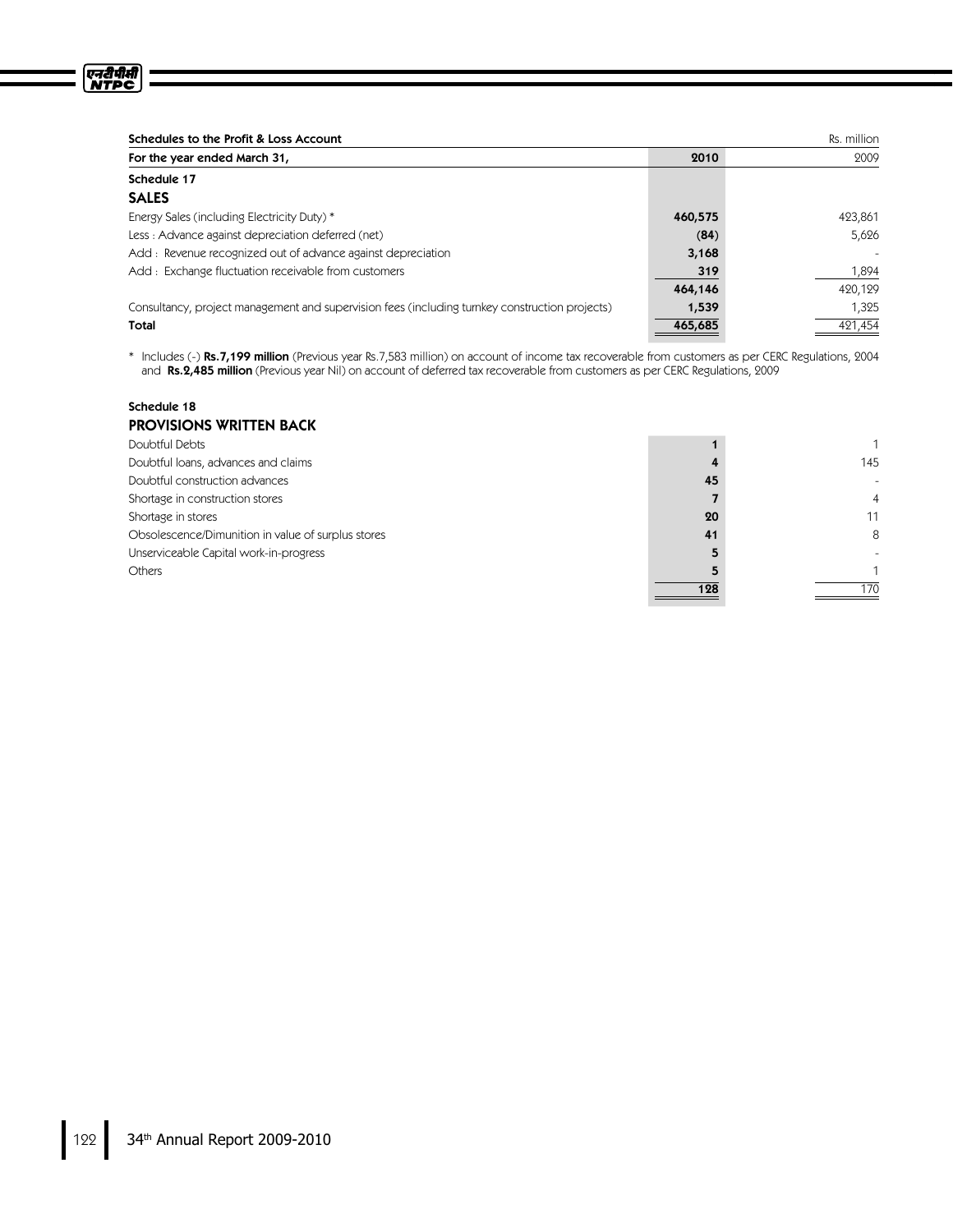| Schedules to the Profit & Loss Account                                                        |                         | Rs. million |
|-----------------------------------------------------------------------------------------------|-------------------------|-------------|
| For the year ended March 31,                                                                  | 2010                    | 2009        |
| Schedule 19                                                                                   |                         |             |
| <b>OTHER INCOME</b>                                                                           |                         |             |
| Income from Long Term Investments                                                             |                         |             |
| Trade                                                                                         |                         |             |
| Dividend from Subsidiaries                                                                    | 105                     | 78          |
| Dividend from Joint Ventures                                                                  | 68                      | 60          |
| Interest                                                                                      |                         |             |
| Government Securities (8.5% tax free bonds issued by the State Governments)                   | 9,401                   | 10,805      |
| Other Bonds (Gross) (Tax deducted at source Rs. 4 million, Previous year Rs.12 million)       | $\overline{\mathbf{z}}$ | 43          |
| Non-Trade                                                                                     |                         |             |
| Interest from Government of India Securities (Gross)                                          | 18                      | 131         |
| Less: Amortisation of premium                                                                 |                         | 10          |
|                                                                                               | 18                      | 121         |
| Profit on redemption of Investments                                                           | 50                      |             |
| Income from Current Investments (Non-Trade)                                                   |                         |             |
| Dividend from Mutual Fund Investments                                                         | 604                     | 361         |
| <b>Income from Others</b>                                                                     |                         |             |
| Interest (Gross) (Tax deducted at source Rs.1,948 million, previous year<br>Rs.3,672 million) |                         |             |
| Loan to State Government in settlement of dues from customers                                 | 590                     | 671         |
| Indian banks                                                                                  | 13,429                  | 15,803      |
| Foreign banks                                                                                 |                         | (15)        |
| Employees' loans                                                                              | 165                     | 175         |
| Customers                                                                                     | 600                     | 967         |
| Others                                                                                        | 669                     | 530         |
| Subsidiary Company                                                                            | 35                      | 42          |
| Interest on Income Tax refunds                                                                | 4,526                   | 3,306       |
| Less: Refundable to customers                                                                 | 4,526                   | 1,107       |
|                                                                                               |                         | 2,199       |
| Surcharge received from customers                                                             | 623                     | 67          |
| Hire charges for equipment                                                                    | 28                      | 13          |
| Profit on disposal of fixed assets                                                            | 70                      | 127         |
| Exchange differences                                                                          | 291                     | 24          |
| Miscellaneous income                                                                          | 2,254                   | 1,150       |
|                                                                                               | 29,007                  | 33,221      |
| Less : Transferred to Expenditure during construction                                         |                         |             |
| period (net) - Schedule 25                                                                    | 379                     | 413         |
| Transferred to Deferred Foreign Currency Fluctuation Liability                                | 66                      | 268         |
| Transferred to Development of coal mines                                                      |                         | 1           |
| Total                                                                                         | 28,562                  | 32,539      |
| Schedule 20                                                                                   |                         |             |
| <b>EMPLOYEES' REMUNERATION AND BENEFITS</b>                                                   |                         |             |
| Salaries, wages, bonus, allowances & benefits                                                 | 23,351                  | 19,677      |
| Contribution to provident and other funds                                                     | 3,315                   | 6,130       |
| Welfare expenses                                                                              | 2,802                   | 3,169       |
|                                                                                               | 29,468                  | 28,976      |
| Less: Allocated to fuel cost                                                                  | 1,522                   | 1,228       |
| Transferred to development of coal mines                                                      | 219                     | 158         |
| Transferred to expenditure during construction period (net) - Schedule 25                     | 3,603                   | 2,959       |
| Total                                                                                         | 24,124                  | 24,631      |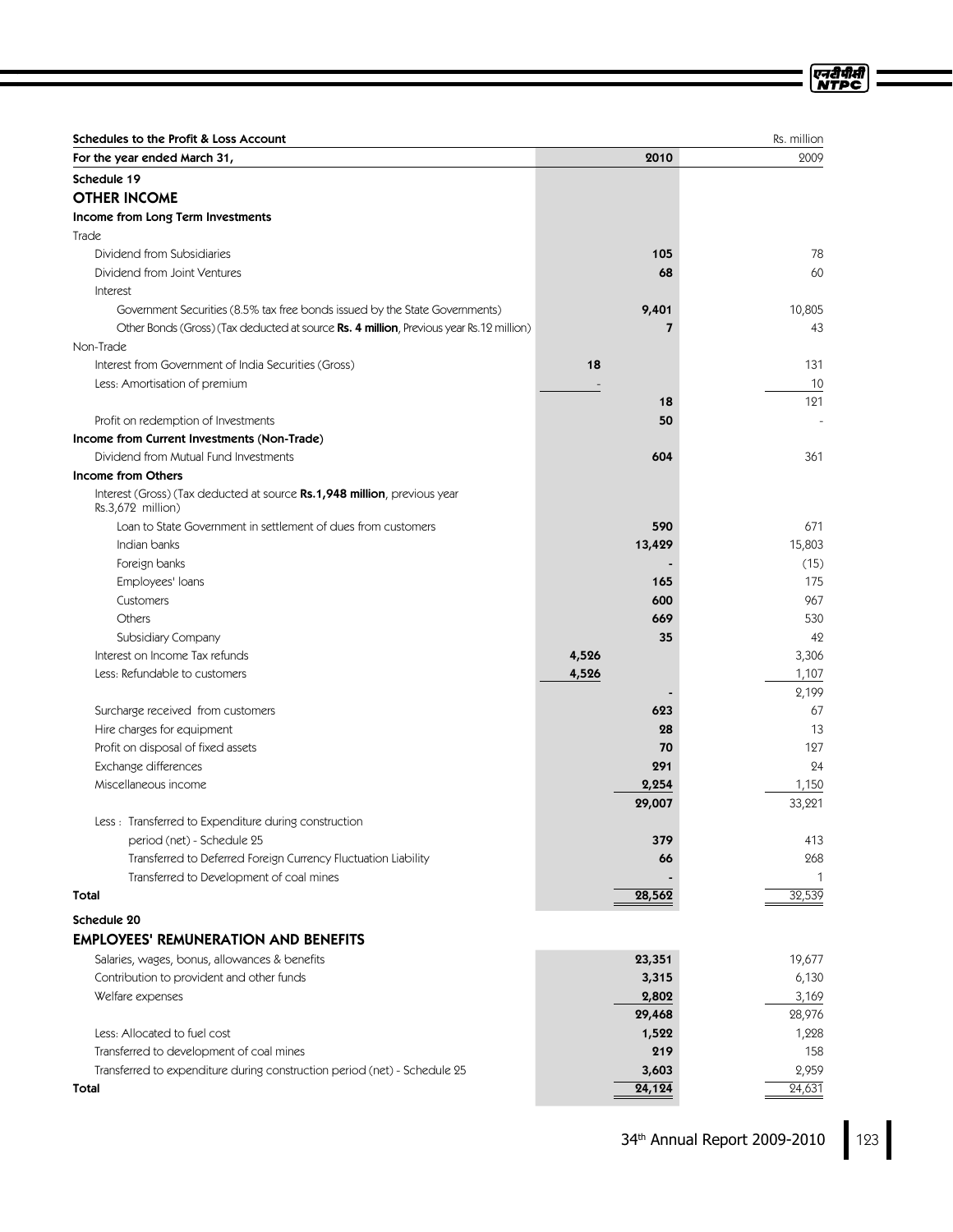| For the year ended March 31,                                                       |             | 2010            | 2009                 |
|------------------------------------------------------------------------------------|-------------|-----------------|----------------------|
| Schedule 21                                                                        |             |                 |                      |
|                                                                                    |             |                 |                      |
| <b>GENERATION, ADMINISTRATION &amp; OTHER EXPENSES</b>                             |             |                 |                      |
| Power charges<br>Less: Recovered from contractors & employees                      | 1,109       |                 | 1,010                |
|                                                                                    | 142         |                 | 126<br>884           |
|                                                                                    |             | 967<br>1,296    | 932                  |
| Water charges<br>Stores consumed                                                   |             | 311             | 310                  |
| Rent                                                                               | 216         |                 | 158                  |
| Less:Recoveries                                                                    | 62          |                 | 56                   |
|                                                                                    |             | 154             | 102                  |
| Repairs & maintenance                                                              |             |                 |                      |
| <b>Buildings</b>                                                                   |             | 1,054           | 940                  |
| Plant & machinery                                                                  |             |                 |                      |
| Power stations                                                                     | 10,960      |                 | 9,379                |
| Construction equipment                                                             | 6           |                 | 9                    |
|                                                                                    |             | 10,966          | 9,388                |
| Others                                                                             |             | 882             | 804                  |
| Insurance                                                                          |             | 795             | 461                  |
| Rates and taxes                                                                    |             | 228             | 198                  |
| Water cess & environment protection cess                                           |             | 262             | 255                  |
| Training & recruitment expenses                                                    | 725         |                 | 417                  |
| Less: Fees for application and training                                            | 40          |                 | 36                   |
|                                                                                    |             | 685             | 381                  |
| Communication expenses                                                             |             | 331             | 275                  |
| Travelling expenses                                                                |             | 1,340           | 1,274                |
| Tender expenses                                                                    | 235         |                 | 217                  |
| Less: Receipt from sale of tenders                                                 | 19          |                 | 20<br>197            |
|                                                                                    |             | 216<br>24       | 25                   |
| Payment to auditors<br>Advertisement and publicity                                 |             | 156             | 109                  |
| Security expenses                                                                  |             | 2,245           | 1,663                |
| Entertainment expenses                                                             |             | 114             | 137                  |
| Expenses for guest house                                                           | 112         |                 | 94                   |
| Less:Recoveries                                                                    | 13          |                 | 12                   |
|                                                                                    |             | 99              | $\overline{82}$      |
| <b>Education expenses</b>                                                          |             | 216             | 183                  |
| Brokerage & commission                                                             |             | 17              | 14                   |
| Donations                                                                          |             | 5               | $\mathbf{1}$         |
| Community development and welfare expenses                                         | 205         |                 | 138                  |
| Less: Grants-in-aid                                                                | 1           |                 | 9                    |
|                                                                                    |             | 204             | 129                  |
| Ash utilisation & marketing expenses                                               | 22          |                 | 47                   |
| Less: Sale of ash products                                                         | $\mathbf 1$ |                 |                      |
|                                                                                    |             | 21              | 47                   |
| Directors sitting fee                                                              |             | 3               | $\mathbf{Q}$         |
| Books and periodicals                                                              |             | 19              | 17                   |
| Professional charges and consultancy fees                                          | 411         |                 | 292                  |
| Less: Grants-in-aid                                                                | 16          |                 |                      |
|                                                                                    |             | 395             | $\overline{292}$     |
| Legal expenses                                                                     |             | 111             | 46                   |
| EDP hire and other charges                                                         |             | 162             | 122                  |
| Printing and stationery                                                            |             | 109             | 102                  |
| Oil & gas exploration expenses                                                     |             | 34              | 87                   |
| Claims/advances written off                                                        |             |                 | $\overline{2}$       |
| Hiring of vehiles                                                                  |             | 369             | 316                  |
| Miscellaneous expenses<br>Stores written off                                       |             | 599             | 1,027                |
| Survey &Investigation expenses written off                                         |             | $\bf{2}$<br>43  | $\overline{2}$<br>36 |
| Loss on disposal/write-off of fixed assets                                         |             | 276             | 403                  |
|                                                                                    |             | 24,710          | 21,245               |
| Less: Allocated to fuel cost                                                       |             | 1,829           | 1,450                |
|                                                                                    |             | 174             | 84                   |
|                                                                                    |             |                 |                      |
| Transferred to development of coal mines                                           |             |                 |                      |
| Transferred to Expenditure during construction period (net) - Schedule 25<br>Total |             | 1,767<br>20,940 | 1,519<br>18,192      |

124 34<sup>th</sup> Annual Report 2009-2010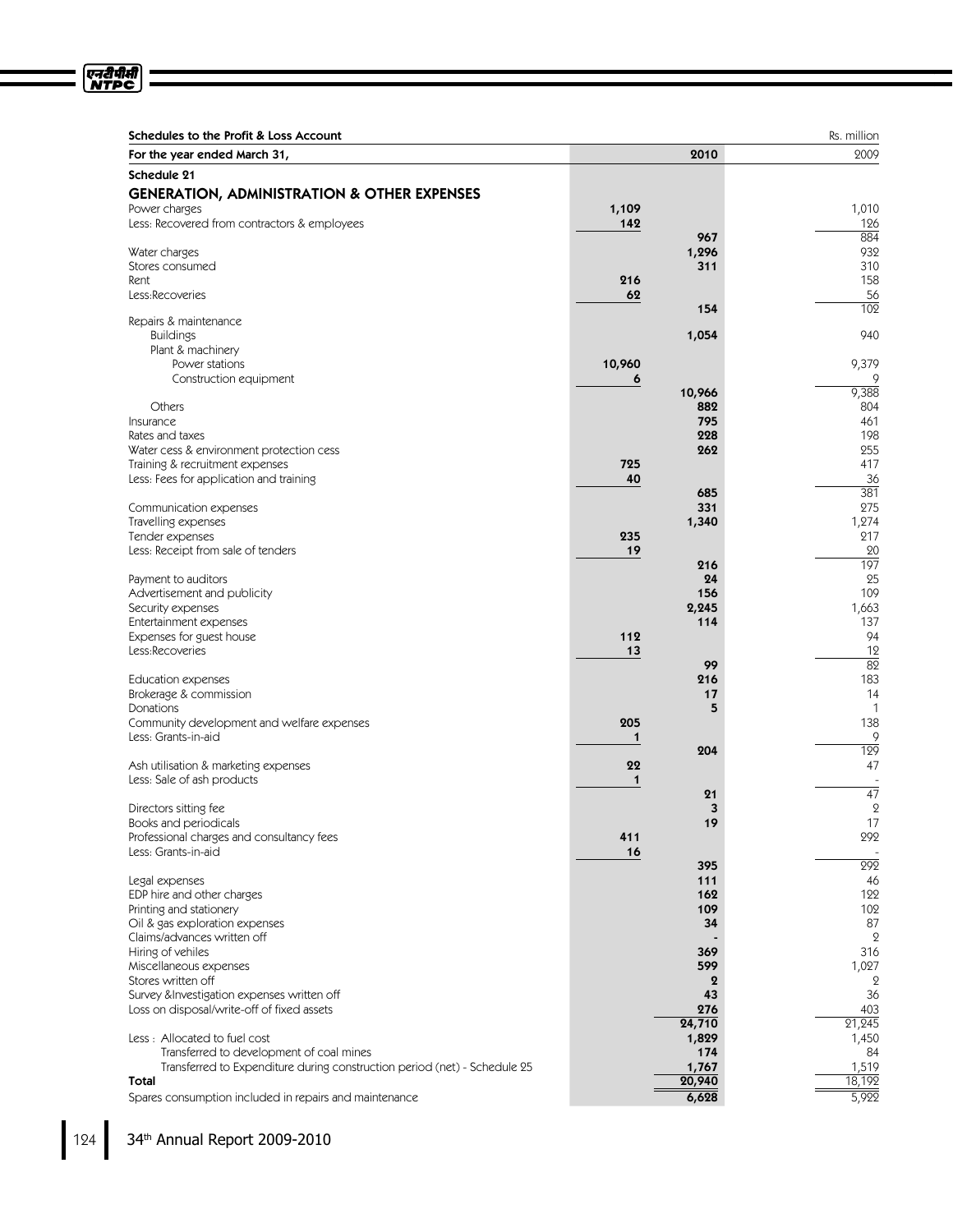| Schedules to the Profit & Loss Account             |      | Rs. million |
|----------------------------------------------------|------|-------------|
| For the year ended March 31,                       | 2010 | 2009        |
| Schedule 22                                        |      |             |
| <b>PROVISIONS</b>                                  |      |             |
| Doubtful advances and claims                       |      | 4           |
| Shortage in stores                                 | 18   | 41          |
| Obsolete/Dimunition in the value of surplus stores | 76   | 172         |
| Shortage in construction stores                    | o    | 8           |
| Unserviceable capital work-in-progress             |      | 16          |
| Others                                             | О    | 5           |
| Total                                              | 109  | 246         |

### Schedule 23 INTEREST AND FINANCE CHARGES

| Interest on:                                                                    |        |        |
|---------------------------------------------------------------------------------|--------|--------|
| <b>Bonds</b>                                                                    | 7,664  | 6,052  |
| Loans from Government of India                                                  |        | 5      |
| Foreign currency term loans                                                     | 1,883  | 2,301  |
| Rupee term loans                                                                | 13,530 | 11,361 |
| Public deposits                                                                 | 11     | 3      |
| Foreign currency bonds/notes                                                    | 1,704  | 1,738  |
| Amounts payable to customers                                                    | 14     | 72     |
| Others                                                                          | 386    | 701    |
| Exchange differences regarded as adjustment to interest cost                    |        | 2,688  |
|                                                                                 | 25,193 | 24,921 |
| <b>Finance Charges:</b>                                                         |        |        |
| Bonds servicing & public deposit expenses                                       | 19     | 18     |
| Guarantee fee                                                                   | 397    | 339    |
| Management fee                                                                  | 3      |        |
| Commitment charges/exposure premium                                             | 27     | 9      |
| Rebate to customers                                                             | 6,937  | 6,700  |
| Reimbursement of L.C.charges on sales realisation                               | 72     | 133    |
| Bank charges                                                                    | 27     | 21     |
| Bond issue expenses                                                             |        | 45     |
| Legal expenses on foreign currency loans                                        |        |        |
| Foreign currency bonds/notes expenses                                           |        |        |
| Up-front end fee                                                                | 206    |        |
| Others                                                                          |        | 26     |
|                                                                                 | 7,704  | 7,293  |
| Sub-Total                                                                       | 32,897 | 32,214 |
| Less: Transferred to Expenditure during construction period (net) - Schedule 25 | 14,808 | 12,252 |
| Total                                                                           | 18,089 | 19,962 |
|                                                                                 |        |        |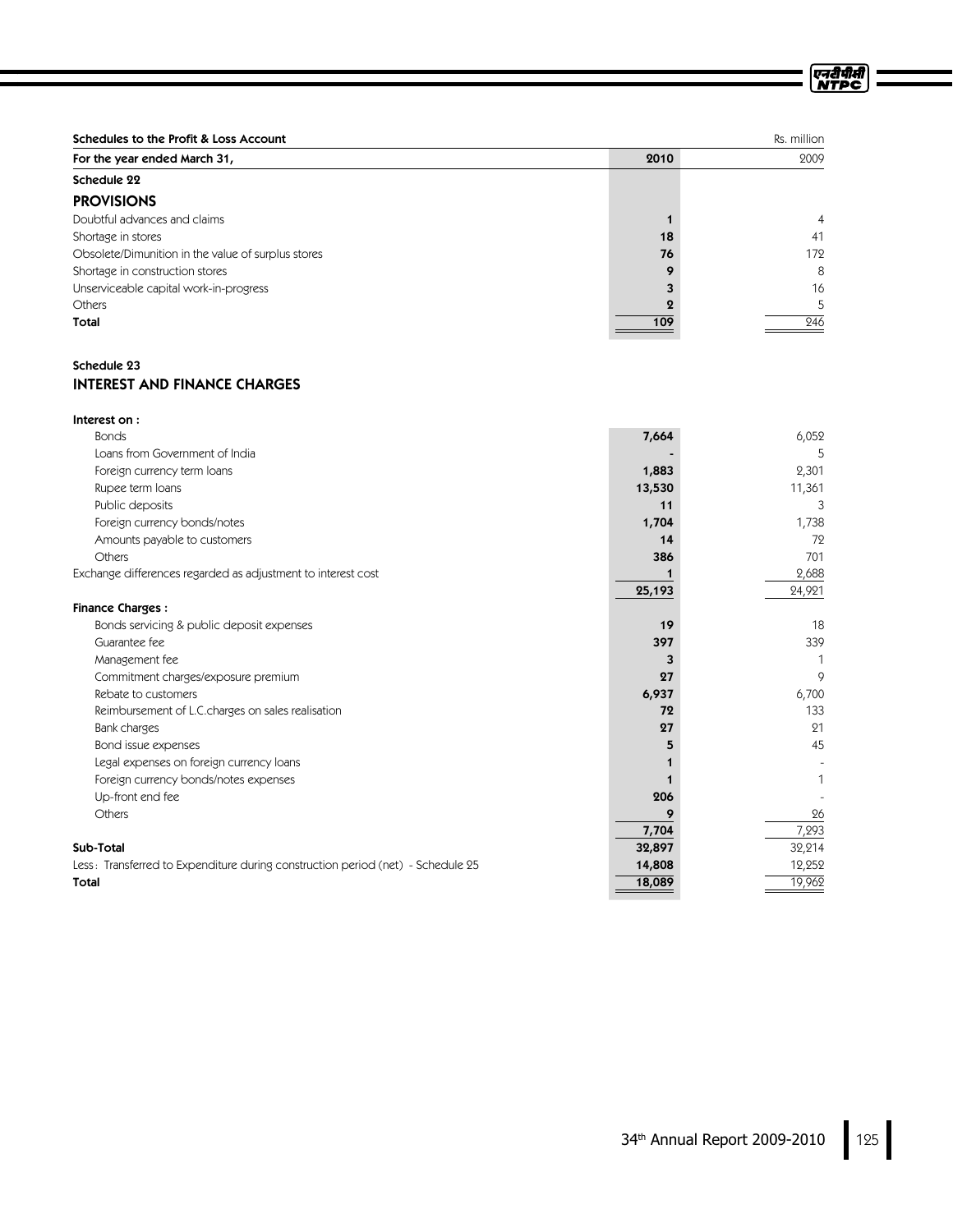| Schedules to the Profit & Loss Account                                                       |                  | Rs. million    |
|----------------------------------------------------------------------------------------------|------------------|----------------|
| For the year ended March 31,                                                                 | 2010             | 2009           |
| Schedule 24                                                                                  |                  |                |
| PRIOR PERIOD INCOME/EXPENDITURE (NET)                                                        |                  |                |
| <b>INCOME</b>                                                                                |                  |                |
| <b>Sales</b>                                                                                 | (325)            | 4,640          |
| Others                                                                                       | 25               | 26             |
|                                                                                              | (300)            | 4,666          |
| <b>EXPENDITURE</b>                                                                           |                  |                |
| Salary, wages, bonus, allowances & benefits                                                  | (994)            | (5)            |
| Repairs and Maintenance                                                                      | (3)              | 3              |
| Depreciation                                                                                 | 166              | (2,391)        |
| Interest including exchange differences regarded as adjustment to interest cost              | 102              | 7,539          |
| Travelling expenses                                                                          | (2)              |                |
| Insurance                                                                                    |                  | (1)            |
| Advertisement and publicity                                                                  | $\boldsymbol{2}$ | $\mathbf 1$    |
| Professional consultancy charges                                                             |                  | $\overline{Q}$ |
| Rates & Taxes                                                                                | 5                | (14)           |
| Power Charges                                                                                | 3                |                |
| Rent                                                                                         | 3                | $\mathbf{1}$   |
| Depreciation adjsutment out of Deferred Expenses/Income from Foreign Currency<br>Fluctuation |                  | 736            |
| Exchange differences                                                                         | 36               | (469)          |
| Others                                                                                       | (56)             | 19             |
|                                                                                              | (738)            | 5,421          |
| Net Expenditure/(Income)                                                                     | (438)            | 755            |
| Less: Transferred to Expenditure during construction period (net) - Schedule 25              | 346              | (78)           |
| Transferred to Development of Coal Mines                                                     | (5)              |                |
| Transferred to Deferred Foreign Currency Fluctuation Asset/Liability                         |                  | (250)          |
| Total                                                                                        | (779)            | 1,083          |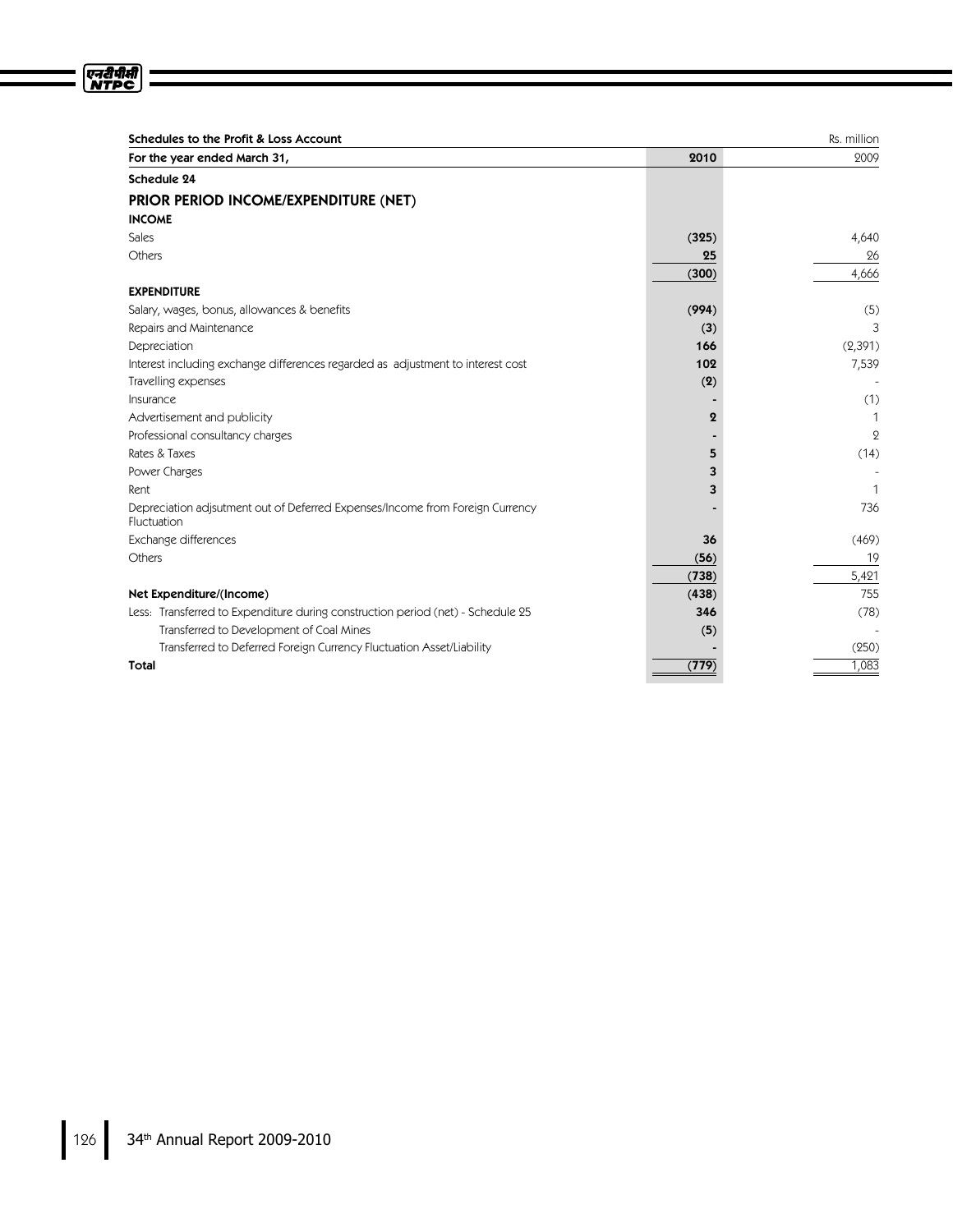|    | Schedules to the Profit & Loss Account              |                  |                         | Rs. million    |
|----|-----------------------------------------------------|------------------|-------------------------|----------------|
|    | For the year ended March 31,                        |                  | 2010                    | 2009           |
|    | Schedule 25                                         |                  |                         |                |
|    | <b>EXPENDITURE DURING CONSTRUCTION PERIOD (NET)</b> |                  |                         |                |
|    | A. Employees remuneration and other benefits        |                  |                         |                |
|    | Salaries, wages, allowances and benefits            |                  | 3,119                   | 1,949          |
|    | Contribution to provident and other funds           |                  | 337                     | 678            |
|    | Welfare expenses                                    |                  | 147                     | 332            |
|    | Total (A)                                           |                  | 3,603                   | 2,959          |
| В. | <b>Other Expenses</b>                               |                  |                         |                |
|    | Power charges                                       | 565              |                         | 502            |
|    | Less: Recovered from contractors & employees        | 8                |                         | 8              |
|    |                                                     |                  | 557                     | 494            |
|    | Water charges                                       |                  | 87                      |                |
|    | Rent                                                |                  | 26                      | 18             |
|    | Repairs & maintenance                               |                  |                         |                |
|    | <b>Buildings</b>                                    | 41               |                         | 44             |
|    | Construction equipment                              | $\boldsymbol{2}$ |                         | $\overline{4}$ |
|    | Others                                              | 76               |                         | 92             |
|    |                                                     |                  | 119                     | 140            |
|    | Insurance                                           |                  | $\mathbf 2$             | 11             |
|    | Rates and taxes                                     |                  | 4                       | 23             |
|    | Communication expenses                              |                  | 38                      | 36             |
|    | Travelling expenses                                 |                  | 240                     | 241            |
|    | Tender expenses                                     | 65               |                         | 62             |
|    | Less: Income from sale of tenders                   | $\mathbf{1}$     |                         | $\mathbf{1}$   |
|    |                                                     |                  | 64                      | 61             |
|    | Advertisement and publicity                         |                  | $\overline{7}$          | 13             |
|    | Security expenses                                   |                  | 231                     | 173            |
|    | Entertainment expenses                              |                  | 19                      | 22             |
|    | Guest house expenses                                |                  | 22                      | 8              |
|    | <b>Education expenses</b>                           |                  | 1                       | $\mathbf{1}$   |
|    | Books and periodicals                               |                  | $\overline{\mathbf{z}}$ | 6              |
|    | Community development expenses                      |                  | 12                      | $\overline{7}$ |
|    | Professional charges and consultancy fee            |                  | 82                      | 47             |
|    | Legal expenses                                      |                  | 5                       | 3              |
|    | EDP Hire and other charges                          |                  | 8                       | $\overline{7}$ |
|    | Printing and stationery                             |                  | 10                      | 8              |
|    | Miscellaneous expenses                              |                  | 226                     | 200            |
|    | Total (B)                                           |                  | 1,767                   | 1,519          |
|    |                                                     |                  |                         |                |
|    | C. Depreciation                                     |                  | 192                     | 141            |
|    | Total $(A+B+C)$                                     |                  | 5,562                   | 4,619          |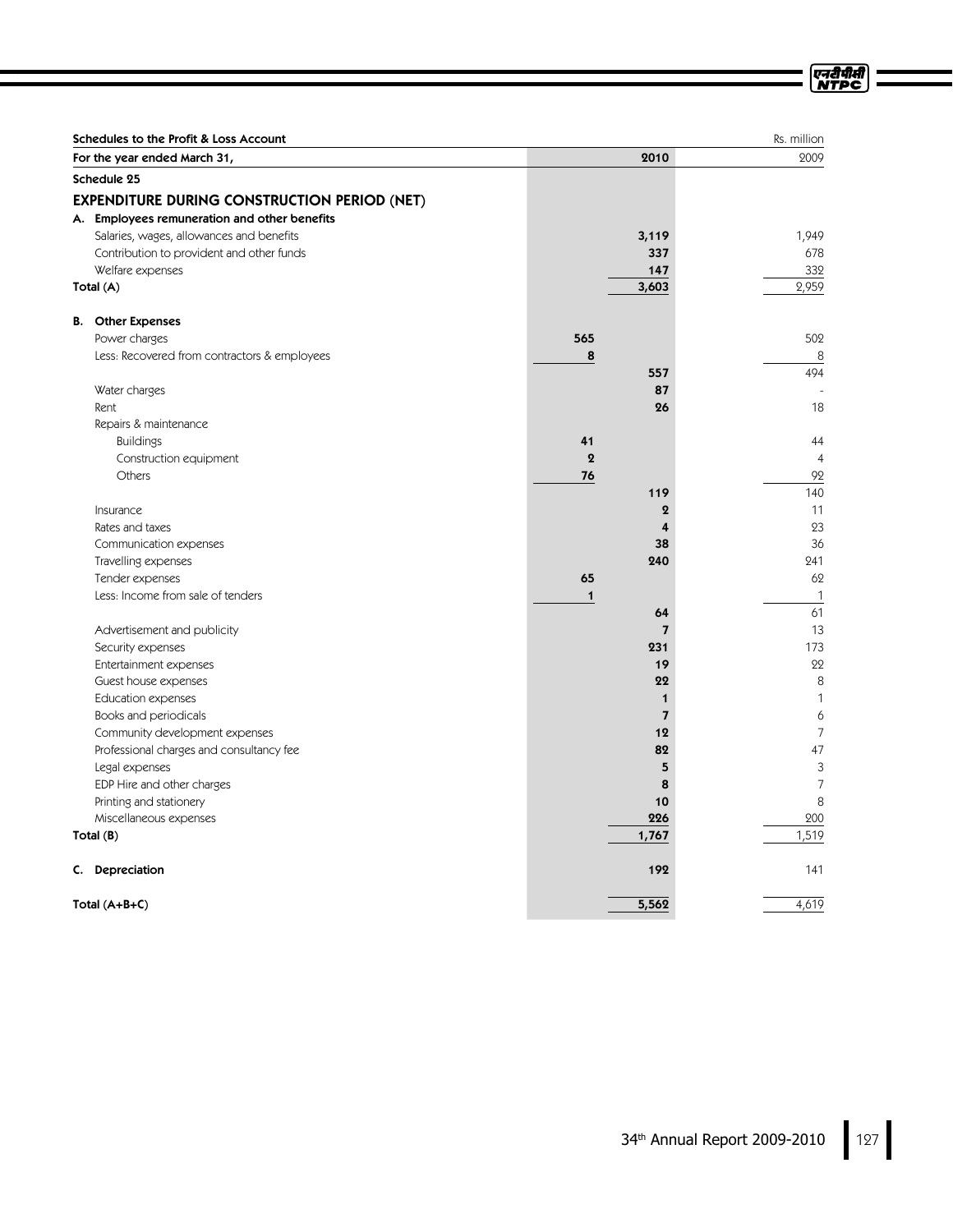| For the year ended March 31,                                 | 2010             | 2009           |
|--------------------------------------------------------------|------------------|----------------|
| Schedule 25                                                  |                  |                |
| <b>EXPENDITURE DURING CONSTRUCTION PERIOD (NET)</b>          |                  |                |
| D. Interest and Finance Charges                              |                  |                |
| Interest on                                                  |                  |                |
| <b>Bonds</b>                                                 | 4,748            | 3,225          |
| Foreign currency term loans                                  | 882              | 1,179          |
| Rupee term loans                                             | 8,382            | 6,305          |
| Foreign currency bonds/notes                                 | 472              | 651            |
| Exchange differences regarded as adjustment to interest cost |                  | 811            |
| Finance Charges                                              |                  |                |
| Commitment charges                                           | $\boldsymbol{2}$ | 6              |
| Foreign currency bonds/notes expenses                        |                  | $\mathbf{Q}$   |
| Upfront Fee                                                  | 206              |                |
| Others                                                       | 116              | 73             |
| Total (D)                                                    | 14,808           | 12,252         |
| Less: Other Income<br>Е.                                     |                  |                |
| Interest from                                                |                  |                |
| Indian banks                                                 |                  | 6              |
| Foreign banks                                                |                  | $\overline{7}$ |
| Others                                                       | 276              | 242            |
| Hire charges                                                 | 19               | 12             |
| Sale of scrap                                                | 1                | $\overline{4}$ |
| Miscellaneous income                                         | 83               | 142            |
| TOTAL (E)                                                    | 379              | 413            |
| <b>Prior Period Adjustments</b><br>F.                        | 346              | (78)           |
| G. Income/Fringe Benefit Tax                                 |                  | 11             |
| GRAND TOTAL (A+B+C+D-E+F+G)                                  | $20,337*$        | 16,391         |

\* Balance carried to Capital Work-in-progress - (Schedule 7)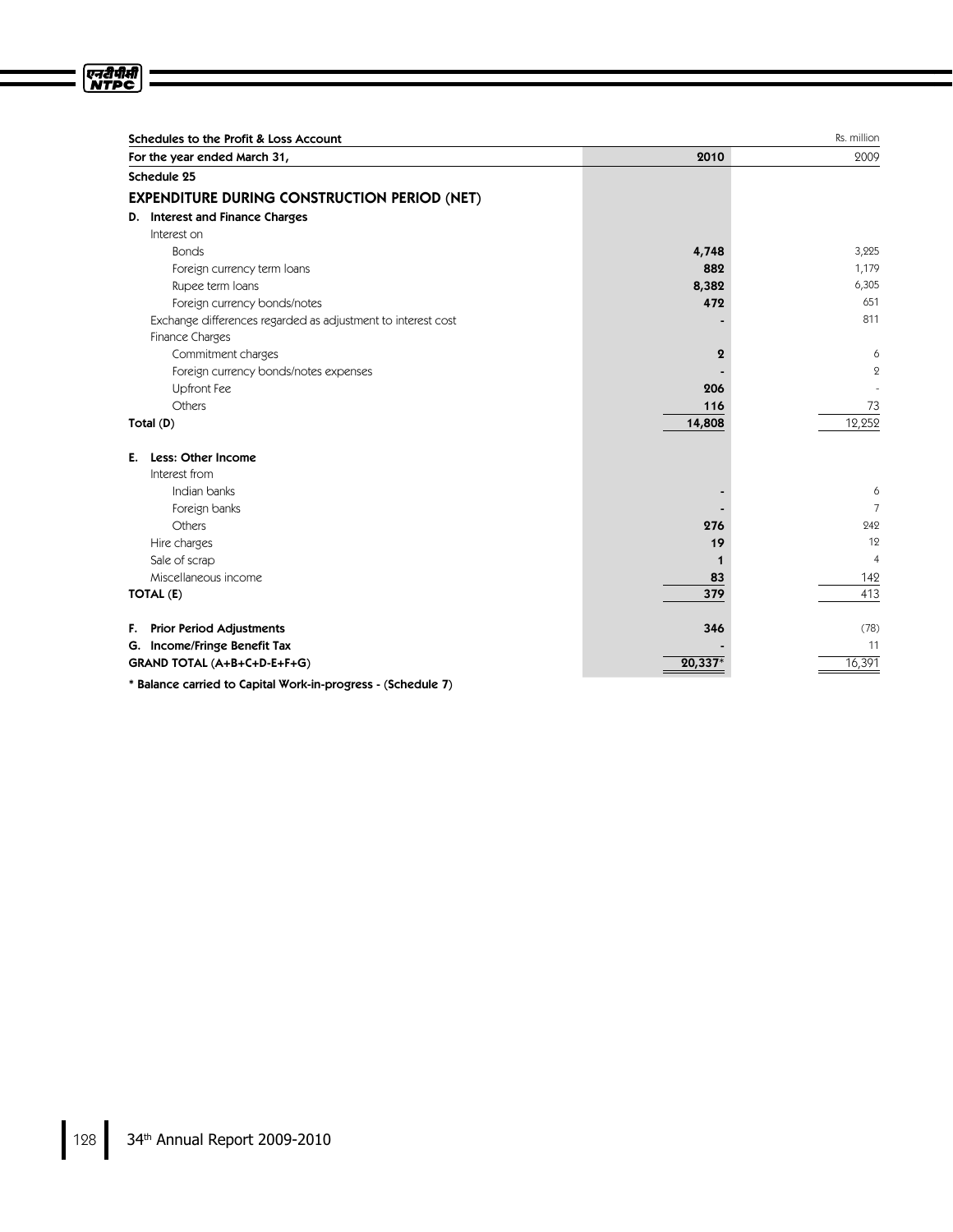# एनदीपीर्स

# SCHEDULE-26

### NOTES ON ACCOUNTS

- 1. a) The conveyancing of the title to 10,884 acres of freehold land of value Rs.5,071 million (Previous year 10,844 acres of value Rs.4,950 million) and buildings & structures valued at Rs.1,491 million (previous year Rs.1,137 million), as also execution of lease agreements for 8,958 acres of land of value Rs.2,447 million (previous year 8,820 acres, value Rs.2,720 million) in favour of the Company are awaiting completion of legal formalities.
	- b) Leasehold land includes 30 acres valuing Rs.1 million (previous year 30 acres valuing Rs.1 million) acquired on perpetual lease and accordingly not amortised.
	- c) Land does not include cost of 1,181 acres (previous year 1,181 acres) of land in possession of the Company. This will be accounted for on settlement of the price thereof by the State Government Authorities.
	- d) Land includes 1,247 acres of value Rs.151 million (previous year 1,223 acres of value Rs.110 million) not in possession of the Company. The Company is taking appropriate steps for repossession of the same.
	- e) Land includes an amount of Rs.1,153 million (previous year Rs.1,243 million) deposited with various authorities in respect of land in possession which is subject to adjustment on final determination of price.
	- f) Possession of land measuring 98 acres (previous year 98 acres) consisting of 79 acres of free-hold land (previous year 79 acres) and 19 acres of lease hold land (previous year 19 acres) of value Rs. 2 million (previous year Rs.2 million) was transferred to Uttar Pradesh Rajya Vidyut Utpadan Nigam Ltd. (erstwhile UPSEB) for a consideration of **Rs.2 million**. Pending approval for transfer of the said land, the area and value of this land has been included in the total land of the Company. The consideration received from erstwhile UPSEB is disclosed under 'Other Liabilities' in Schedule-15-'Current Liabilities'.
	- g) During the year, freehold land measuring 36 acres was handed over by the Government of Uttar Pradesh to Company in exchange of freehold land measuring 35 acres without any financial consideration.
	- h) The cost of right of use of land for laying pipelines amounting to Rs.58 million (previous year Rs.13 million) is included under intangible assets. The right of use, other than perpetual in nature, are amortised over the legal right to use.
	- i) Cost of acquisition of the right for drawl of water amounting to Rs.84 million (previous year nil) is included under intangible assets Right of Use - Others. The right of drawl of water is for thirty years and the cost is accordingly amortized.
- 2 a) The Central Electricity Regulatory Commission (CERC) notified the Tariff Regulations, 2009 in January 2009, containing inter-alia the terms and conditions for determination of tariff applicable for a period of five years with effect from 1\*April 2009. Pending determination of station-wise tariff by the CERC, sales have been provisionally recognized at **Rs.444,739 million** during the year ended 31<sup>st</sup> March 2010 on the basis of principles enunciated in the said Regulations on the capital cost considering the orders of Appellate Tribunal for Electricity (ATE) for the tariff period 2004-2009 including as referred to in para  $2$  (e).

The Tariff Regulations, 2009 provide that pending determination of tariff by the CERC, the Company has to provisionally bill the beneficiaries at the tariff applicable as on 31st March 2009 approved by the CERC. The amount provisionally billed during the year ended 31st March 2010 on this basis is Rs.437,651 million.

- b) For the units commissioned during the year, pending the determination of tariff by CERC, sales of Rs.17,354 million have been provisionally recognised on the basis of principles enunciated in the Tariff Regulations, 2009. The amount provisionally billed for such units is Rs.15,365 million.
- c) Sales of (-) Rs.6,006 million (previous year Rs.10,201 million) pertaining to previous years has been recognized based on the orders issued by the CERC/ATE.
- d) In terms of Regulation 39, CERC Tariff Regulations, 2009, notified by the CERC, the Company has determined the amount of the Deferred Tax Liability (net) materialised during the year pertaining to the period upto 31st March 2009 by identifying the major changes in the elements of Deferred Tax Liability/Asset, as recoverable from the beneficiaries and accordingly a sum of Rs.2,485 million (net) has been recognised as Sales during the year.
- e) In respect of stations/units where the CERC had issued tariff orders applicable from 1st April 2004 to 31st March 2009, the Company aggrieved over many of the issues as considered by the CERC in the tariff orders, filed appeals with the ATE. The ATE disposed off the appeals favourably directing the CERC to revise the tariff orders as per the directions and methodology given. The CERC filed an appeal with the Hon'ble Supreme Court of India on some of the issues decided by the ATE which is pending. The Company has submitted that it would not press for determination of the tariff by the CERC as per ATE orders pending disposal of the appeal by the Hon'ble Supreme Court. Considering expert legal opinions obtained that, it is reasonable to expect ultimate collection, the sales for the tariff period 2004-2009 amounting to Rs.10,443 million were recognised in earlier years based on provisional tariff worked out by the Company as per the methodology and directions as decided by the ATE. Due to further CERC tariff orders received during the year, the provisional sales of Rs.10,443 million has now been reduced to Rs.10,256 million. The sales accounted as above is subject to final outcome of the decision of the Hon'ble Supreme Court of India and consequential effect, if any, will be given in the financial statements upon disposal of the appeal.
- 3. Sundry debtors Other Debts, Unsecured (Schedule 11) includes Rs.10,011 million (previous year Rs.3,901 million) towards revenue accounted in accordance with the accounting policy no. 12.1 which is yet to be billed.
- 4. Government of India in January 2006 notified the Tariff Policy under the provisions of the Electricity Act, 2003 which provides that the rates of depreciation notified by the CERC would be applicable for the purpose of tariff as well as accounting. Subsequent to the notification of the Tariff Policy, CERC through Regulations, 2009 notified the rates of depreciation.

CERC exercising its powers under Section 79 of the Electricity Act, 2003 requested the Ministry of Power to advise the Ministry of Corporate Affairs to notify the rates of depreciation considered by the CERC for tariff determination as depreciation under Section 205 (2) (c) of the Companies Act, 1956. Ministry of Corporate Affairs is yet to notify such rates under Section 205 (2) (c) of the Companies Act, 1956.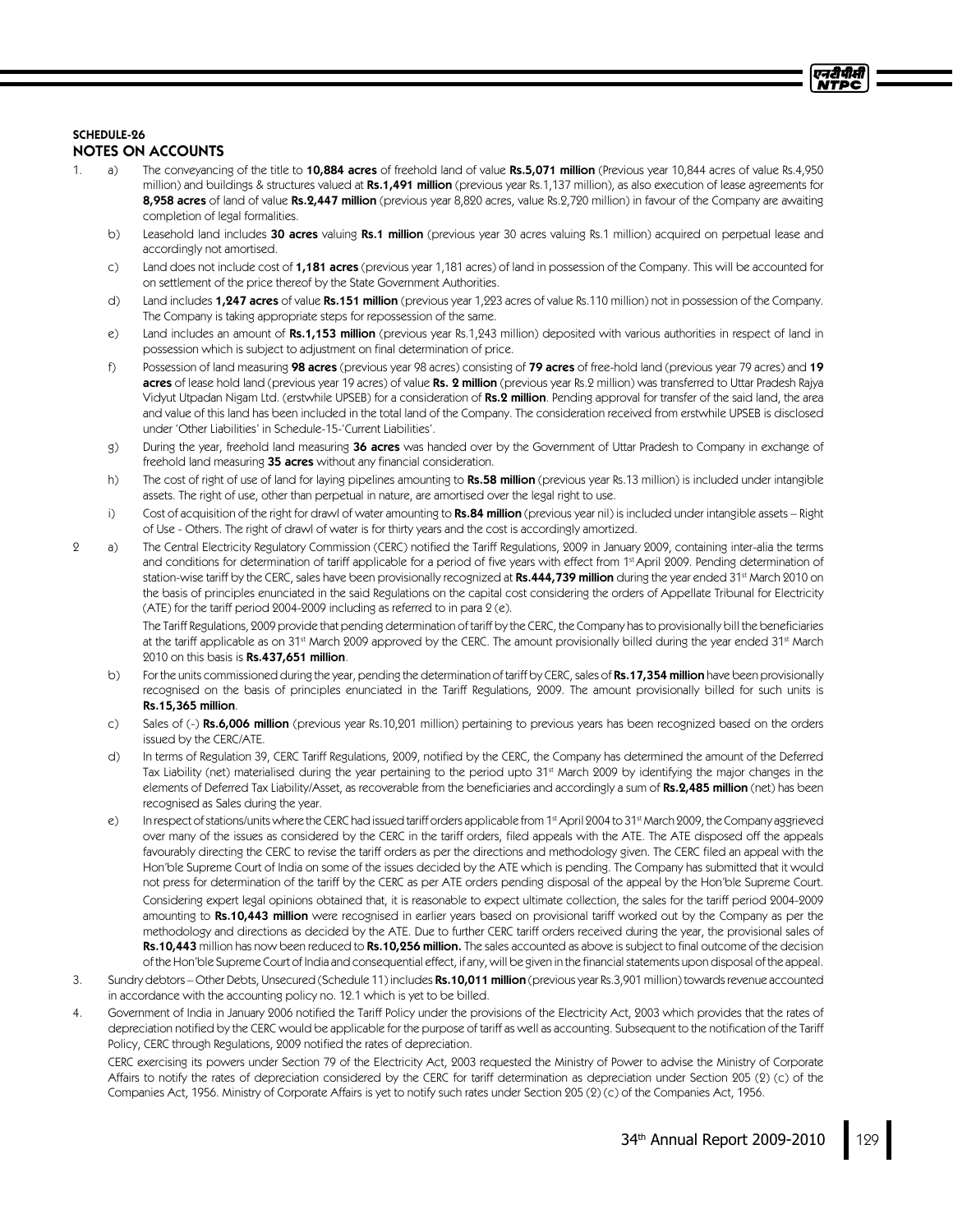The Company has also obtained legal opinions that the Tariff Policy cannot override the provisions of the Companies Act, 1956 and it is required to follow Schedule XIV of the Companies Act, 1956 in the absence of any specific provision in the Electricity Act, 2003. Hence provisions of Section 616 of the Companies Act, 1956 are also not applicable in this regard. Accordingly, the Company is charging depreciation consistently at the rates specified in Schedule XIV of the Companies Act, 1956 with effect from the financial year 2004-05 except as stated in accounting policy no.12.2.1.

- 5. Due to uncertainty of realisation in the absence of sanction by the Government of India (GOI), the Company's share of net annual profits of one of the stations taken over by the Company in June 2006 for the period 1st April 1986 to 31st May 2006 amounting to **Rs.1,155 million** (previous year Rs.1,155 million) being balance receivable in terms of the management contract with the GOI has not been recognised.
- 6. The pay revision of the employees of the Company was due w.e.f. 1st January 2007. Based on the guidelines issued by Department of Public Enterprises (DPE), Government of India (GOI), the pay revision of the executive category of employees has been approved during the year. Pending finalisation of pay revision in respect of employees in the non-executive category, provision of Rs.3,145 million and Rs.6,590 million (previous year Rs.1,767 million and Rs. 3,445 million) has been made for the year and upto year respectively on an estimated basis having regard to the guidelines issued by DPE. A sum of Rs.1,387 million (previous year Rs.748 million) paid as adhoc advance towards pay revision to the employees in the non-executive category is included in 'Loans and Advances' (Schedule 14).
- 7. The amount reimbursable to GOI in terms of Public Notice No.38 dated 5th November, 1999 and Public Notice No.42 dated 10th October, 2002 towards cash equivalent of the relevant deemed export benefits paid by GOI to the contractors for one of the stations amounted to Rs.2,768 million (previous year Rs.2,768 million) out of which Rs.2,696 million (previous year Rs.2,696 million) has been deposited with the GOI and liability for the balance amount of Rs.72 million (previous year Rs.72 million) has been provided for. No interest has been provided on the reimbursable amounts as there is no stipulation for payment of interest in the public notices cited above.
- 8. As per the direction of the Ministry of Power (MOP), a memorandum of understanding was signed between the Company, Gujarat Power Corporation Ltd. (GPCL) and Gujarat Electricity Board (GEB) on 20<sup>th</sup> February 2004 to set up Pipavav Power Project. The Company disassociated from the Pipavav Power Project, a wholly owned subsidiary of the Company, on 24th May 2007 after obtaining approval from the MOP. MOP, Government of India, conveyed its approval vide Presidential Directive No. 5/5/2004-TH-II dated 3rd July 2009 for winding-up of the Pipavav Power Development Company Ltd. (PPDCL) pending final settlement of claims with GPCL/Government of Gujarat. The Board of Directors of NTPC Ltd. have also given consent for winding up of the PPDCL.

MOP, GOI through its further Presidential Directive No. 5/5/2004-TH-II dated 15<sup>th</sup> April 2010 conveyed the approval of GOI to permit NTPC for winding up of PPDCL through striking off the name under Section 560 of the Companies Act, 1956. Accordingly, necessary application/ declarations have been filed with the Registrar of Companies (ROC) for striking off the name of the Company from the Register of Companies maintained by the ROC.

Pending liquidation of the PPDCL, an amount of Rs.4 million (Previous year Rs.4 million) received from GPCL is included in other liabilities under 'Current Liabilities' (Schedule-15). As full amount has been received towards equity invested, no provision is considered necessary for diminution in the value of investment.

- 9. Consequent to the notification no.S.O.2804 (E) dated 3<sup>rd</sup> November 2009, issued by Ministry of Environment and Forest (MoEF), Government of India, direct/indirect expenses relating to fly ash for the period from 3<sup>rd</sup> November 2009 to 31<sup>st</sup> March 2010 amounting to **Rs.8 million** has been adjusted from 'Ash Utilisation and Marketing Expenses' (Schedule 21) and transferred to the subsidiary company NTPC Vidyut Vyapaar Nigam Limited for adjustment with reserve. The reserve in terms of the said notification is maintained by the said subsidiary company.
- 10. As a result of issuance of the New Coal Distribution Policy (NCDP) by Ministry of Coal in October 2007, the Company and Coal India Ltd (CIL) renegotiated the Model Coal Supply Agreement (CSA) and Model CSA was signed between the Company & CIL on 29th May 2009. Based on the Model CSA, coal supply agreements have been signed with the various subsidiary companies of CIL by all excepting three of the coal based stations of the Company. The CSAs are valid for a period of 20 years with a provision for review after every 5 years.
- 11. The Company challenged the levy of transit fee/entry tax on supplies of coal to some of its power stations and has paid under protest such transit fee/entry tax to Coal Companies/Sales Tax Authorities. Further, in line with the agreement with GAIL India Ltd., the Company has also paid entry tax and sales tax on transmission charges in respect of supplies made to various stations in the state of Uttar Pradesh. GAIL India Ltd. has paid such taxes to the appropriate authorities under protest and filed a petition before the Hon'ble High Court of Allahabad challenging the applicability of relevant Act. In case the Company gets refund from Coal Companies/Sales Tax Authorities/GAIL India Ltd. on settlement of these cases, the same will be passed on to respective beneficiaries.
- 12. Fixed assets, capital work-in-progress and construction stores and advances include Rs.6,765 million in respect of one of the hydro power project, the construction of which has been suspended temporarily from 18<sup>th</sup> May 2009 on the advice of the Ministry of Power, GOI. Presently, the issue regarding resumption of the project is under consideration with the GOI. Pending decision, borrowing costs of Rs.237 million have not been capitalised from the date of suspension.
- 13. Progress of work under the contract for steam generator and auxiliaries package at one of the project has been affected due to certain disputes with the contractor. While the contractual and other related issues are under deliberation, the contract continues to be in force and supplies of equipment/structural items have been made by the contractor during the year. Construction of other systems for the project is also in progress. Since activities that are necessary to prepare the asset for its intended use are in progress, borrowing costs continue to be capitalised.
- 14. Issues related to the evaluation of performance and guarantee test results of steam/turbine generators at some of the stations are under discussion with the equipment supplier. Pending settlement, liquidated damages for shortfall in performance of these equipments have not been recognised.
- 15. The Company is executing a thermal power project in respect of which possession certificates for 1,489 acres of land has been handed over to the Company and all statutory and environment clearances for the project have been received. Subsequently, a high power committee has been constituted as per the directions of GOI to explore alternate location of the project since present location is stated to be a coal bearing area. Aggregate cost incurred up to 31<sup>st</sup> March 2010 **Rs.1,831 million** is included in Fixed Assets (Schedules 6,7 and 8). Management is confident of recovery of cost incurred, hence no provision is considered necessary.
- 16. a) Certain loans & advances and creditors in so far as these have since not been realised/discharged or adjusted are subject to confirmation/ reconciliation and consequential adjustment, if any.

एनरीपीसी **NTPC**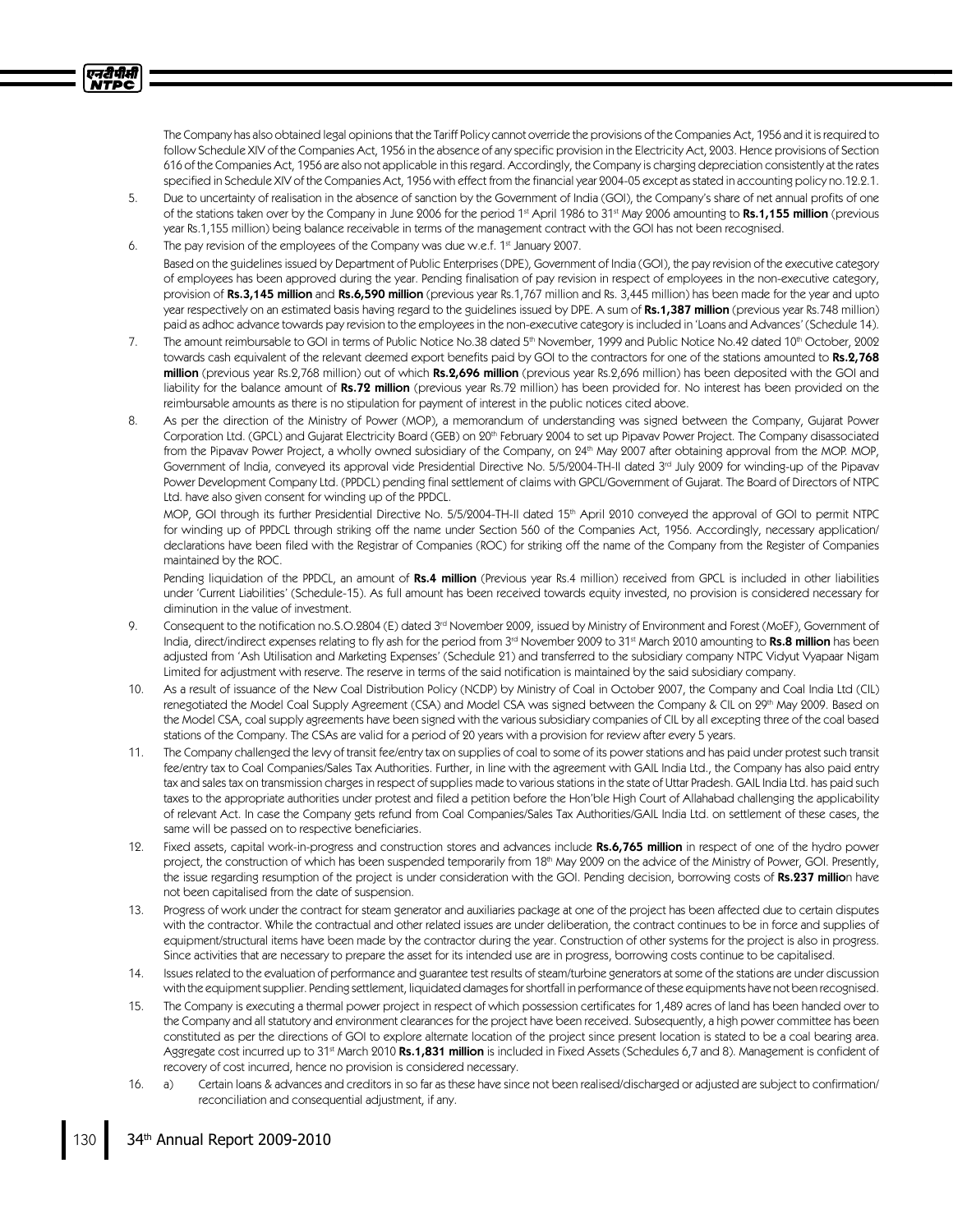- b) In the opinion of the management, the value of current assets, loans and advances on realisation in the ordinary course of business, will not be less than the value at which these are stated in the Balance Sheet.
- 17. Effect of changes in Accounting Policies:
	- a) Tariff Regulations, 2009 issued by the CERC provide that the balance depreciable value of the each of the existing stations as on 1ª April, 2009 shall be worked out by deducting the cumulative depreciation including the Advance Against Depreciation (AAD) as admitted by the CERC up to 31st March 2009 from the gross depreciable value of the assets thereby merging AAD with depreciation for tariff recovery. Under the said Tariff Regulations, the CERC also has notified the revised rates of depreciation and removed the provision for AAD. In view of the change in CERC Tariff Regulations, 2009, the Company revised its accounting policy no. 12.1.2 and the amount of AAD required to meet the shortfall in the component of depreciation in revenue over the depreciation to be charged off in future years has been assessed station-wise and wherever an excess has been determined as on 1st April 2009, the same amounting to  $\,$ Rs.3,115  $\,$ million has been recognised as sales during the year. In addition, Rs.53 million has been recognised as sales during the year out of AAD consequent to this change.
	- b) Claims on the Company for price variation which were hitherto accounted for on acceptance. During the year, unsettled liabilities for price variation/exchange rate variation in case of contracts are accounted for on estimated basis as per terms of the contracts. Consequently, profit for the year is lower by Rs. 20 million, fixed assets are higher by Rs.2,849 million and current liabilities are higher by Rs. 2,869 million.
- 18. Revenue grants recognised during the year is Rs.17 million (previous year Rs.9 million).

### 19. Disclosure as per Accounting Standard (AS) 15:

General description of various defined employee benefit schemes are as under:

### A. Provident Fund

Company pays fixed contribution to provident fund at predetermined rates to a separate trust, which invests the funds in permitted securities. Contribution to family pension scheme is paid to the appropriate authorities. The contribution of Rs. 1,597 million (Previous year Rs. 985 million) to the funds for the year is recognised as expense and is charged to the Profit & Loss Account. The obligation of the Company is to make such fixed contribution and to ensure a minimum rate of return to the members as specified by GOI. As per report of the actuary, overall interest earnings and cumulative surplus is more than the statutory interest payment requirement. Hence no further provision is considered necessary.

### B. Gratuity& Pension

The Company has a defined benefit gratuity plan. Every employee who has rendered continuous service of five years or more is entitled to get gratuity at 15 days salary (15/26 X last drawn basic salary plus dearness allowance) for each completed year of service subject to a maximum of Rs.1 million on superannuation, resignation, termination, disablement or on death.

TheCompanyhasaschemeofpensionatoneofthestationsinrespectoftakenoveremployeesfromerstwhileStateGovernmentPowerUtility. These schemes are funded by the Company and are managed by separate trusts. The liability for the same is recognised on the basis of actuarial valuation.

#### C. Post-Retirement Medical Facility(PRMF)

The Company has Post-Retirement Medical Facility (PRMF), under which retired employee and the spouse are provided medical facilities in the Company hospitals / empanelled hospitals. They can also avail treatment as Out-Patient subject to a ceiling fixed by the Company.

#### D. Terminal Benefits

Terminal benefits include settlement at home town for employees & dependents and farewell gift to the superannuating employees. Further, the Companyalso provides for pension in respect of taken over employees from erstwhile State Government Power Utility at another station.

### E. Leave

The Company provides for earned leave benefit (including compensated absences) and half-pay leave to the employees of the Company which accrue annually at 30 days and 20 days respectively. 75 % of the earned leave is en-cashable while in service and a maximum of 300 days on superannuation. Half-pay leave is en-cashable only on superannuation up to the maximum of 240 days as per the rules of the Company. The liability for the same is recognised on the basis of actuarial valuation.

The above mentioned schemes (C, D and E) are unfunded and are recognised on the basis of actuarial valuation.

The summarised position of various defined benefits recognised in the profit and loss account, balance sheet are as under: (Figures given in  $\{ \}$  are for previous year)

#### i) **Expenses recognised in Profit & Loss Account Expenses and Rs. million** Rs. million

एनटी पी.सी

|                                                  | Gratuity/<br>Pension | <b>PRMF</b> | Leave          | Terminal<br><b>Benefits</b> |
|--------------------------------------------------|----------------------|-------------|----------------|-----------------------------|
| Current Service Cost                             | 489                  | 82          | 335            | 50                          |
|                                                  | ${496}$              | {77}        | {391}          | ${54}$                      |
| Past Service Cost                                |                      |             |                |                             |
|                                                  | ${4,144}$            | {-}         | $\{\text{-}\}$ | {−}                         |
| Interest cost on benefit obligation              | 781                  | 160         | 486            | 94                          |
|                                                  | {376}                | ${123}$     | ${361}$        | ${71}$                      |
| Expected return on plan assets                   | (427)                |             |                |                             |
|                                                  | {(371)}              | ۰           | { – }          |                             |
| Net actuarial (gain)/loss recognised in the year | (399)                | 116         | 345            | 361                         |
|                                                  | {192}                | ${212}$     | ${1,111}$      | ${165}$                     |
| Expenses recognised in the Profit & Loss Account | 444                  | 358         | 1.166          | 505                         |
|                                                  | ${4,837}$            | ${412}$     | ${1,863}$      | ${990}$                     |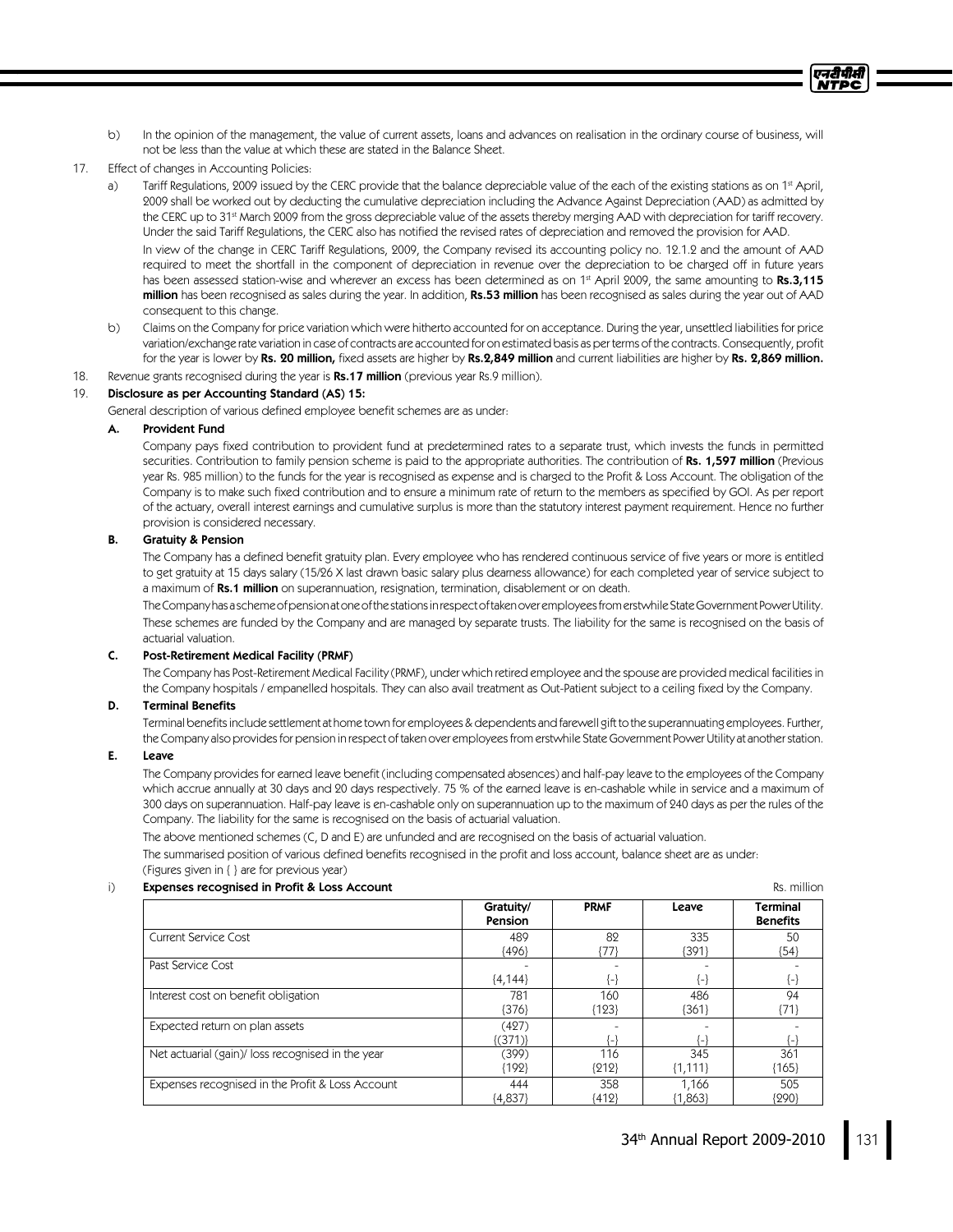

### ii) The amount recognised in the Balance Sheet Rs. million and the state of the state Rs. million

|                                               | Gratuity/<br>Pension | <b>PRMF</b> | Leave     | <b>Terminal</b><br><b>Benefits</b> |
|-----------------------------------------------|----------------------|-------------|-----------|------------------------------------|
| Present value of obligation as at 31.03.2010  | 10.649               | 2.444       | 5,851     | 1,675                              |
|                                               | {10,409}             | ${2,133}$   | ${6,479}$ | ${1,255}$                          |
| Fair value of plan assets as at 31.03.2010    | 9,871<br>${5,364}$   | { – }       | ( – )     | ۳                                  |
| Net liability recognised in the Balance Sheet | 779                  | 2.444       | 5,851     | 1,675                              |
|                                               | ${5,045}$            | ${2,133}$   | ${6,479}$ | $\{1, 255\}$                       |

#### iii) Changes in the present value of the defined benefit obligations: The result of the state of the defined benefit obligations:

|                                                                  | Gratuity /<br>Pension | <b>PRMF</b>    | Leave               | Terminal<br><b>Benefits</b> |
|------------------------------------------------------------------|-----------------------|----------------|---------------------|-----------------------------|
| Present value of obligation as at 1.04.2009                      | 10,409                | 2,133          | 6,479               | 1,255                       |
|                                                                  | ${5,361}$             | ${1,750}$      | ${5,160}$           | ${1,017}$                   |
| Interest cost                                                    | 781                   | 160            | 486                 | 94                          |
|                                                                  | ${376}$               | ${123}$        | {361}               | ${71}$                      |
| <b>Current Service Cost</b>                                      | 489                   | 82             | 335                 | 50                          |
|                                                                  | ${496}$               | ${77}$         | {391}               | ${54}$                      |
| Past Service Cost                                                | ${4,144}$             | $\{\text{-}\}$ | $\left\{ -\right\}$ | $\{-\}$                     |
| Benefits paid                                                    | (886)                 | (47)           | (1,794)             | (85)                        |
|                                                                  | $\{(211)\}\$          | $\{(29)\}\$    | $\{(544)\}$         | $\{(52)\}\$                 |
| Net actuarial (gain)/loss on obligation                          | (144)                 | 116            | 345                 | 361                         |
|                                                                  | ${243}$               | ${212}$        | ${1,111}$           | ${165}$                     |
| Present value of the defined benefit obligation as at 31.03.2010 | 10,649                | 2,444          | 5,851               | 1,675                       |
|                                                                  | ${10,409}$            | ${2,133}$      | ${6,479}$           | ${1,255}$                   |

### iv) **Changes in the fair value of plan assets:** Rs. million

|                                            | Gratuity/<br>Pension | <b>PRMF</b>    | Leave          | <b>Terminal</b><br><b>Benefits</b> |
|--------------------------------------------|----------------------|----------------|----------------|------------------------------------|
| Fair value of plan assets as at 1.04.2009  | 5,364                |                |                |                                    |
|                                            | ${4,623}$            | {−}            | $\{\text{-}\}$ | $\{\text{-}\}$                     |
| Expected return on plan assets             | 427                  |                |                |                                    |
|                                            | ${371}$              | $\{\text{-}\}$ | $\{\text{-}\}$ | {-}                                |
| Contributions by employer                  | 4,691                |                |                |                                    |
|                                            | ${512}$              | $\{\text{-}\}$ | $\{\text{-}\}$ | $\{\text{-}\}$                     |
| Benefit paid                               | (866)                |                |                |                                    |
|                                            | $\{(193)\}\$         | $\{\text{-}\}$ | $\{\text{-}\}$ | {-}                                |
| Actuarial gain / (loss)                    | (255)                |                |                |                                    |
|                                            | ${51}$               | $\{\text{-}\}$ | $\{\text{-}\}$ | {-}                                |
| Fair value of plan assets as at 31.03.2010 | 9,871                |                |                |                                    |
|                                            | ${5,364}$            | {−}            | ł-l            | H                                  |

v) The effect of one percentage point increase/decrease in the medical cost of PRMF will be as under: Rs. million

| Particulars                 | Increase by | Decrease by |
|-----------------------------|-------------|-------------|
| Service and Interest cost   |             | 39          |
| Present value of obligation | 422         | 336         |

### F. Other Employee Benefits

Provision for Long Service Award and Family Economic Rehabilitation Scheme amounting to Rs.34 million (credit) (previous year debit of Rs.16 million) for the year have been made on the basis of actuarial valuation at the year end and credited to the Profit & Loss Account.

### G. Details of the Plan Assets

The details of the plan assets at cost as on  $31<sup>*</sup>$  March are as follows:  $\blacksquare$  reasonably and  $\blacksquare$  Rs. million

|      | $\sim$ actually of the plan assets at cost as on only march are as follows. |        | .     |
|------|-----------------------------------------------------------------------------|--------|-------|
|      |                                                                             | 2010   | 2009  |
|      | State Government securities                                                 | 2,292  | 938   |
| ii)  | Central Government securities                                               | 3,177  | 1,824 |
| iii) | Corporate Bonds/ debentures                                                 | 4,221  | 2,236 |
| iv)  | RBI Special Deposit                                                         | 240    | 240   |
| V)   | Money Market Instruments                                                    | 249    | Nil   |
|      | Total                                                                       | 10,179 | 5,238 |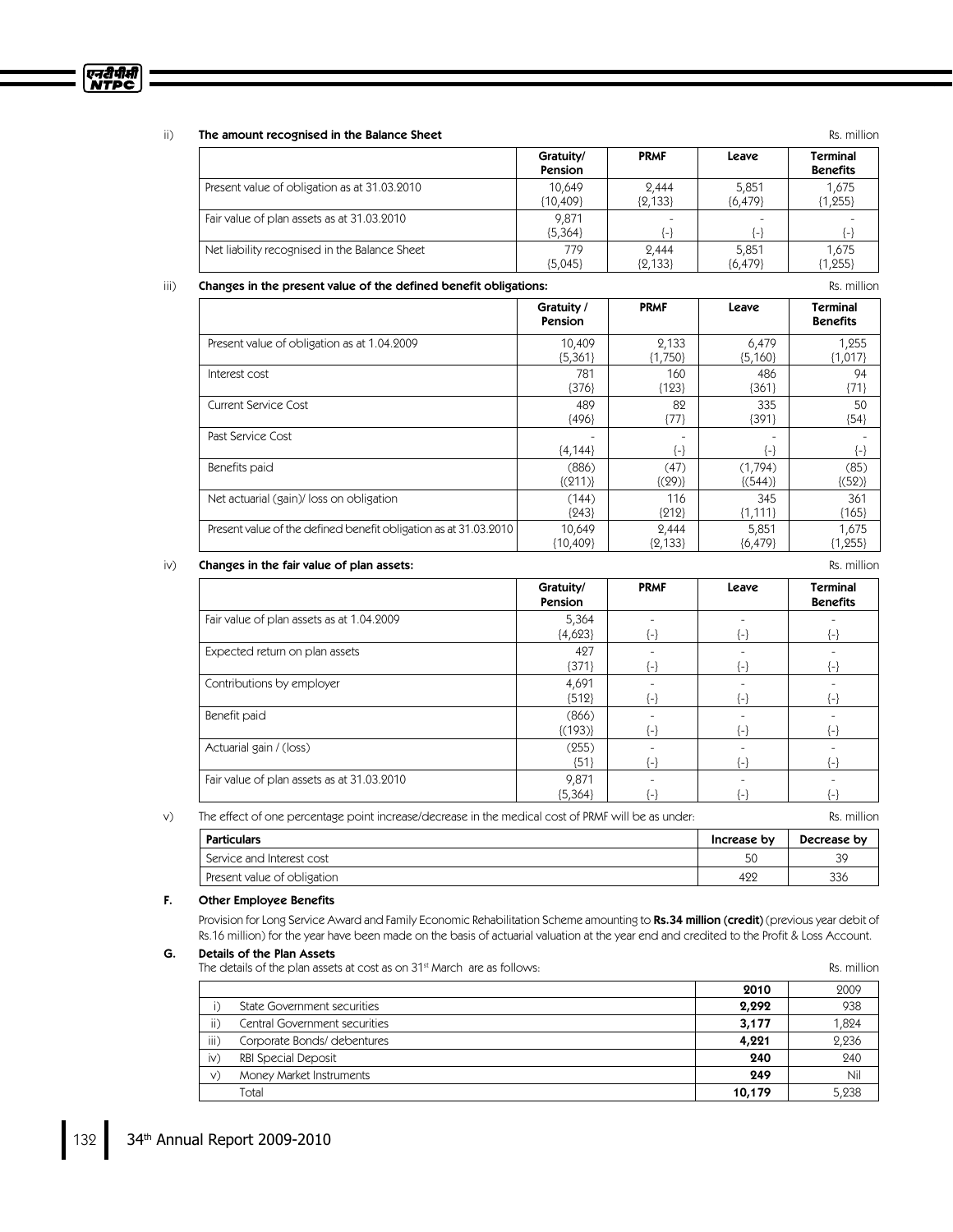### H. Actuarial Assumptions

Principal assumption used for actuarial valuation are:

|               |                                                               | 2010           | 2009                         |
|---------------|---------------------------------------------------------------|----------------|------------------------------|
|               | Method used                                                   |                | Projected Unit Credit Method |
| ii)           | Discount rate                                                 | 7.50%          | 7.00%                        |
| iii)          | Expected rate of return on assets:<br>- Gratuity<br>- Pension | 8.00%<br>7.00% | 8.00%<br>9.00%               |
| $\mathsf{iv}$ | Future salary increase                                        | 5.00%          | 4.50%                        |

The estimates of future salary increases considered in actuarial valuation, take account of inflation, seniority, promotion and other relevant factors, such as supply and demand in the employment market. Further, the expected return on plan assets is determined considering several applicable factors mainly the composition of plan assets held, assessed risk of asset management and historical returns from plan assets.

- I. Actual return on plan assets Rs.681 million (previous year Rs.423 million).
- J. The Company's best estimate of the contribution towards Gratuity/Pension for the financial year 2010-11 is Rs.320 million.
- 20. The effect of foreign exchange fluctuation during the year is as under:i)The amount of exchange differences (net) credited to the Profit & Loss Account is Rs.189 million (previous year debit of Rs.244 million). ii) The amount of exchange differences (net) credited to the carrying amount of fixed assets and Capital work-in-progress is Rs.11,815 million {previous year Rs.11,649 million (debit)}.
- 21. Borrowing costs capitalised during the year are Rs.14,804 million (previous period Rs.12,221 million).
- 22. Segment information:
	- a) Business Segments:

The Company's principal business is generation and sale of bulk power to State Power Utilities. Other business includes providing consultancy, project management and supervision, oil and gas exploration and coal mining.

- b) Segment Revenue and Expense: Revenue directly attributable to the segments is considered as Segment Revenue. Expenses directly attributable to the segments and common expenses allocated on a reasonable basis are considered as Segment Expenses.
- c) Segment Assets and Liabilities:

Segment assets include all operating assets in respective segments comprising of net fixed assets and current assets, loans and advances. Construction work-in-progress, construction stores and advances are included in unallocated corporate and other assets. Segment liabilities include operating liabilities and provisions. Rs. million

|                                                                          |                     |               |                          |               |                     | NJ. IIIIIIIUI I |  |
|--------------------------------------------------------------------------|---------------------|---------------|--------------------------|---------------|---------------------|-----------------|--|
|                                                                          |                     |               | <b>Business Segments</b> |               |                     |                 |  |
|                                                                          | Generation          |               | <b>Others</b>            |               |                     | Total           |  |
|                                                                          | <b>Current Year</b> | Previous Year | <b>Current Year</b>      | Previous Year | <b>Current Year</b> | Previous Year   |  |
| Revenue:                                                                 |                     |               |                          |               |                     |                 |  |
| Sale of Energy/Consultancy, Project Management<br>and Supervision fees * | 461,687             | 417,913       | 1,539                    | 1,325         | 463,226             | 419,238         |  |
| Internal consumption of electricity                                      | 551                 | 514           |                          |               | 551                 | 514             |  |
| Total                                                                    | 462,238             | 418,427       | 1,539                    | 1,325         | 463,777             | 419,752         |  |
| Segment Result #                                                         | 101,524             | 90,531        | 582                      | 418           | 102,106             | 90,949          |  |
| Unallocated Corporate Interest and Other Income                          |                     |               |                          |               | 24,677              | 30,615          |  |
| Unallocated Corporate expenses, interest and<br>finance charges          |                     |               |                          |               | 17,929              | 27,969          |  |
| Profit before Tax                                                        |                     |               |                          |               |                     |                 |  |
| Income/Fringe Benefit Taxes (Net)                                        |                     |               |                          |               | 21,572              | 11,582          |  |
| Profit after Tax                                                         |                     |               |                          |               | 87,282              | 82,013          |  |
| Other information                                                        |                     |               |                          |               |                     |                 |  |
| Segment assets                                                           | 469,569             | 424,333       | 1,433                    | 1,045         | 471,002             | 425,378         |  |
| Unallocated Corporate and other assets                                   |                     |               |                          |               | 657,735             | 626,870         |  |
| Total assets                                                             | 469,569             | 424,333       | 1,433                    | 1,045         | 1,128,737           | 1,052,248       |  |
| Segment liabilities                                                      | 75,066              | 85,967        | 889                      | 722           | 75,955              | 86,689          |  |
| Unallocated Corporate and other liabilities                              |                     |               |                          |               | 428,407             | 391,858         |  |
| <b>Total liabilities</b>                                                 | 75,067              | 85,967        | 889                      | 722           | 504,362             | 478,547         |  |
| Depreciation                                                             | 26,180              | 23,376        | 2                        | 2             | 26,182              | 23,378          |  |
| Non-cash expenses other than Depreciation                                | 109                 | 245           |                          |               | 109                 | 245             |  |
| Capital Expenditure                                                      | 98,647              | 130,843       | 1,139                    | 277           | 99,786              | 131,121         |  |

\* Includes (-) Rs.6,006 million (previous year Rs.10,201 million) for sales related to earlier years.

# Generation segment result would have been Rs.107,530 million (previous period Rs.80,330 million) without including the sales related to earlier years.

d) The operations of the Company are mainly carried out within the country and therefore, geographical segments are inapplicable.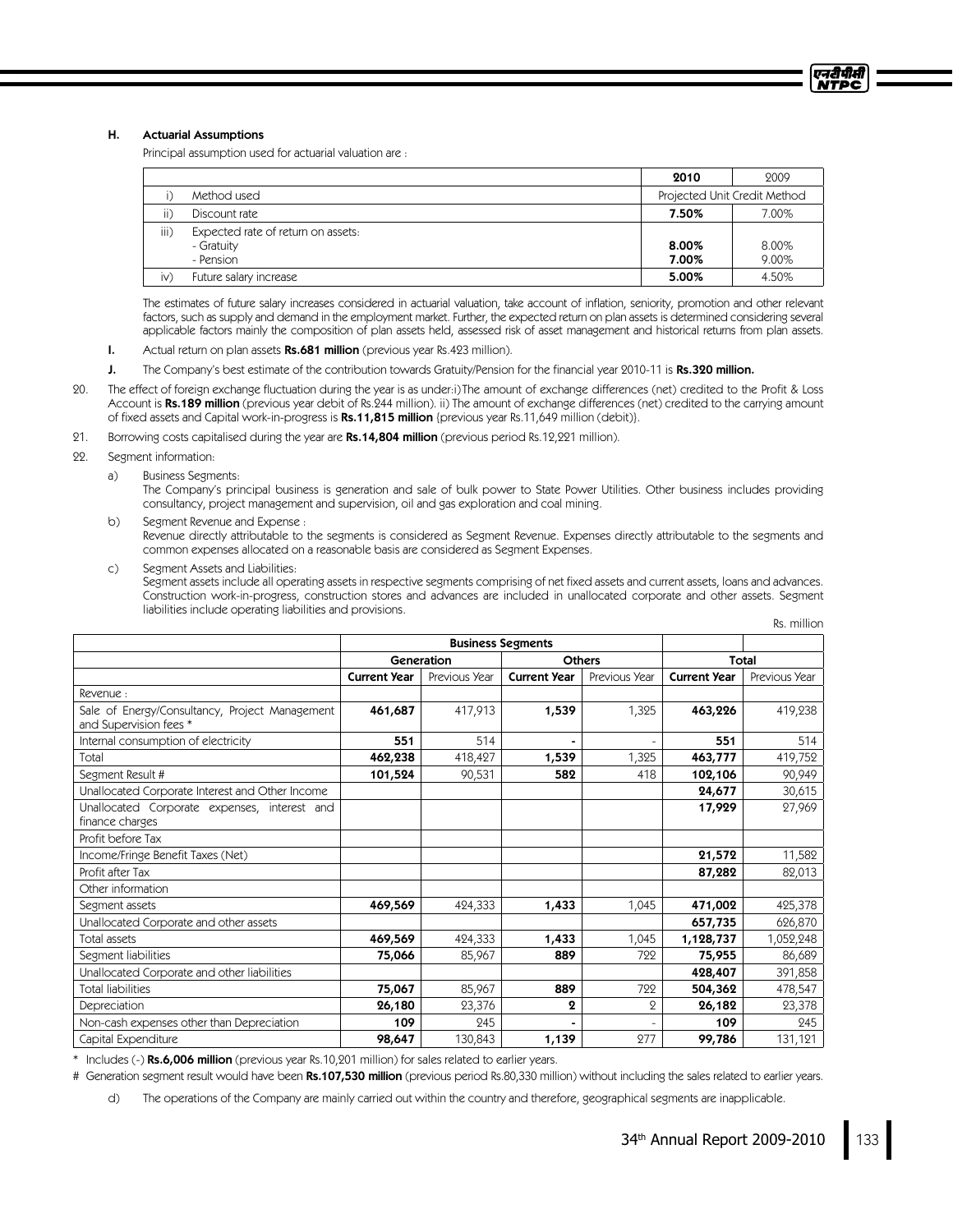### 23. Related Party Disclosures:

एनटीपीसी **NTPC** 

- a) Related parties:
	- i) Joint ventures:
		- Utility Powertech Ltd., NTPC-Alstom Power Services Private Ltd., BF-NTPC Energy Systems Ltd.
	- ii) Key Management Personnel:

| Shri R.S. Sharma             | Chairman and Managing Director |
|------------------------------|--------------------------------|
| Shri Chandan Roy             | Director (Operations)          |
| Shri R.K. Jain <sup>1</sup>  | Director (Technical)           |
| Shri A.K. Singhal            | Director (Finance)             |
| Shri R.C. Shrivastav         | Director (Human Resources)     |
| Shri K.B. Dubey <sup>2</sup> | Director (Projects)            |
| Shri I.J. Kapoor             | Director (Commercial)          |
| Shri.B.P.Singh <sup>3</sup>  | Director (Projects)            |

- 1. Superannuated on 31<sup>st</sup> December 2009.
- 2. Superannuated on 31<sup>st</sup> July 2009. 3. W.e.f. 1<sup>st</sup> August 2009.
- b) Transactions with the related parties at a (i) above are as follows: The material content of the Rs. million

Particulars Current Year PreviousYear Transactions during the year • Contracts for Works/ Services for services received by the Company:-- Utility Powertech Ltd. - NTPC-Alstom Power Services Private Ltd. 2,176 99 1,853 355 • Deputation of Employees: - Utility Powertech Ltd. - NTPC-Alstom Power Services Private Ltd 17 45 13 23 · Dividend Received: - Utility Powertech Ltd. - NTPC-Alstom Power Services Private Ltd. 3 6 19 6 • Amount recoverable for contracts for works/services received: - Utility Powertech Ltd. - NTPC-Alstom Power Services Private Ltd 3 16 17 9 • Amount payable for contracts for works/services received: - Utility Powertech Ltd. - NTPC-Alstom Power Services Private Ltd 361 147 281 143 • Amount recoverable on account of deputation of employees: Utility Powertech Ltd. - NTPC-Alstom Power Services Private Ltd 7 18 5 37

The Company has received bank guarantees from Utility Powertech Ltd. for an amount of Rs.40 million (previous year Rs.39 million).

c) Remuneration to key management personnel for the year is Rs.26 million (previous year Rs.14 million) and amount of dues outstanding to the Company as on 31<sup>st</sup> March 2010 are **Rs.1 million** (previous year Rs.3 million).

#### 24. Disclosure regarding leases:

#### a) Finance leases

The Company has taken on lease certain vehicles and has the option to purchase the vehicles as per terms of the lease agreements, details of which are as under:

Rs. million

|    |                                                     | 31.03.2010 | 31.3.2009 |
|----|-----------------------------------------------------|------------|-----------|
| a) | Obligations towards minimum lease payments          |            |           |
|    | • Not later than one year                           | 7          |           |
|    | • Later than one year and not later than five years | 8          | 14        |
|    | • Later than five years                             |            |           |
|    | Total                                               | 15         | 20        |
| b) | Present value of (a) above                          |            |           |
|    | • Not later than one year                           | 6          |           |
|    | • Later than one year and not later than five years |            | 12        |
|    | • Later than five years                             |            |           |
|    | Total                                               | 13         | 16        |
| C) | Finance Charges                                     | 2          |           |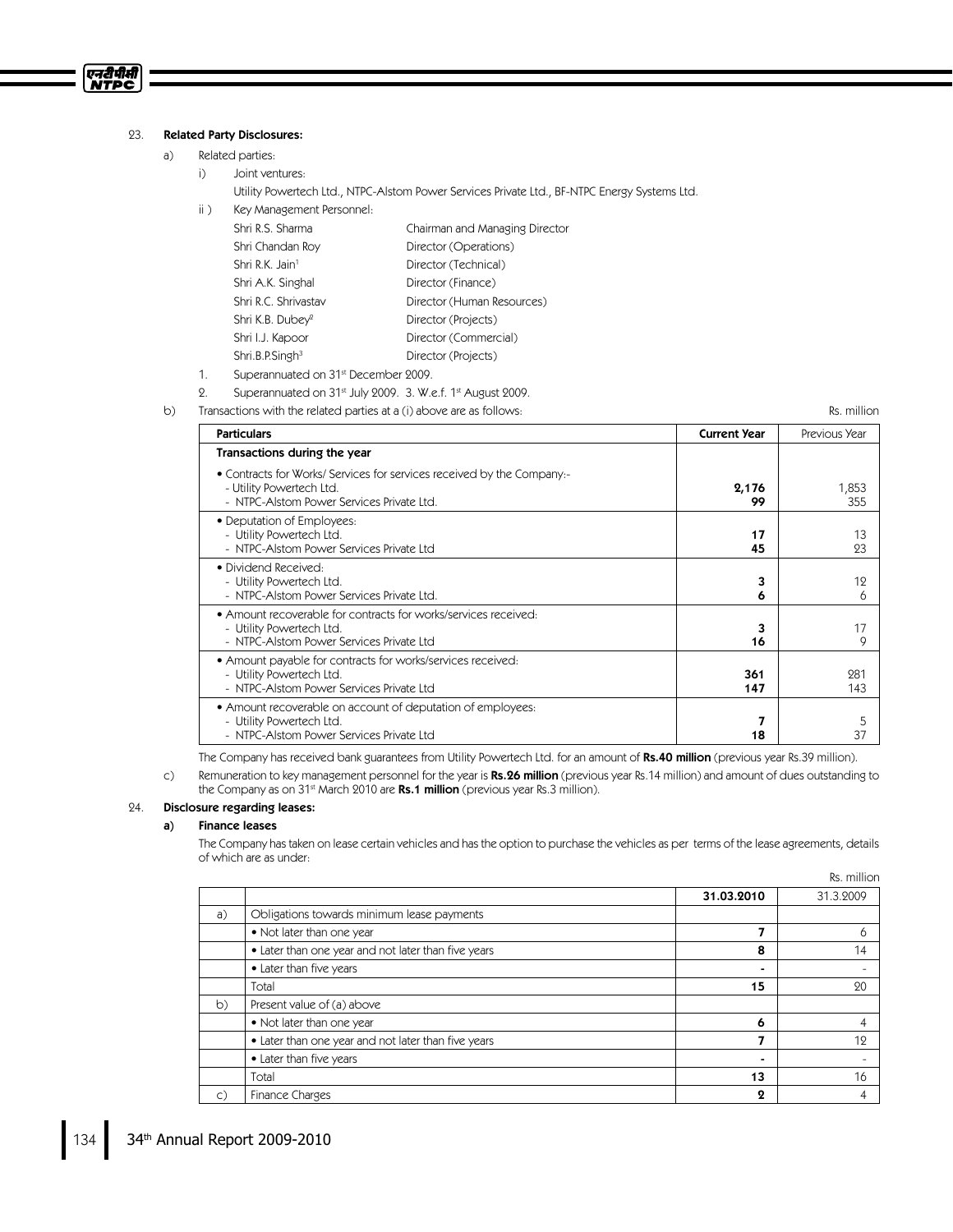#### b) Operating leases

The Company's significant leasing arrangements are in respect of operating leases of premises for residential use of employees, offices and guest houses/transit camps. These leasing arrangements are usually renewable on mutually agreed terms but are not non-cancellable. Schedule 20 - Employees' remuneration and benefits include Rs.689 million (previous period Rs.307 million) towards lease payments, net of recoveries, in respect of premises for residential use of employees. Lease payments in respect of premises for offices and guest house/transit camps are shown as Rent in Schedule 21 – Generation, Administration and Other Expenses.

### 25. Earning per share:

The elements considered for calculation of Earning Per Share (Basic and Diluted) are as under:

|                                                              | <b>Current Year</b> | Previous Year |
|--------------------------------------------------------------|---------------------|---------------|
| Net Profit after Tax used as numerator - Rs. million         | 87,282              | 82.013        |
| Weighted average number of equity shares used as denominator | 8245,464,400        | 8245,464,400  |
| Earning per share (Basic and Diluted) - Rupees               | 10.59               | 9.95          |
| Face value per share – Rupees                                | $10/-$              | $10/-$        |

#### 26. a) The item-wise details of deferred tax liability (net) are as under: Rs. million

31.03.2010 31.03.2009 Deferred tax liability i) Difference of book depreciation and tax depreciation and tax depreciation and tax  $\frac{1}{2}$  1  $\frac{41,046}{20,045}$  70,045 Less: Deferred tax assets i) Provisions & Other disallowances for tax purposes  $\overline{\phantom{0}}$  8,478  $\overline{\phantom{0}}$  8,478 15,310 ii) Disallowances u/s 43B of the Income Tax Act, 1961 2003 2004 20074 2,0074 3,385 3,385 10,552 Deferred tax liability (net) 30,494 51,350

During the year, the deferred tax liability (net) and the deferred tax recoverable from the beneficiaries as at 31<sup>st</sup> March 2009 amounting to Rs.51,349 million have been reviewed and restated to Rs.24,942 million. In terms of Regulation 39, CERC Tariff Regulations, 2009, the Company has determined the amount of the deferred tax liability (net) materialised during the year pertaining to the period up to 31ª March 2009 by identifying the major changes in the elements of deferred tax liability/asset, as recoverable from the beneficiaries. Accordingly, deferred tax liability (net) and the deferred tax recoverable from the beneficiaries as at 31st March 2010 works out to **Rs.30,494 million** and **Rs.28,402 million** respectively.

The net increase during the year in the deferred tax liability is Rs.2,091 million (previous year decrease Rs.4,488 million) has been debited to Profit&LossAccount.

27. Research and development expenditure charged to revenue during the year is Rs.206 million (previous period Rs.81 million).

### 28. Interest in Joint Ventures:

#### a) Joint Venture Entities:

| Proportion of ownership interest as on<br>Company<br>(Excluding Share Application Money) |            |            |
|------------------------------------------------------------------------------------------|------------|------------|
|                                                                                          | 31.03.2010 | 31.03.2009 |
|                                                                                          | % age      | $%$ age    |
| Utility Powertech Ltd.<br>1.                                                             | 50         | 50         |
| NTPC - Alstom Power Services Private Ltd.<br>2.                                          | 50         | 50         |
| NTPC-SAIL Power Company Private Ltd.<br>3,                                               | 50         | 50         |
| NTPC -Tamilnadu Energy Company Ltd.<br>4.                                                | 50         | 50         |
| Ratnagiri Gas and Power Private Ltd.*<br>5.                                              | 29.65      | 28.33      |
| 6. Aravali Power Company Private Ltd.                                                    | 50         | 50         |
| NTPC - SCCL Global Ventures Private Ltd.<br>7.                                           | 50         | 50         |
| Meja Urja Nigam Private Ltd.<br>8.                                                       | 50         | 50         |
| 9. NTPC - BHEL Power Projects Private Ltd.                                               | 50         | 50         |
| 10. BF - NTPC Energy Systems Ltd.                                                        | 49         | 49         |
| 11. Nabinagar Power Generating Company Private Ltd.                                      | 50         | 50         |
| 12. National Power Exchange Ltd.*                                                        | 16.67      | 16.67      |
| 13. International Coal Ventures Private. Ltd.*                                           | 14.28      |            |
| 14. National High Power Test Laboratory Private Ltd.                                     | 25         |            |
| 15. Transformers & Electrical Kerala Ltd.*                                               | 44.60      |            |
| 16. Energy Efficiency Services Private Ltd.*                                             | 25         |            |

 $^\ast$  The accounts are unaudited

एनरीपीसी **NTPC**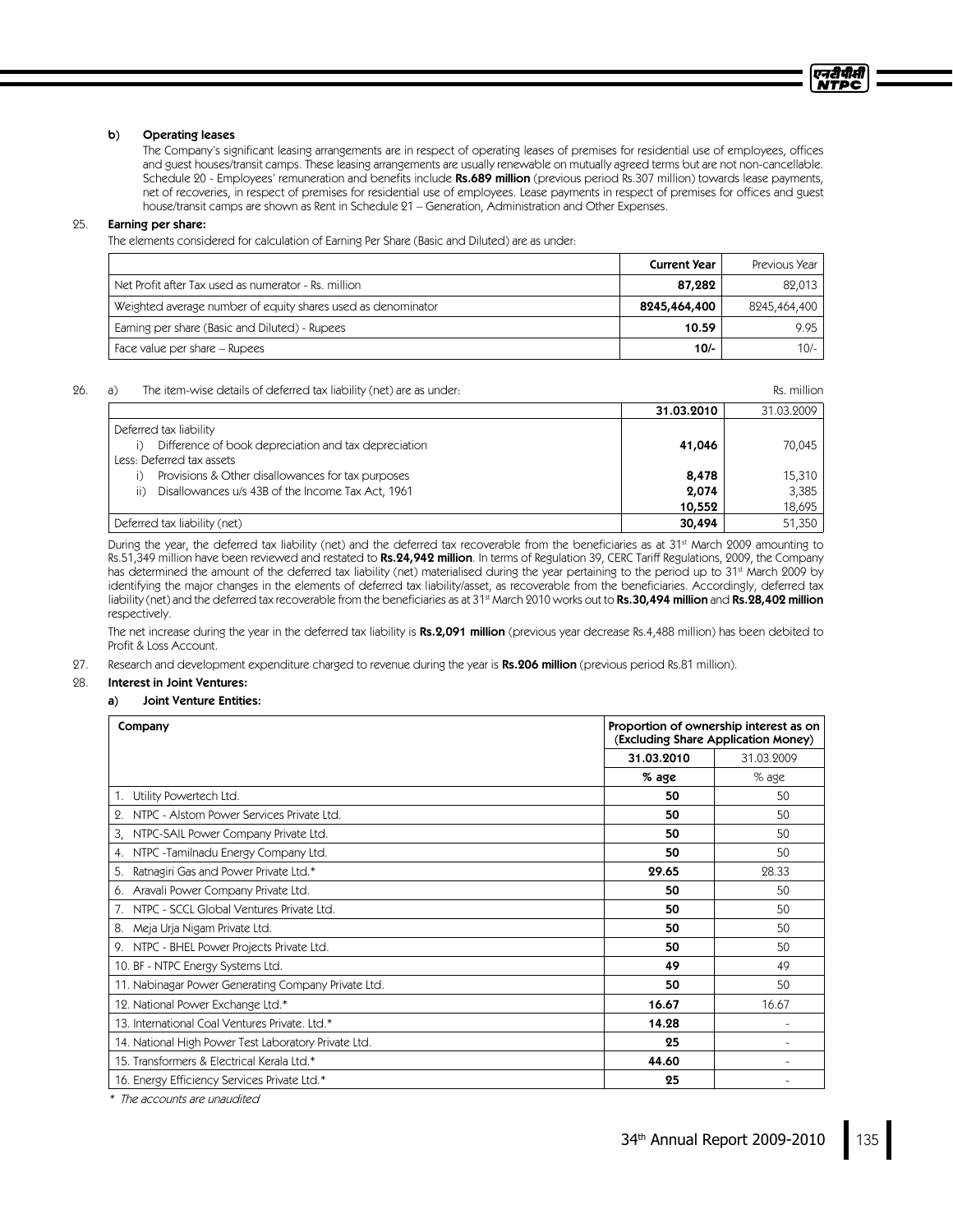

The above joint venture entities are incorporated in India. The Company's share of the assets, liabilities, contingent liabilities and capital commitment as at 31st March 2010 and income and expenses for the year in respect of joint venture entities based on audited/unaudited accounts are given below: **Reserve and the countries of the countries of the countries of the countries of the countries of the countries of the countries of the countries of the countries of the countries of the countries** 

|    |                                      | 31.03.2010          | 31.03.2009    |
|----|--------------------------------------|---------------------|---------------|
| А. | Assets                               |                     |               |
|    | • Long Term Assets                   | 86,729              | 59,208        |
|    | • Current Assets                     | 10,320              | 6,509         |
|    | Total                                | 97,049              | 65,717        |
| B. | Liabilities                          |                     |               |
|    | • Long Term Liabilities              | 63,395              | 42,537        |
|    | • Current Liabilities and Provisions | 9,155               | 6,242         |
|    | Total                                | 72,550              | 48,779        |
| C. | Contingent Liabilities               | 599                 | 148           |
| D. | Capital Commitments                  | 39,895              | 36,936        |
|    |                                      | <b>Current Year</b> | Previous Year |
| Е. | Income                               | 18,369              | 6,412         |
| F. | <b>Expenses</b>                      | 17,238              | 7,879         |

### b) Joint Venture Operations:

The Company along-with M/s Geopetrol International Inc., M/s Canoro Resources Ltd. and M/s Brownstone Ventures Inc. (the consortium) is carrying out exploration for oil and gas block (Block AA-ONN-2003/2) allotted in the State of Arunachal Pradesh for which a Production Sharing Contract (PSC) was entered into with Government of India. M/s Geopetrol International Inc. with 30% participating interest (PI) is the Operator of the Block. M/s Canoro Resources Ltd. and M/s Brownstone Ventures Inc. with 15% PI each and the Company with 40% PI are the other joint venture partners.

During the year, unforeseen difficulties were encountered in the drilling plinth preparation at the first location where the operations were taken up. The operator has proposed to withdraw from the PSC and served a notice of resignation. The Company is in search of suitable partner(s) for reconstitution of the consortium and for operation of the block to restart the drilling activities. The Company has taken up the matter with Directorate General of Hydrocarbons for suitable time extension on account of delays in grant of statutory clearances for completion of minimum work programme (MWP) and also on account of force majeure conditions.

Based on the un-audited statement of the accounts forwarded by the Operator, the Company's share of PI in respect of assets and liabilities as at 31st March 2010 and expenditure for the year ended on that date has been accounted for as under:

Rs. million

| Item                                            | 2009-10      | 2008-09                  |
|-------------------------------------------------|--------------|--------------------------|
|                                                 | (Un-audited) | (Audited)                |
| Expenses                                        | 32           | 87                       |
| Fixed Assets including Capital work-in-progress | 80           | 35                       |
| Other Assets                                    | 69           | 54                       |
| <b>Current Liabilities</b>                      | 18           |                          |
| Contingent liability                            | 465          | $\overline{\phantom{0}}$ |

The Company's share of the MWP committed under the PSC for the block is Rs.606 million (Previous year Rs.612 million).

29. As required by Accounting Standard (AS) 28 'Impairment of Assets' notified under the Companies (Accounting Standards) Rules, 2006, the Company has carried out the assessment of impairment of assets. Based on such assessment, there has been no impairment loss during the year.

#### 30. Foreign currency exposure not hedged by a derivative instrument or otherwise: Res. million

| SI.No          | Particulars                                                 | Currencies                          | Amount                    |                           |
|----------------|-------------------------------------------------------------|-------------------------------------|---------------------------|---------------------------|
|                |                                                             |                                     | 31.03.2010                | 31.03.2009                |
| a)             | Borrowings, including interest accrued but not due thereon. | <b>USD</b><br>JPY<br>Others         | 70,522<br>29,113<br>4,225 | 74,612<br>32,339<br>4,727 |
| b)             | Sundry creditors/deposits and retention monies              | <b>USD</b><br><b>EURO</b><br>Others | 9,672<br>3,493<br>419     | 6,902<br>1,218<br>997     |
| $\mathsf{C}$ ) | Sundry debtor and Bank balances                             | <b>USD</b><br><b>EURO</b>           | 16                        | 119<br>310                |
| d)             | Unexecuted amount of contracts remaining to be executed     | <b>USD</b><br><b>EURO</b><br>Others | 33,465<br>46,426<br>329   | 43,818<br>40,270<br>587   |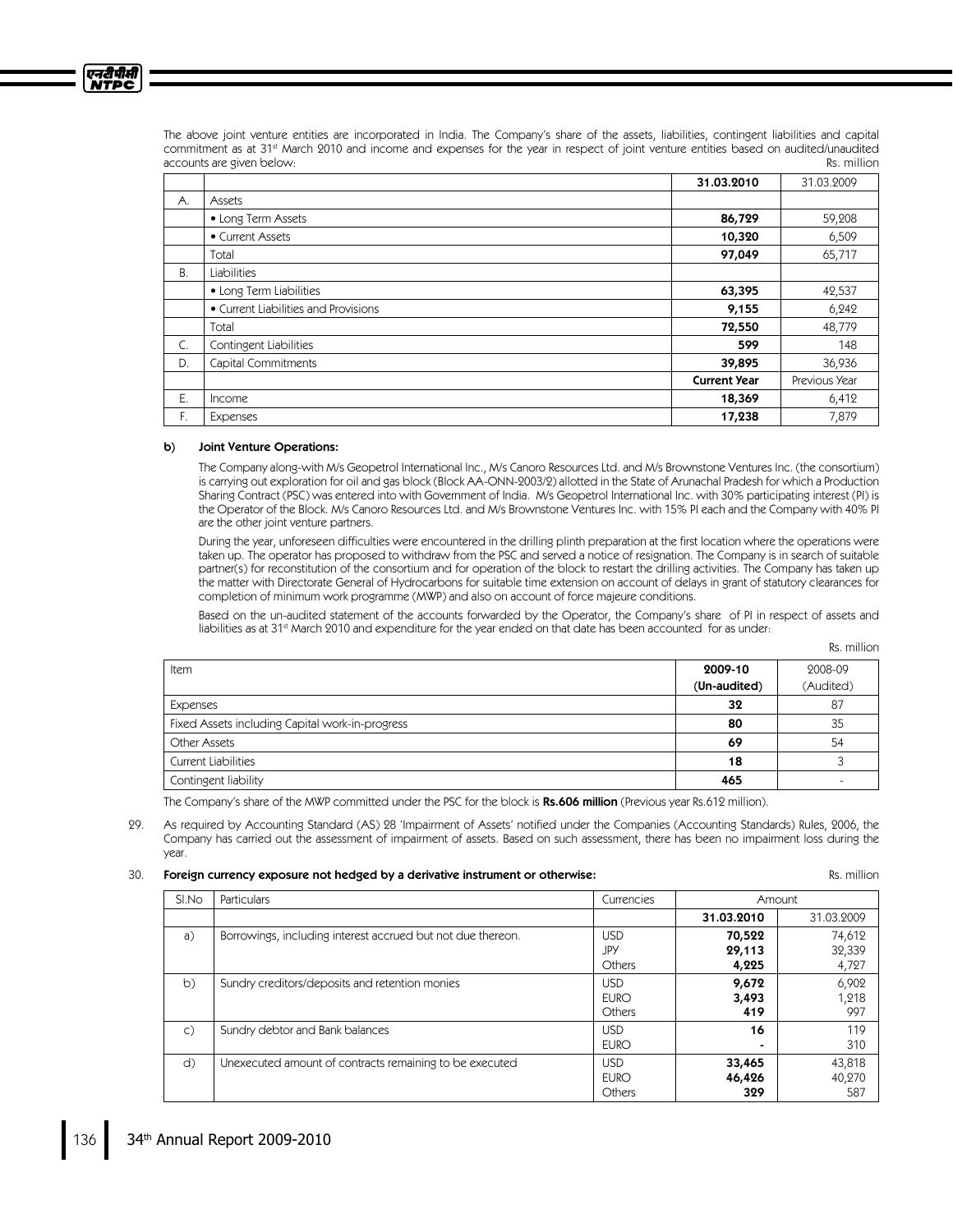31. The pre-commissioning expenses during the year amounting to Rs.1,459 million (previous year Rs.1,689 million) have been included in Fixed Assets/Capital work-in-progress after adjustment of pre-commissioning sales of Rs.961 million (previous year Rs.1,610 million) resulting in a net pre-commissioning expenditure of Rs. 498 million (previous year Rs.79 million).

32. Payment to the Statutory Auditors (Schedule - 21): Rs. million Research 2013

|                       | Current year | Previous year |
|-----------------------|--------------|---------------|
| Audit Fees            |              |               |
| Tax audit Fees        |              |               |
| Certification Fees    |              |               |
| Reimbursements        |              |               |
| - Travelling Expenses |              |               |
| - Service Tax         |              |               |
| Total                 | 24           | 25            |

#### 33. Information in respect of Micro, Small and Medium Enterprises as at 31st March 2010: Rs. million Rs. million

| SI.            | <b>Particulars</b>                                                                                                                                                                                                                                                                                                                               | Amount |
|----------------|--------------------------------------------------------------------------------------------------------------------------------------------------------------------------------------------------------------------------------------------------------------------------------------------------------------------------------------------------|--------|
| a)             | Amount remaining unpaid to any supplier.<br>• Principal amount<br>• Interest due thereon (* Rs.218,964/-)                                                                                                                                                                                                                                        |        |
| b)             | Amount of interest paid in terms of section 16 of the Micro, Small and Medium Enterprises Development Act,<br>2006 along-with the amount paid to the suppliers beyond the appointed day.                                                                                                                                                         | 5      |
| $\mathsf{C}$ ) | Amount of interest due and payable for the period of delay in making payment (which have been paid but<br>beyond the appointed day during the year) but without adding the interest specified under the Micro, Small and<br>Medium Enterprises Development Act, 2006. (*Rs.10,813/-)                                                             |        |
| d)             | Amount of interest accrued and remaining unpaid (*2,18,964/-)                                                                                                                                                                                                                                                                                    |        |
| $\epsilon$ )   | Amount of further interest remaining due and payable even in the succeeding years, until such date when the<br>interest dues as above are actually paid to the small enterprises, for the purpose of disallowances as a deductible<br>expenditure under section 23 of Micro, Small and Medium Enterprises Development Act, 2006 (*Rs.1,77,047/-) |        |

### 34. LoansandAdvancesduefrom subsidiaries: Rs. million

Name of Subsidiary **Name of Subsidiary Name of Subsidiary Outstanding Balance** as at Maximum Amount **Outstanding** 31.03.2010 31.03.2009 31.03.2010 31.03.2009 NTPC Electric Supply Company Ltd. **87 129 306** 306 524 NTPC Vidyut Vyapar Nigam Ltd **85 312 212 3212** 78 Pipavav Power Development Company Ltd. (#Rs.27,641/- and\* Rs.11096/-) - **\*** \* **\*** \* **#** \* \* \* NTPCHydroLtd. 10 3 40 68 Kanti Bijlee Utpadan Nigam Ltd.  $\begin{vmatrix} 331 & 394 \end{vmatrix}$  394  $\begin{vmatrix} 394 & 394 \end{vmatrix}$  492 BharatiyaRailBijleeCompanyLtd. 20 9 72 82 Total 553  $\,$  553  $\,$  555  $\,$  554  $\,$  554  $\,$  555  $\,$  555  $\,$  555  $\,$  559  $\,$  554  $\,$  554  $\,$  555  $\,$  555  $\,$  555  $\,$  559  $\,$  554  $\,$  554  $\,$  555  $\,$  555  $\,$  555  $\,$  555  $\,$  555  $\,$  555  $\,$  555  $\,$ 

### 35. Disclosure as required by Clause 32 of Listing Agreements:

A. Loans and Advances in the nature of Loans:

1. To Subsidiary Companies and the companies of the companion of the companion of the companion of the companion of the companion of the companion of the companion of the companion of the companion of the companion of the

| Name of the Company             | Outstanding Balance<br>as at |            | Maximum Amount<br>Outstanding |            |
|---------------------------------|------------------------------|------------|-------------------------------|------------|
|                                 | 31.03.2010                   | 31.03.2009 | 31.03.2010                    | 31.03.2009 |
| Kanti Bijlee Utpadan Nigam Ltd. | 263                          | 308        | 308                           | 400        |
| NTPC Vidyut Vyapar Nigam Ltd.   | Nil                          | Nil        | 165                           | Nil        |

2. To Firms/Companies in which Directors are interested : Nil

3. Where there is no repayment schedule or repayment  $\cdot$  Rs.263 million beyond seven year or no interest or interest below Section 372A of the Companies Act, 1956

B. Investment by the loanee (as detailed above) in the shares of NTPC : Nil

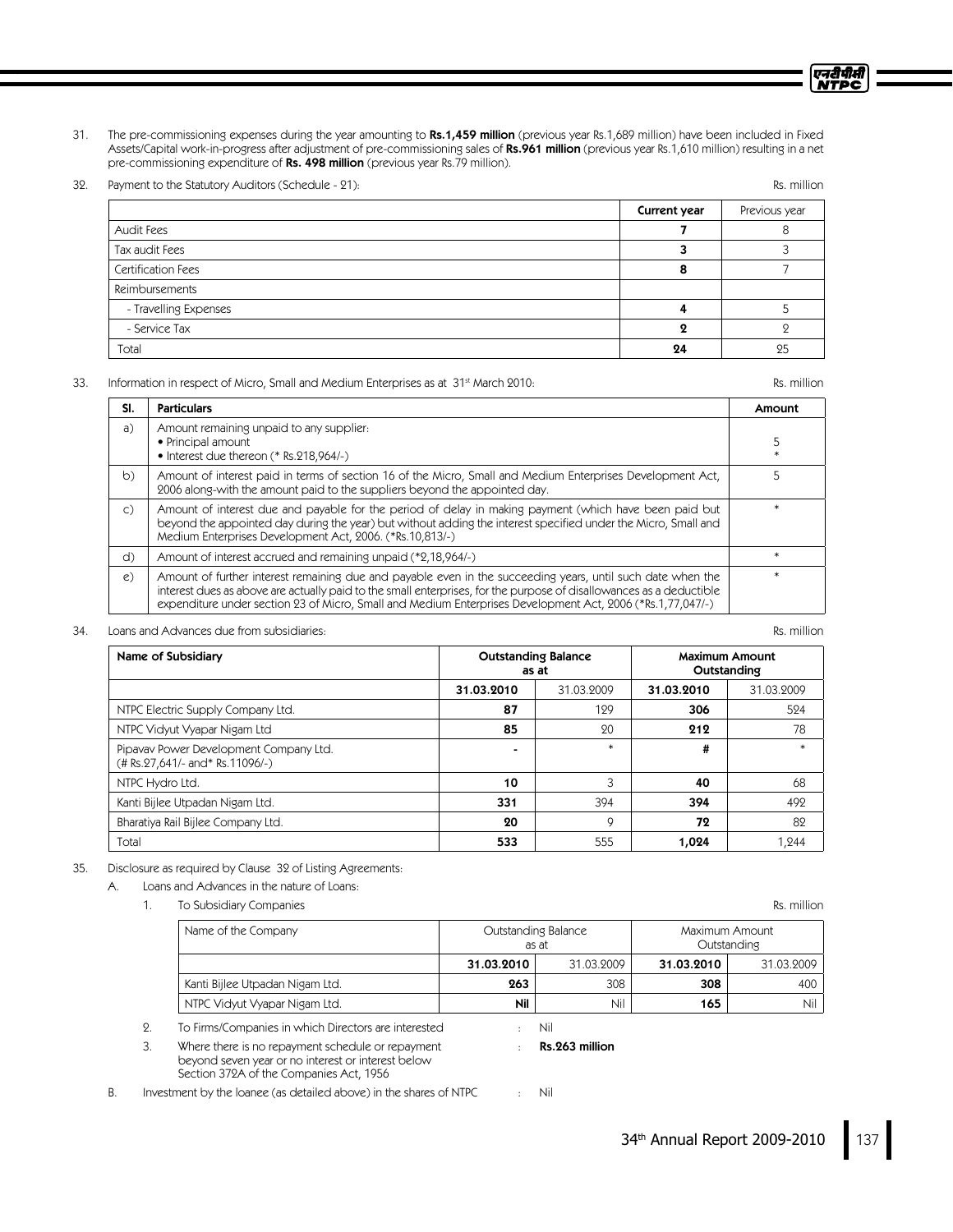36. Estimated amount of contracts remaining to be executed on capital account and not provided for as at 31st March 2010 is **Rs. 305,346 million** (previous year Rs.272,199 million).

### 37. Contingent Liabilities:

एनरीपीसी **NTPC** 

- Claims against the Company not acknowledged as debts in respect of:
	- (i) CapitalWorks

Some of the contractors for supply and installation of equipments and execution of works at our projects have lodged claims on the Company for Rs.38,798 million (previous year Rs.46,623 million) seeking enhancement of the contract price, revision of work schedule with price escalation, compensation for the extended period of work, idle charges etc. These claims are being contested by the Company as being not admissible in terms of the provisions of the respective contracts.

The company is pursuing various options under the dispute resolution mechanism available in the contract for settlement of these claims.Itisnotpracticabletomakearealisticestimateoftheoutflowofresourcesifany,forsettlementofsuchclaimspendingresolution.

(ii) Land compensation cases

Inrespectoflandacquiredfortheprojects,thelandlosershaveclaimedhighercompensationbeforevariousauthorities/courtswhich are yet to be settled. In such cases, contingent liability of Rs.17,863 million (previous year Rs.15,515 million) has been estimated.

(iii) Others

In respect of claims made by various State/Central Government departments/Authorities towards building permission fees, penalty on diversion of agricultural land to non- agricultural use, Nalatax, Water royalty etc. and by others, contingent liability of Rs.12,848 million (previous year Rs.12,585 million) has been estimated. This includes amount of Rs.2,558 million (previous year Rs.2,558 million) billed by the Coal supplier on account of MPGATSV tax up to 31st July 2007 which is subject matter of dispute before the Hon'ble Supreme Court.

In respect of (i) and (ii) above, payments, if any, by the company on settlement of the claims would be eligible for inclusion in the capital cost for the purpose of determination of tariff as per CERC Regulations subject to prudence check by the CERC. In case of (iii), the estimated possible reimbursement is Rs. 4,289 million (previous year Rs.2,750 million).

2. Disputed Income Tax/Sales Tax/Excise Matters

Disputed Income Tax/Sales Tax/Excise matters are pending before various Appellate Authorities amounting to Rs. 22,924 million (previous year Rs.682 million) are disputed by the Company and contested before various Appellate Authorities. Many of these matters are disposed off in favour of the Company but are disputed before higher authorities by the concerned departments. In such cases, the company estimated possible reimbursement of  $Rs.17,934$  million (previous year Rs.8 million).

3. Others

Other contingent liabilities amounts to Rs. 2,661 million (previous year Rs.1,698 million). Some of the beneficiaries have filed appeals against the tariff orders of the CERC. The amount of contingent liability in this regard is not ascertainable.

38. Managerial remuneration paid/payable to Directors **Research 2006** and the state of the state of the state of the state of the state of the state of the state of the state of the state of the state of the state of the s

**Current Year** | Previous Year Salaries and allowances and allowances the control of the control of the control of the control of the control of the control of the control of the control of the control of the control of the control of the control of the Contribution to provident fund & other funds including gratuity & group insurance  $2 \t 1$ Other benefits 2012 2013 2014 2022 2023 2024 2022 2023 2024 2022 2023 2024 2022 2023 2024 2022 2023 2024 2023 Directors' fees  $\overline{3}$  2

In addition to the above remuneration the whole time Directors have been allowed the use of staff car including for private journeys, on payment of Rs.780/- per month, as contained in the Ministry of Finance (BPE) Circular No.2 (18)/pc/64 dt.29.11.64, as amended.

The provisions for/contribution to gratuity, leave encashment and post-retirement medical facilities are ascertained on actuarial valuation done on overall Company basis and hence not ascertainable separately.

39. During the year, 'Further Public Offer' of 412,273,220 equity shares of Rs.10/- each of the Company through an offer for sale by the President of India, acting through the Ministry of Power, GOI was made through the alternate book building process. Consequently, shareholding of the GOI reduced to 84.50% from 89.50%.

| 40. | Licensed and Installed Capacities as at: (As certified by Management)      | <b>Current Year</b>   | Previous Year   |
|-----|----------------------------------------------------------------------------|-----------------------|-----------------|
|     | Licensed Capacity - Not applicable                                         |                       |                 |
|     | Installed Capacity (MW Commercial units)<br>28,902                         |                       | 27,912          |
|     | Quantitative information in respect of Generation and Sale of Electricity: | <b>Current Period</b> | Previous Period |
|     | Pre-commissioning period :<br>a)                                           |                       |                 |
|     | Generation (in MUs)                                                        | 401                   | 785             |
|     | Sales<br>(in MUs)                                                          | 338                   | 724             |
|     | Commercial period:<br>b)                                                   |                       |                 |
|     | Generation (in MUs)                                                        | 218,439               | 206,156         |
|     | Sales<br>(in MUs)                                                          | 205,091               | 193,688         |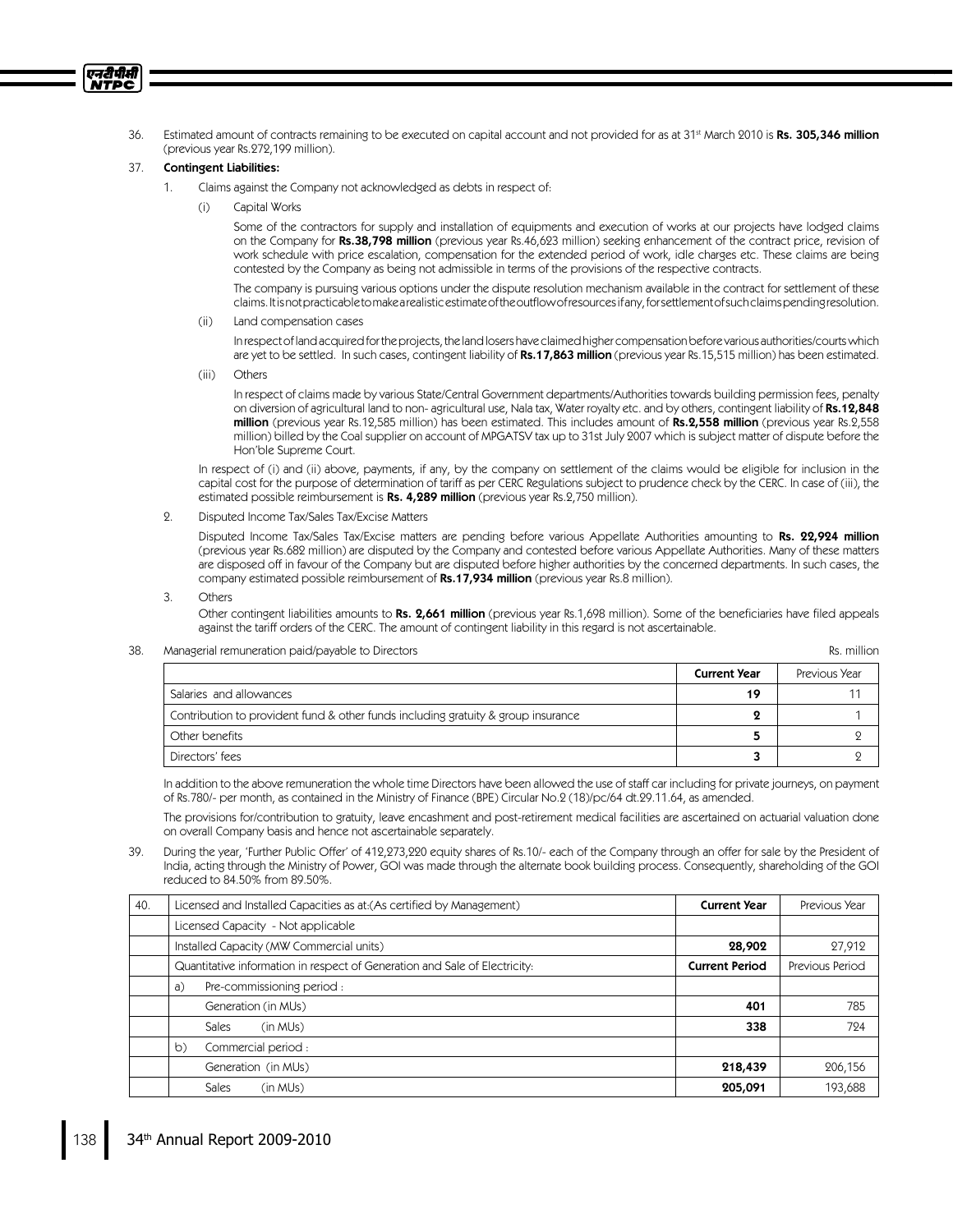| $\mathsf{C}$ ) | Value of imports calculated on CIF basis (Rs. million):                                 |       |         | <b>Current Year</b> | Previous Year |
|----------------|-----------------------------------------------------------------------------------------|-------|---------|---------------------|---------------|
|                | Capital goods                                                                           |       |         | 8,970               | 10,386        |
|                | Spare parts                                                                             |       |         | 1,393               | 919           |
| d)             | Expenditure in foreign currency (Rs. million):                                          |       |         |                     |               |
|                | Professional and Consultancy fee                                                        |       |         | 53                  | 24            |
|                | Interest                                                                                |       |         | 3,588               | 4,067         |
|                | Others                                                                                  |       |         | 188                 | 601           |
| $\mathcal{C}$  | Value of Components, Stores and Spare parts consumed<br>(including fuel) (Rs. million): | %age  | Amount  | %age                | Amount        |
|                | Imported                                                                                | 14.13 | 42,607  | 10.40               | 28,855        |
|                | Indigenous                                                                              | 85.87 | 258,960 | 89.60               | 248,484       |
| f)             | Earnings in foreign exchange (Rs. million):                                             |       |         |                     |               |
|                | Professional & Consultancy fee                                                          |       |         | 8                   | 21            |
|                | Interest                                                                                |       |         | ۰                   | 14            |
|                | <b>Others</b>                                                                           |       |         | 1                   |               |

41. Figures have been rounded off to nearest rupees in millions.

42. Previous year figures have been regrouped /rearranged wherever necessary.

For and on behalf of the Board of Directors

(A. K. Rastogi) Company Secretary

For Dass Gupta & Associates Chartered Accountants Firm Reg. No.000112N

> [ Naresh Kumar ] Partner M. No. 82069

For Parakh & Co. Chartered Accountants Firm Reg. No.01475C

> [V. D. Mantri] Partner M. No. 74678

Place: New Delhi Date: 17th May 2010 As per our report of even date For S. K. Mittal & Co. Chartered Accountants Firm Reg. No.001135N

(A. K. Singhal) Director (Finance)

[ Krishan Sarup ] Partner M. No. 010633

For B.C. Jain & Co. Chartered Accountants Firm Reg. No.001099C

> [Ranjeet Singh] Partner M. No. 73488

(R. S. Sharma) Chairman & Managing Director एनदीपीसी<br>NTPC

For Varma and Varma Chartered Accountants Firm Reg. No.004532S

> [ Cherian K. Baby] Partner M. No. 16043

For S. K. Mehta & Co. Chartered Accountants Firm Reg. No.000478N

> [ Rohit Mehta ] Partner M. No.91382